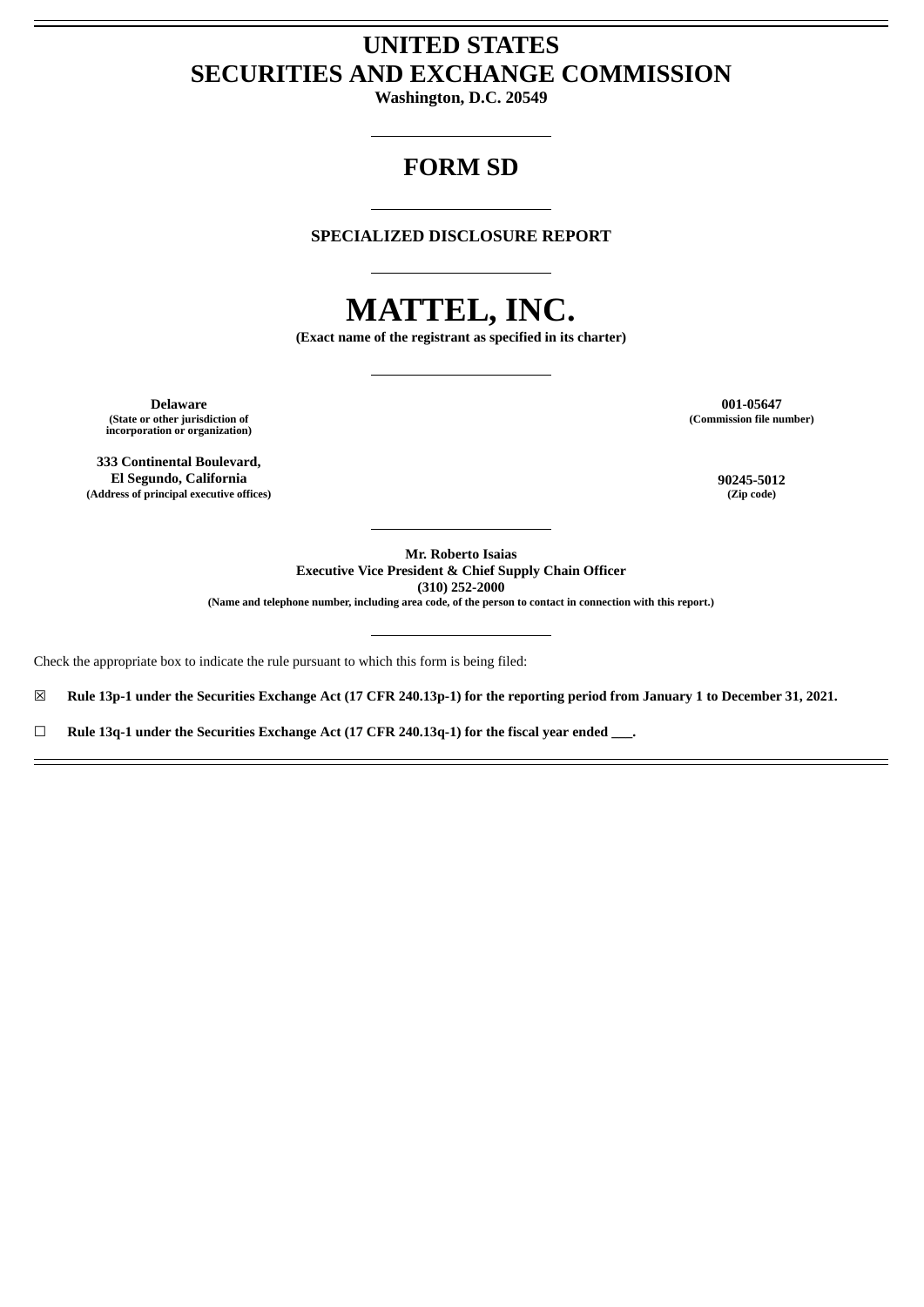#### **Section 1 – Conflict Minerals Disclosure**

# **Item 1.01. Conflict Minerals Disclosure and Report.**

# **Conflict Minerals Disclosure**

A copy of this Form SD is publicly available on the "SEC Filings" page of Mattel's website at https://mattel.gcs-web.com/financial-information/sec-filings; and the Conflict Minerals Report filed for the calendar year ended December 31, 2021 is available at http://corporate.mattel.com/about-us/2021MattelConflictMineralsReport.pdf.

# **Item 1.02. Exhibit.**

A Conflict Minerals Report for the calendar year ended December 31, 2021 is filed herewith as Exhibit 1.01. The Conflict Minerals Report filed for the calendar year ended December 31, 2021 is also available at http://corporate.mattel.com/about-us/2021MattelConflictMineralsReport.pdf.

# **Section 2 – Resource Extraction Issuer Disclosure**

# **Item 2.01. Resource Extraction Issuer Disclosure and Report.**

Not applicable.

# **Section 3 – Exhibits**

# **Item 3.01. Exhibits.**

Exhibit 1.01 Conflict Minerals Report as required by Items 1.01 and 1.02 of this Form.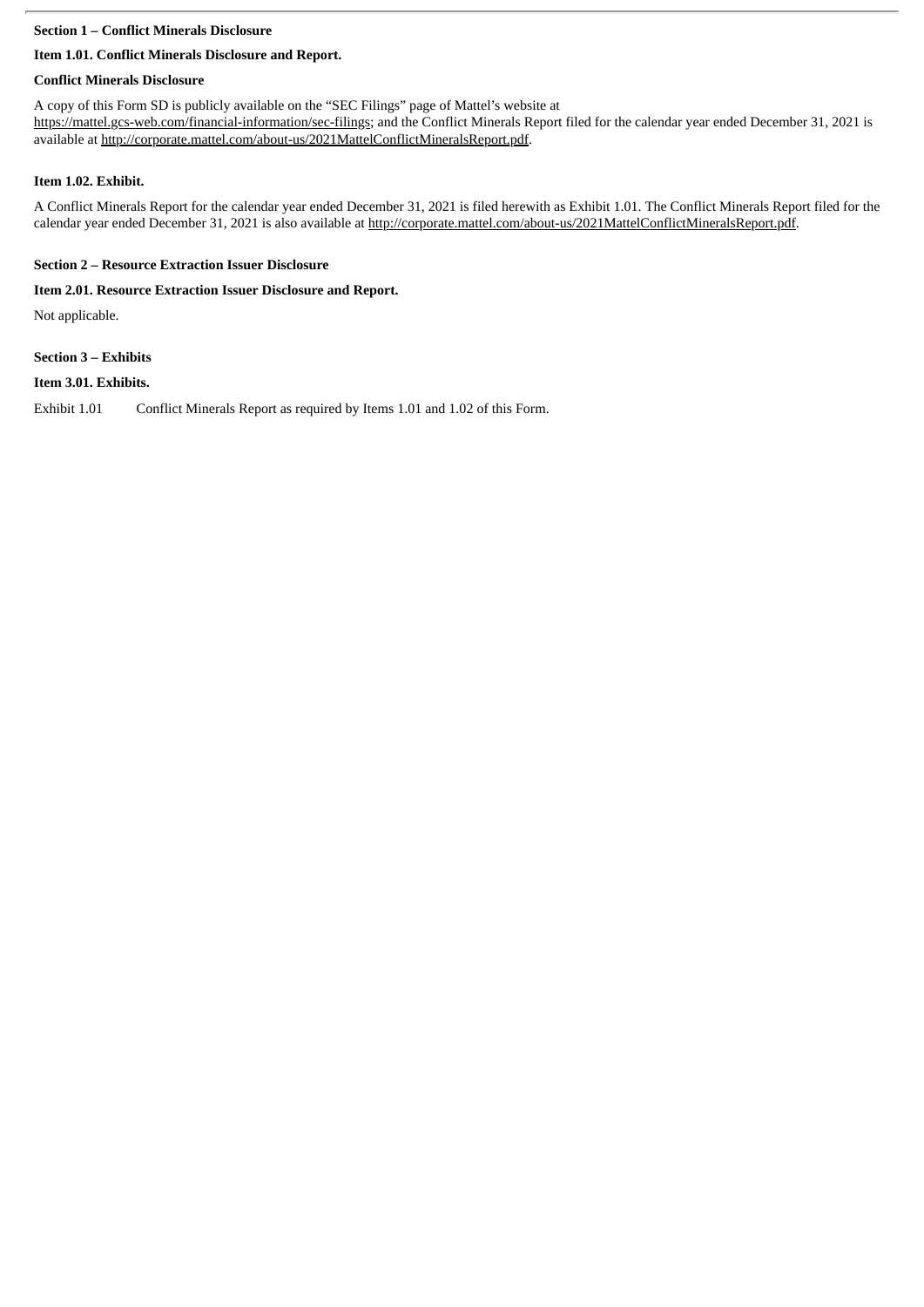#### **SIGNATURE**

Pursuant to the requirements of the Securities Exchange Act of 1934, the registrant has duly caused this report to be signed on its behalf by the duly authorized undersigned.

MATTEL, INC.

By: /s/ Roberto Isaias Date: May 27, 2022

Name: Roberto Isaias Title: Executive Vice President & Chief Supply Chain Officer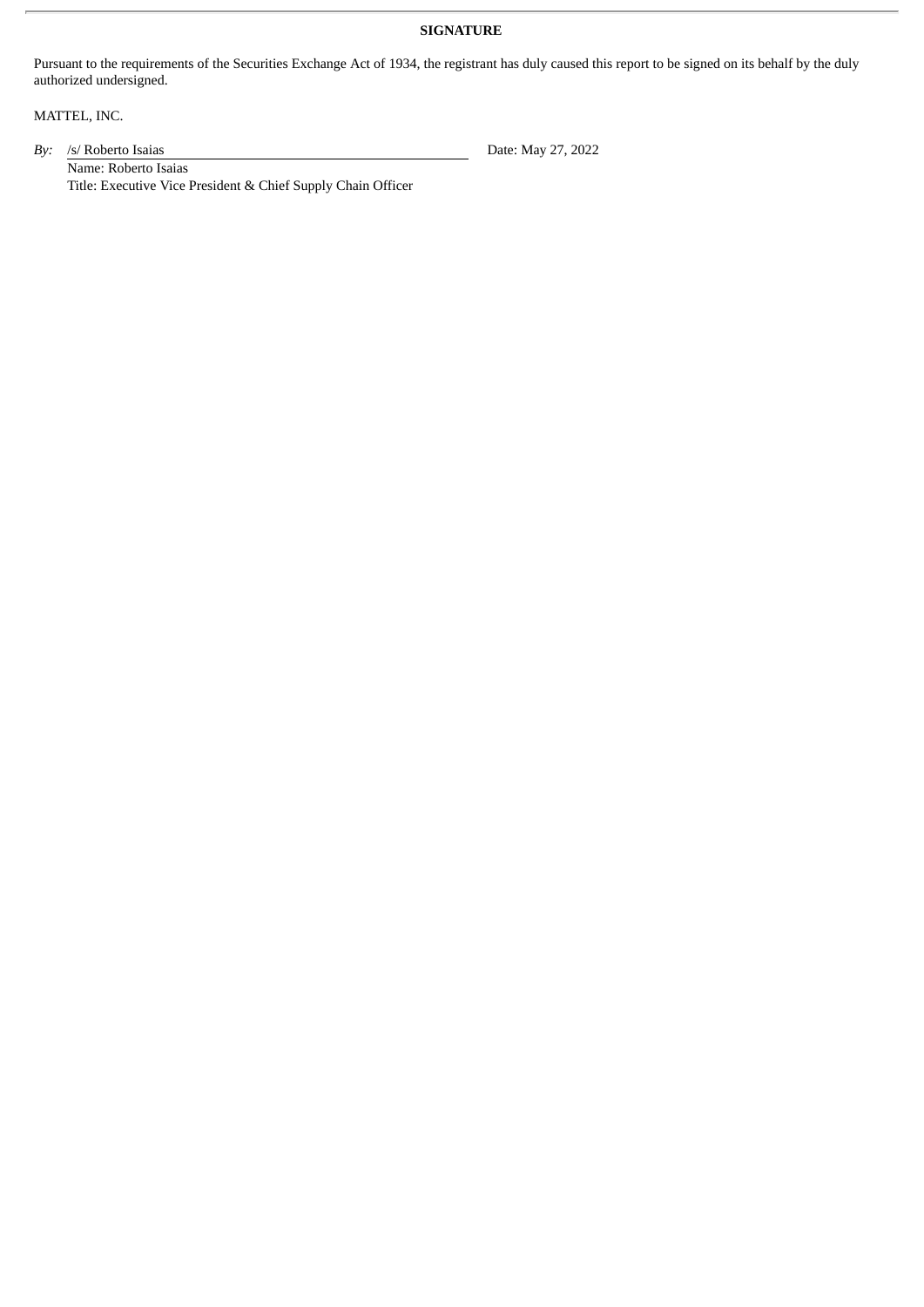#### **Mattel, Inc. Conflict Minerals Report For the Year Ended December 31, 2021**

This Conflict Minerals Report (the "Report") for the year ended December 31, 2021 is presented to comply with Rule 13p-1 under the Securities Exchange Act of 1934, as amended (the "Rule"). As used in this Report, "3TGs" or "Conflict Minerals" means tin, tantalum, tungsten, and gold, and "Covered Countries" means the Democratic Republic of the Congo and adjoining countries.

Throughout this Report, "Mattel" or the "Company" refers to Mattel, Inc. and/or one or more of its subsidiaries, as applicable.

#### **I. Introduction**

#### *Products Covered by This Report*

Pursuant to the Rule, Mattel undertook due diligence measures on the source and chain of custody of the necessary Conflict Minerals in the products it manufactured or contracted to be manufactured for the period covered by this Report that the Company had reason to believe may have originated in the Covered Countries and may not have come from recycled or scrap sources. For the period covered by this Report, these are products in the following categories:

- Dolls, which includes brands such as *Barbie*, *Monster High*, *American Girl*, *Polly Pocket*, *Spirit (Universal)*, and *Enchantimals*.
- Infant/Toddler/Preschool, which includes brands such as *Fisher-Price* and *Thomas & Friends*, *Power Wheels*, and *Fireman Sam*.
- Vehicles, which includes brands such as *Hot Wheels Monster Trucks and Hot Wheels Mario Kart (Nintendo)*, *Matchbox*, and *CARS* (*Disney Pixar*).
- Action Figures, Building Sets, Games, and Other, which includes brands such as *Masters of the Universe*, *MEGA*, *UNO*, *Lightyear* (*Disney Pixar*), *Jurassic World* (*NBCUniversal*), *WWE*, and *Star Wars* (*Disney*).

#### *Reasonable Country of Origin Inquiry*

Mattel conducted in good faith a reasonable country of origin inquiry (the "RCOI") regarding the necessary Conflict Minerals used in the Company's products. The RCOI was reasonably designed to determine whether any of the necessary Conflict Minerals used in the Company's products originated in the Covered Countries and whether any of these Conflict Minerals may be from recycled or scrap sources. Based on the RCOI, Mattel was unable to determine that such Conflict Minerals did not originate from the Covered Countries or are not from recycled or scrap sources and, as a result, the Company conducted additional due diligence on the source and chain of custody of such Conflict Minerals.

1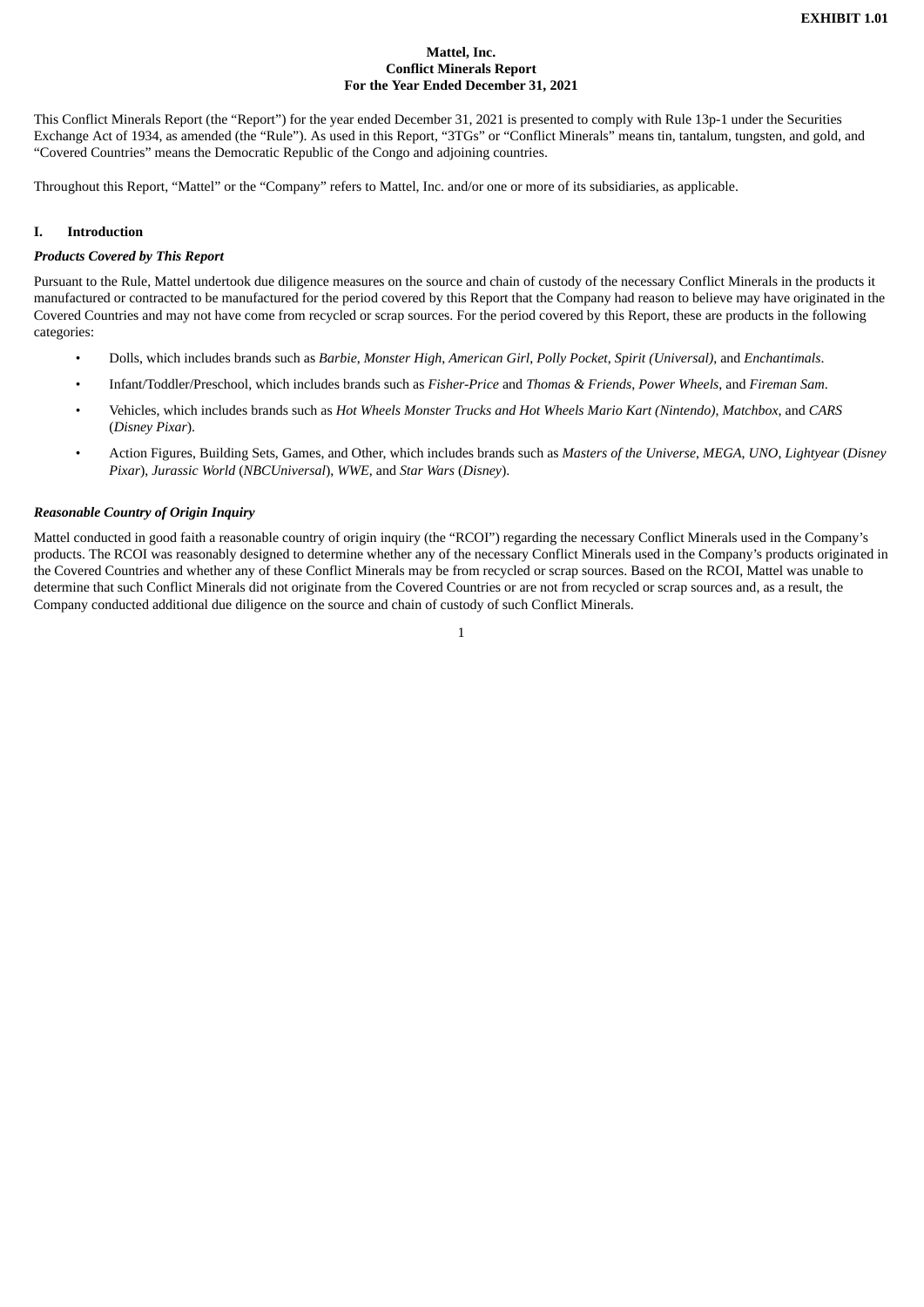#### **II. Due Diligence**

The design of Mattel's Conflict Minerals program is intended to conform, in all material respects, to the Organisation for Economic Co-operation and Development's (the "OECD") Due Diligence Guidance for Responsible Supply Chains of Minerals from Conflict-Affected and High-Risk Areas and related Supplements on Tin, Tantalum, and Tungsten and on Gold (the "OECD Guidance"). In accordance with the OECD Guidance, Mattel took the following measures as part of its due diligence process:

#### *Step One: Establish Strong Company Management Systems*

Mattel has adopted a public Conflict Minerals Position Statement, which sets forth, among other things, its policy of supporting responsible sourcing of 3TGs, its approach to supplier engagement, and its policies for addressing identified supply chain risks. The complete Conflict Minerals Position Statement is publicly available at https://corporate.mattel.com/content/dam/corp-site/responsible-supply-chain/Commitment%20to%20Responsible%20Sourcing.pdf. The Company makes available to its employees a confidential hotline that allows employees to report violations of Mattel's policies or illegal or unethical behavior, including violations pertaining to the Conflict Minerals Position Statement.

A cross-functional team of representatives from various departments of the Company, including Global Procurement, Global Quality and Regulatory Compliance, Information Technology, Finance, and Legal, supports the Company's commitment to ethical sourcing of 3TGs and compliance with Mattel's Conflict Minerals Position Statement and applicable laws.

Mattel also engaged an independent third-party consultant (the "Consultant") to assist with the Company's 2021 RCOI and the implementation of a supply chain due diligence plan using tools developed by the Consultant as well as the Responsible Mineral Initiative's ("RMI") Conflict Minerals Reporting Template (the "Template"). The Consultant also provided training for members of Mattel's Conflict Minerals cross-functional team.

Mattel is a downstream consumer of 3TGs and does not purchase raw minerals directly from any mines, smelters, or refiners or any of the Covered Countries. In furtherance of Mattel's long-standing commitment to ethical sourcing and compliance with national and international laws, Mattel has actively engaged its suppliers and asked for their cooperation in conducting the necessary due diligence related to Conflict Minerals. Mattel's position on Conflict Minerals has been communicated throughout its supply chain.

#### *Step Two: Identify and Assess Risks in the Supply Chain*

With the assistance of the Consultant, Mattel identified and assessed risks in its supply chain by identifying "at-risk" suppliers that may provide Mattel with necessary Conflict Minerals, surveying such "at-risk" suppliers using the Template, and reviewing the responses provided by such suppliers.

 $\overline{2}$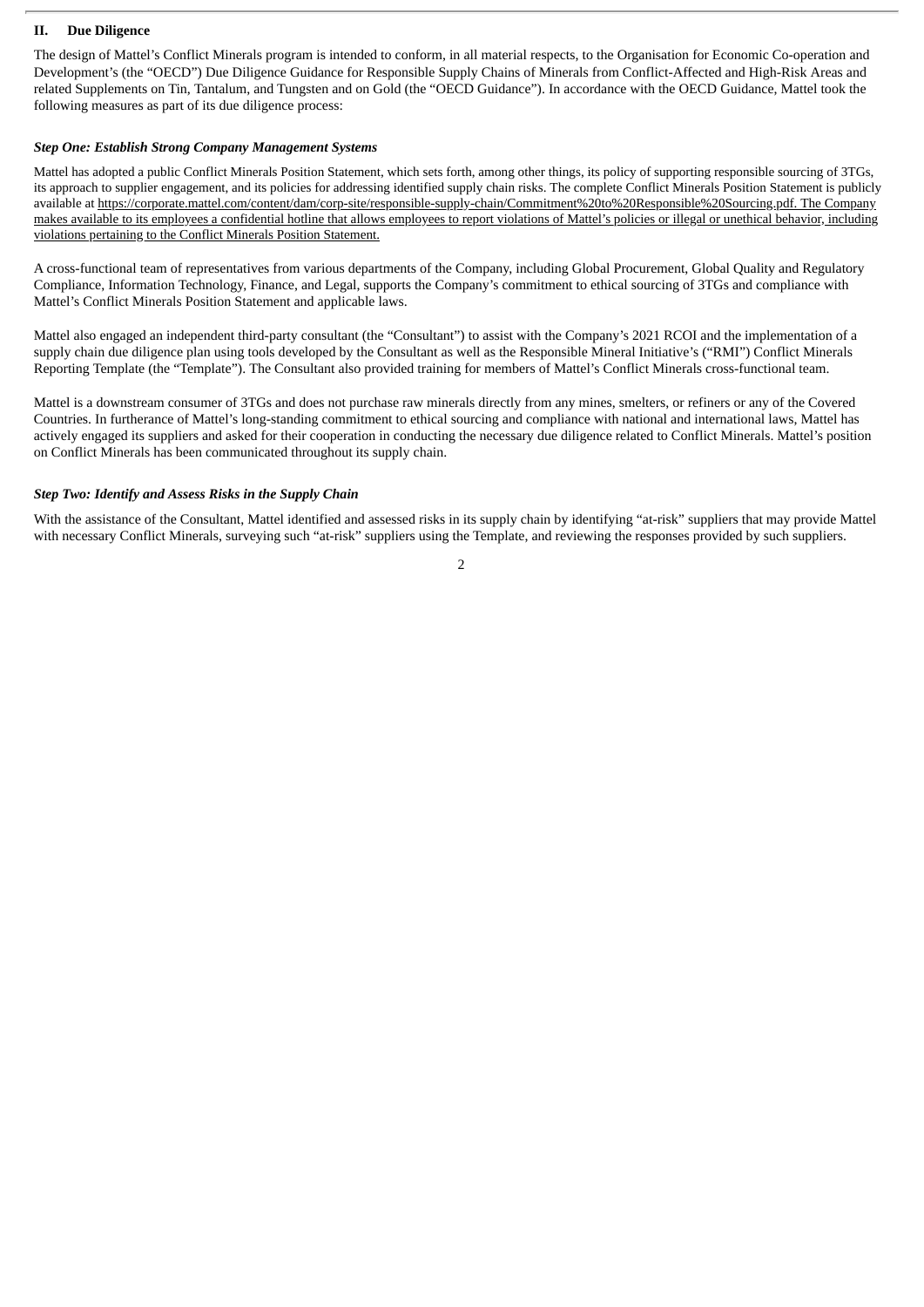Mattel identified suppliers that provide the Company with components that contain 3TGs and/or electronic parts as "at-risk" suppliers. The resulting list contained 49 such "at-risk" suppliers. The Company then surveyed the 49 "at-risk" suppliers using the Template to collect information regarding the presence and sourcing of 3TGs used in the products supplied to the Company. Following the initial request to complete the Template, reminder emails were sent to each non-responsive supplier requesting completion and return of the Template. The information provided by the suppliers in response to the Template was collected and stored using an online platform provided by the Consultant. In addition, suppliers who had conducted their own RCOI through the use of the Template were asked to provide their completed reports to Mattel.

The Consultant assessed the information received from the suppliers. This assessment included a review of the information provided by suppliers for completion, consistency, plausibility, and conformity to the expectations established in Mattel's Conflict Minerals Position Statement. The Consultant also compared the lists of smelters and refiners provided by suppliers against the list of known 3TG processing facilities worldwide published by the Department of Commerce, as well as the lists of compliant smelters and refiners published by RMI's Responsible Minerals Assurance Process, the London Bullion Market Association Good Delivery program, and the Responsible Jewellery Council Chain-of-Custody Certification program.

If a smelter or refiner was not certified through the use of these lists, the Consultant attempted to contact the smelter or refiner up to three times to gain more information concerning its sourcing practices and whether it utilized internal due diligence procedures or other processes to track the chain-of-custody from the source of its mineral ores. The Consultant also conducted internet research to locate outside sources of information regarding the smelter or refiner's sourcing practices.

#### *Step Three: Design and Implement a Strategy to Respond to Identified Risks*

If Mattel becomes aware of a supplier whose supply chain includes 3TGs that are not conflict-free, the Company will take appropriate actions to remedy the situation in a timely manner. These actions could include reassessment of the supplier relationship, including but not limited to, discontinuance of purchasing any products from such supplier and/or terminating supplier agreements with such supplier. Mattel advises suppliers to take similar measures with their own sub-suppliers to ensure alignment and traceability throughout the supply chain and back to the smelter.

#### *Step Four: Support the Development and Implementation of Independent Third-Party Audits*

As discussed above, Mattel does not have direct relationships with smelters or refiners, and it does not perform direct audits of these entities' supply chains for Conflict Minerals. Mattel supports multi-stakeholder efforts and industry-wide collaboration focused on procuring conflict-free minerals, including the development and implementation of independent third-party audits of smelters' and refiners' sourcing by such stakeholders.

3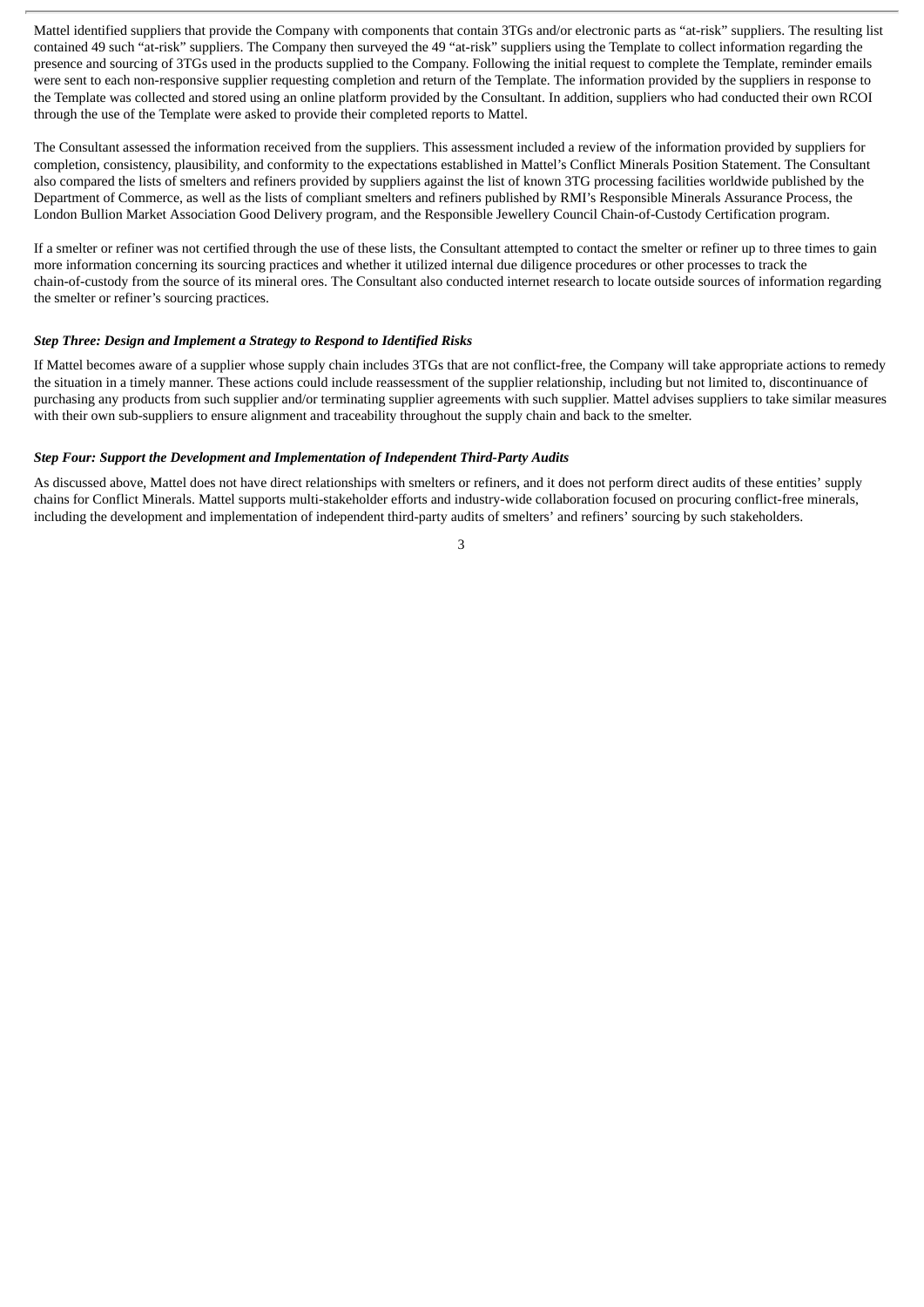#### *Step Five: Report on Supply Chain Due Diligence*

As indicated in the Form SD, this Report is publicly available at http://corporate.mattel.com/about-us/2021MattelConflictMineralsReport.pdf. Mattel's Conflict Minerals Position Statement is also publicly available at https://corporate.mattel.com/content/dam/corp-site/responsible-supply-chain/Commitment%20to%20Responsible%20Sourcing.pdf.

#### **III. Due Diligence Results**

For the period covered by this Report, based on the due diligence measures described in this Report, Mattel does not have conclusive information regarding conflict status, the country of origin of, or facilities used to process, the necessary Conflict Minerals in the Company's products. Mattel's efforts to determine the mine or location of origin of the necessary Conflict Minerals in the products covered by this Report with the greatest possible specificity consisted of the due diligence measures described in this Report. Attachment A to this Report includes lists of the facilities that the surveyed suppliers reported as being in their supply chains, along with the corresponding metal processed at a particular facility, the processed metal's country of origin and the particular facility's independent third-party audit certification status.

#### **IV. Future Steps to Mitigate Risk**

Mattel will continue its efforts to improve its due diligence to further mitigate the risk that the necessary Conflict Minerals in its products could benefit armed groups in the Covered Countries by:

- Further engaging with suppliers that provided incomplete or uncertain information or did not respond to the supplier survey;
- Encouraging suppliers to use certified compliant sources of Conflict Minerals, or engaging with suppliers believed to be supplying Conflict Minerals from sources that may support conflict in a Covered Country to establish an alternative source of Conflict Minerals;
- Continuing supplier consolidation efforts with the aim to reduce the number of our current suppliers in order to make our supply chain more transparent and easier to conduct due diligence on;
- Providing training and clear communications to suppliers to help clearly identify chain of custody and explanation of the Template to ensure supplier's ability to complete their input accurately; and
- Periodically reviewing, and updating as necessary, Mattel's Conflict Minerals Position Statement.

4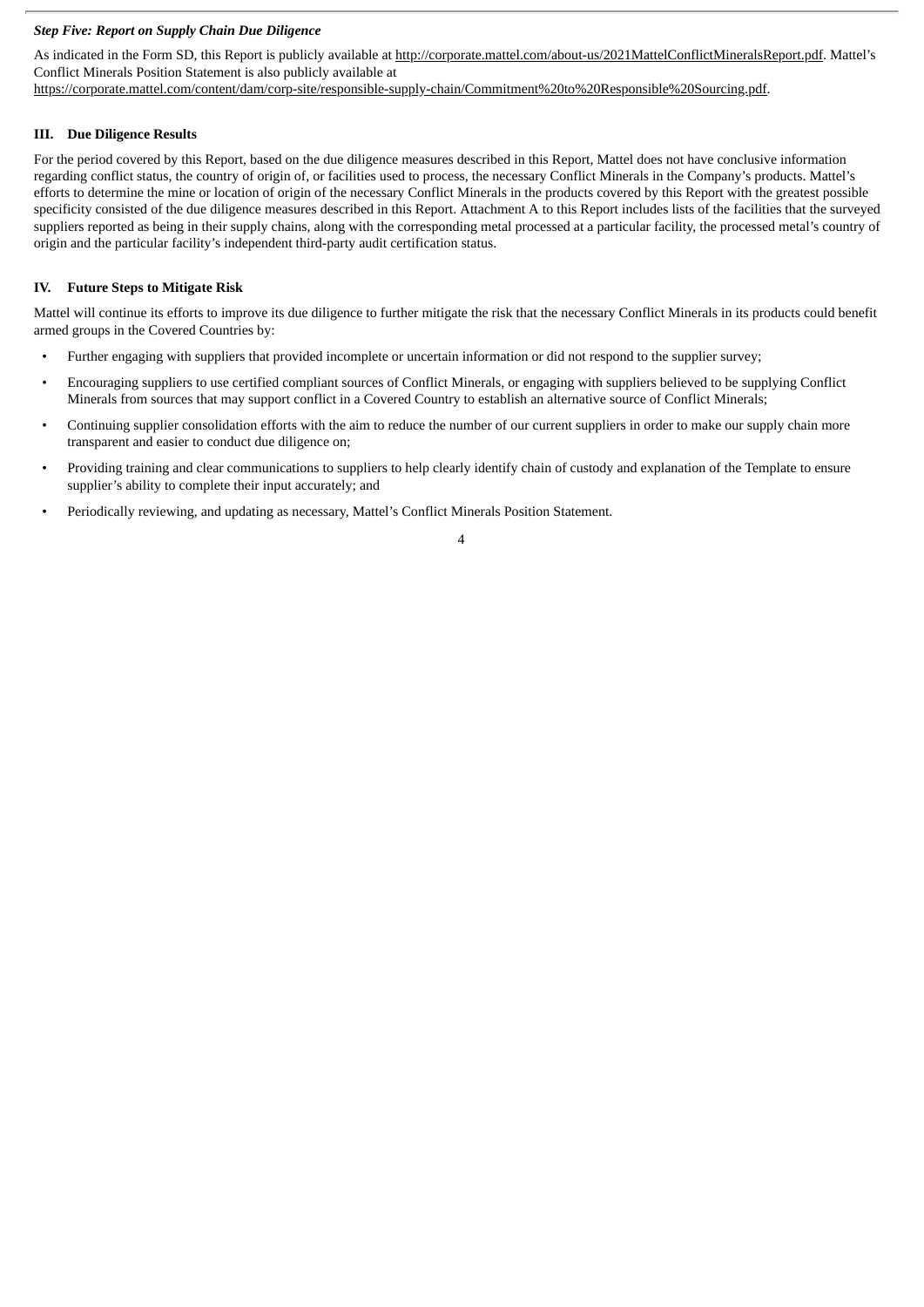#### **ATTACHMENT A**

For each of the lists below, smelters and refiners marked "\*" have been certified as compliant with an independent third-party audit program. The following is a list of the smelters and refiners reported by Mattel's suppliers as being in their supply chain with indications of Covered Country sourcing or unknown sourcing:

| Metal    | Smelter/Refiner                                  | <b>Mine Countries of Origin</b>                                                                                                                       |
|----------|--------------------------------------------------|-------------------------------------------------------------------------------------------------------------------------------------------------------|
| Gold     | Almalyk Mining and Metallurgical Complex (AMMC)* | DRC- Congo (Kinshasa), Zambia                                                                                                                         |
| Gold     | Asaka Riken Co., Ltd.*                           | Burundi, Rwanda                                                                                                                                       |
| Gold     | CCR Refinery - Glencore Canada Corporation*      | DRC- Congo (Kinshasa),                                                                                                                                |
| Gold     | Jiangxi Copper Co., Ltd.*                        | Rwanda                                                                                                                                                |
| Gold     | Mitsubishi Materials Corporation*                | Congo (Brazzaville), Tanzania                                                                                                                         |
| Gold     | Nihon Material Co., Ltd.*                        | DRC- Congo (Kinshasa), Rwanda                                                                                                                         |
| Gold     | Prioksky Plant of Non-Ferrous Metals*            | Rwanda                                                                                                                                                |
| Gold     | Rand Refinery (Pty) Ltd.*                        | DRC- Congo (Kinshasa), Tanzania                                                                                                                       |
| Gold     | Samduck Precious Metals*                         | Rwanda                                                                                                                                                |
| Tantalum | AMG Brasil*                                      | DRC- Congo (Kinshasa)                                                                                                                                 |
| Tantalum | Changsha South Tantalum Niobium Co., Ltd.*       | DRC- Congo (Kinshasa)                                                                                                                                 |
| Tantalum | F&X Electro-Materials Ltd.*                      | Angola, Burundi, Central African Republic, Congo<br>(Brazzaville), DRC- Congo (Kinshasa) Rwanda, South<br>Sudan, Tanzania, Uganda Zambia              |
| Tantalum | Global Advanced Metals Aizu*                     | Angola, Burundi, Central African Republic, Congo<br>(Brazzaville), DRC- Congo (Kinshasa) Rwanda, South<br>Sudan, Tanzania, Uganda Zambia              |
| Tantalum | Global Advanced Metals Boyertown*                | Angola, Burundi, Central African Republic, Congo<br>(Brazzaville), DRC- Congo (Kinshasa), Mozambique,<br>Rwanda, South Sudan, Tanzania, Uganda Zambia |
| Tantalum | H.C. Starck Hermsdorf GmbH*                      | Burundi, Congo (Brazzaville), Rwanda                                                                                                                  |
| Tantalum | H.C. Starck Inc.*                                | Burundi, DRC- Congo (Kinshasa), Rwanda                                                                                                                |
| Tantalum | JiuJiang JinXin Nonferrous Metals Co., Ltd. *    | Angola, Burundi, Central African Republic, Congo<br>(Brazzaville), DRC- Congo (Kinshasa), Rwanda, South<br>Sudan, Tanzania, Uganda, Zambia            |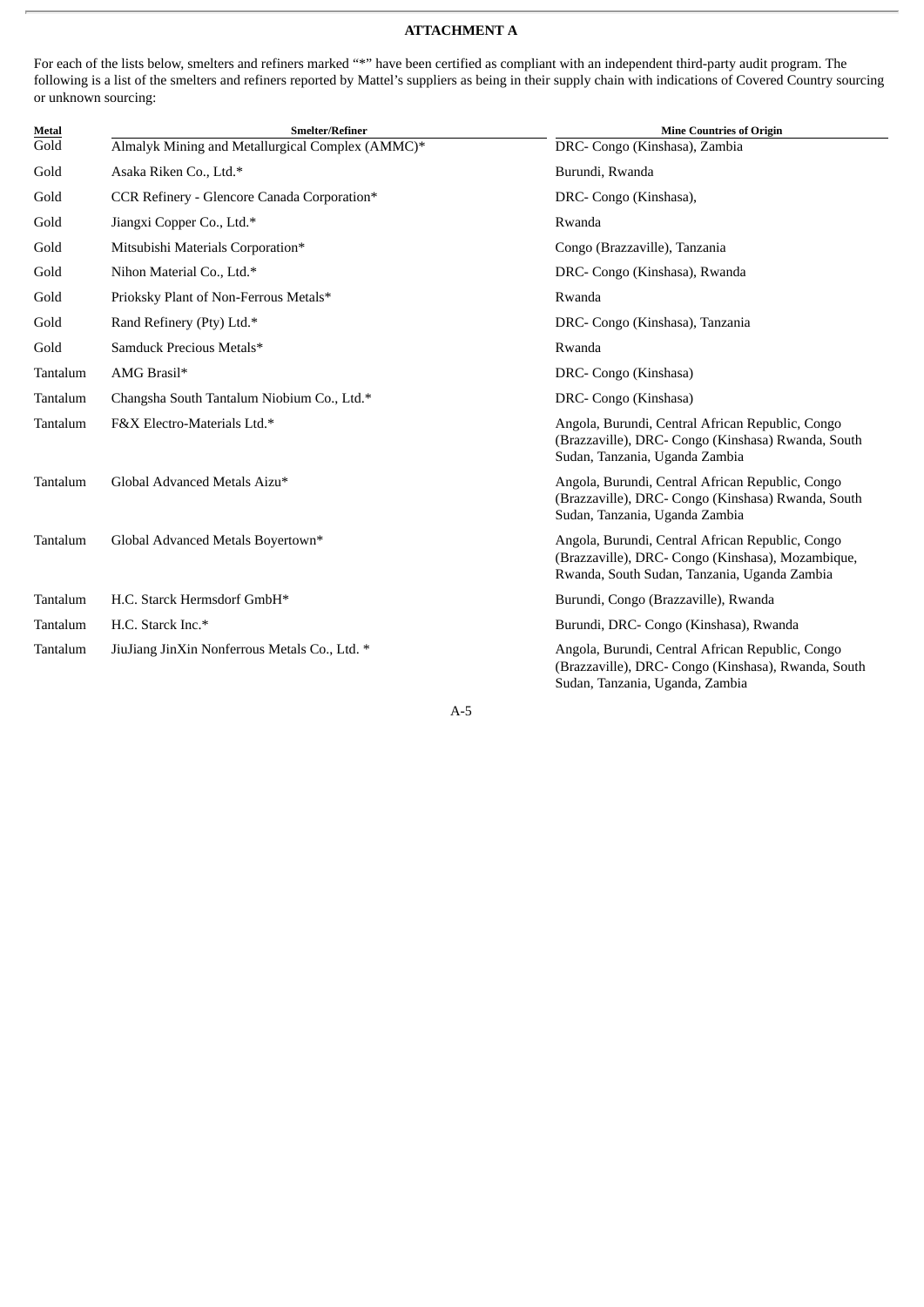| Tantalum | Jiujiang Tanbre Co., Ltd.*                     | Angola, Burundi, Central African Republic, Congo<br>(Brazzaville), DRC- Congo (Kinshasa), Rwanda, South<br>Sudan, Tanzania, Uganda, Zambia |
|----------|------------------------------------------------|--------------------------------------------------------------------------------------------------------------------------------------------|
| Tantalum | Jiujiang Zhongao Tantalum & Niobium Co., Ltd.* | DRC- Congo (Kinshasa)                                                                                                                      |
| Tantalum | KEMET Blue Metals*                             | Angola, Burundi, Central African Republic, Congo<br>(Brazzaville), DRC- Congo (Kinshasa), Rwanda, South<br>Sudan, Tanzania, Uganda, Zambia |
| Tantalum | Ningxia Orient Tantalum Industry Co., Ltd.*    | Angola, Burundi, Central African Republic, Congo<br>(Brazzaville), DRC- Congo (Kinshasa), Rwanda, South<br>Sudan, Tanzania, Uganda, Zambia |
| Tantalum | Taki Chemical Co., Ltd.*                       | Angola, Burundi, Central African Republic, Congo<br>(Brazzaville), DRC- Congo (Kinshasa) Rwanda, South<br>Sudan, Tanzania, Uganda, Zambia  |
| Tantalum | TANIOBIS Co., Ltd.*                            | Angola, Burundi, Central African Republic, Congo<br>(Brazzaville), DRC- Congo (Kinshasa) Rwanda, South<br>Sudan, Tanzania, Uganda, Zambia  |
| Tantalum | TANIOBIS GmbH*                                 | Angola, Burundi, Central African Republic, Congo<br>(Brazzaville), DRC- Congo (Kinshasa) Rwanda, South<br>Sudan, Tanzania, Uganda, Zambia  |
| Tantalum | TANIOBIS Japan Co., Ltd.*                      | Rwanda                                                                                                                                     |
| Tantalum | TANIOBIS Smelting GmbH & Co. KG*               | Burundi, Congo (Brazzaville), DRC- Congo (Kinshasa),<br>Rwanda                                                                             |
| Tantalum | Ulba Metallurgical Plant JSC*                  | Angola, Burundi, Central African Republic, Congo<br>(Brazzaville), DRC- Congo (Kinshasa) Rwanda, South<br>Sudan, Tanzania, Uganda, Zambia  |
| Tin      | EM Vinto*                                      | Congo (Brazzaville), DRC- Congo (Kinshasa)                                                                                                 |
| Tin      | Magnu's Minerais Metais e Ligas Ltda.*         | DRC- Congo (Kinshasa)                                                                                                                      |
| Tin      | Malaysia Smelting Corporation* (MSC)           | Angola, Burundi, Central African Republic, Congo<br>(Brazzaville), DRC- Congo (Kinshasa), South Sudan,<br>Tanzania, Uganda, Zambia         |
| Tin      | Metallo Belgium N.V.*                          | DRC- Congo (Kinshasa)                                                                                                                      |
| Tin      | Operaciones Metalurgicas S.A.*                 | DRC- Congo (Kinshasa)                                                                                                                      |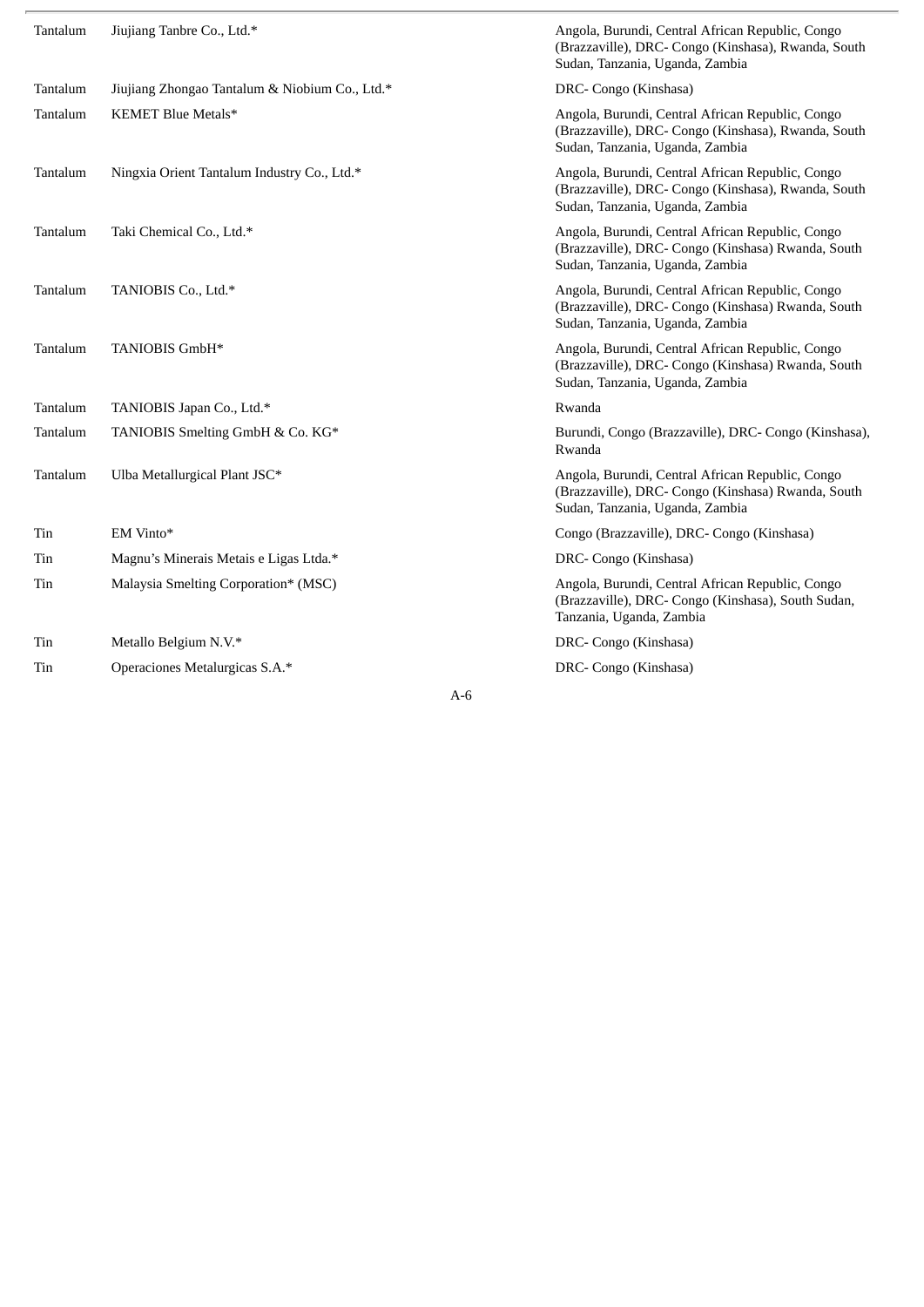| Tin      | PT Stanindo Inti Perkasa*                     | DRC- Congo (Kinshasa)                                                                                                                   |
|----------|-----------------------------------------------|-----------------------------------------------------------------------------------------------------------------------------------------|
| Tin      | Thaisarco*                                    | Angola, Burundi, Central African Republic, Congo<br>(Brazzaville), DRC- Congo (Kinshasa) Rwanda, South<br>Sudan, Tanzania Uganda Zambia |
| Tungsten | A.L.M.T. TUNGSTEN Corp.*                      | Burundi, DRC- Congo (Kinshasa), Rwanda                                                                                                  |
| Tungsten | Asia Tungsten Products Vietnam Ltd.*          | Angola, Burundi, Central African Republic, Congo<br>(Brazzaville), Rwanda, South Sudan, Tanzania, Uganda,<br>Zambia                     |
| Tungsten | Chongyi Zhangyuan Tungsten Co., Ltd.*         | DRC- Congo (Kinshasa)                                                                                                                   |
| Tungsten | Ganzhou Huaxing Tungsten Products Co., Ltd.*  | Rwanda                                                                                                                                  |
| Tungsten | Ganzhou Jiangwu Ferrotungsten Co., Ltd.*      | DRC- Congo (Kinshasa)                                                                                                                   |
| Tungsten | H.C. Starck Tungsten GmbH*                    | Rwanda                                                                                                                                  |
| Tungsten | Hydrometallurg, JSC*                          | DRC- Congo (Kinshasa)                                                                                                                   |
| Tungsten | Jiangxi Xinsheng Tungsten Industry Co., Ltd.* | DRC- Congo (Kinshasa)                                                                                                                   |
| Tungsten | Xiamen Tungsten (H.C.) Co., Ltd.*             | Burundi, Rwanda                                                                                                                         |
| Tungsten | Xiamen Tungsten Co., Ltd.*                    | DRC- Congo (Kinshasa), Rwanda                                                                                                           |
|          |                                               | $A-7$                                                                                                                                   |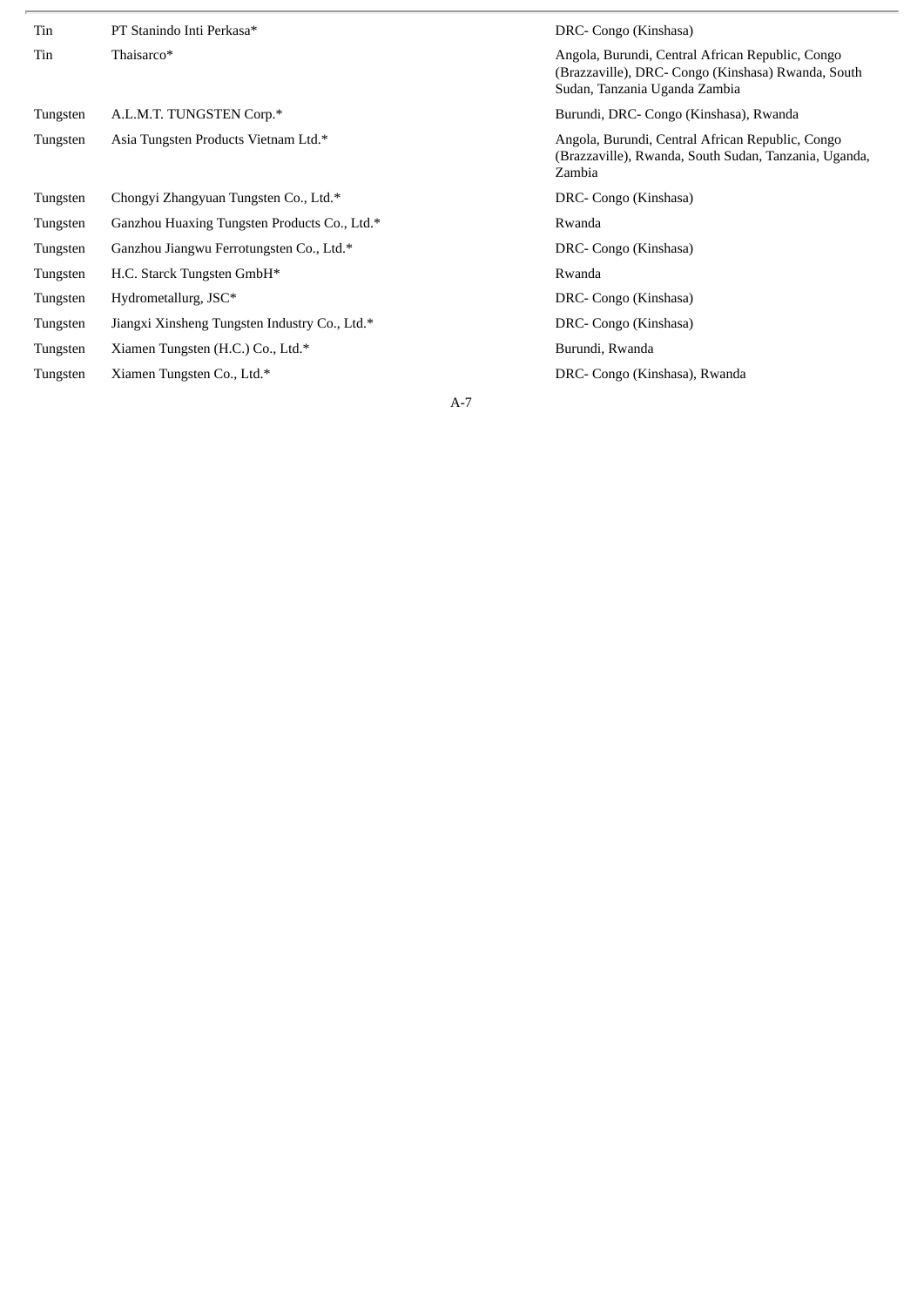The following is a list of smelters and refiners reported by Mattel's suppliers as being in their supply chain with indications of sourcing from OECD Level 2 countries (i.e., those low to medium risk countries with known or plausible involvement in the smuggling, export, or transit of minerals out of conflict affected regions):

| Metal    | <b>Smelter/Refiner</b>                               | <b>Mine Countries of Origin</b> |
|----------|------------------------------------------------------|---------------------------------|
| Gold     | AngloGold Ashanti Corrego do Sitio Mineracao*        | South Africa                    |
| Gold     | Argor-Heraeus S.A.*                                  | South Africa                    |
| Gold     | Asaka Riken Co., Ltd.*                               | Mozambique                      |
| Gold     | DSC* (Do Sung Corporation)                           | South Africa                    |
| Gold     | Eco-System Recycling Co., Ltd. East Plant*           | Mozambique                      |
| Gold     | Emirates Gold DMCC*                                  | <b>United Arab Emirates</b>     |
| Gold     | Gold Refinery of Zijin Mining Group Co., Ltd.*       | Mozambique                      |
| Gold     | Heimerle + Meule GmbH*                               | Mozambique, South Africa        |
| Gold     | Heraeus Metals Hong Kong Ltd.*                       | Mozambique, South Africa        |
| Gold     | LS-NIKKO Copper Inc.*                                | South Africa                    |
| Gold     | Metalor Technologies (Suzhou) Ltd.*                  | South Africa                    |
| Gold     | Mitsubishi Materials Corporation*                    | Mozambique                      |
| Gold     | Nadir Metal Rafineri San. Ve Tic. A.S.*              | <b>United Arab Emirates</b>     |
| Gold     | Nihon Material Co., Ltd.*                            | Mozambique                      |
| Gold     | Ohura Precious Metal Industry Co., Ltd.*             | South Africa                    |
| Gold     | PAMP S.A.*                                           | South Africa                    |
| Gold     | Prioksky Plant of Non-Ferrous Metals*                | Mozambique                      |
| Gold     | PX Precinox S.A.*                                    | Mozambique                      |
| Gold     | Rand Refinery (Pty) Ltd.*                            | Mozambique, South Africa        |
| Gold     | Samduck Precious Metals*                             | Mozambique                      |
| Gold     | Tanaka Kikinzoku Kogyo K.K.*                         | South Africa                    |
| Gold     | Yamakin Co., Ltd.8*                                  | Mozambique                      |
| Gold     | Zhongyuan Gold Smelter of Zhongjin Gold Corporation* | Mozambique                      |
| Tantalum | Changsha South Tantalum Niobium Co., Ltd.*           | Mozambique                      |
| Tantalum | Exotech Inc.*                                        | Mozambique                      |
| Tantalum | Global Advanced Metals Boyertown*                    | Mozambique                      |
| Tantalum | H.C. Starck Hermsdorf GmbH*                          | Mozambique                      |
| Tantalum | H.C. Starck Inc.*                                    | Mozambique                      |
| Tantalum | Jiujiang Tanbre Co., Ltd.*                           | Kenya, Mozambique, South Africa |
| Tantalum | KEMET Blue Metals*                                   | Mozambique, South Africa        |
| Tantalum | Metallurgical Products India Pvt., Ltd.*             | Kenya, Mozambique, South Africa |
|          |                                                      |                                 |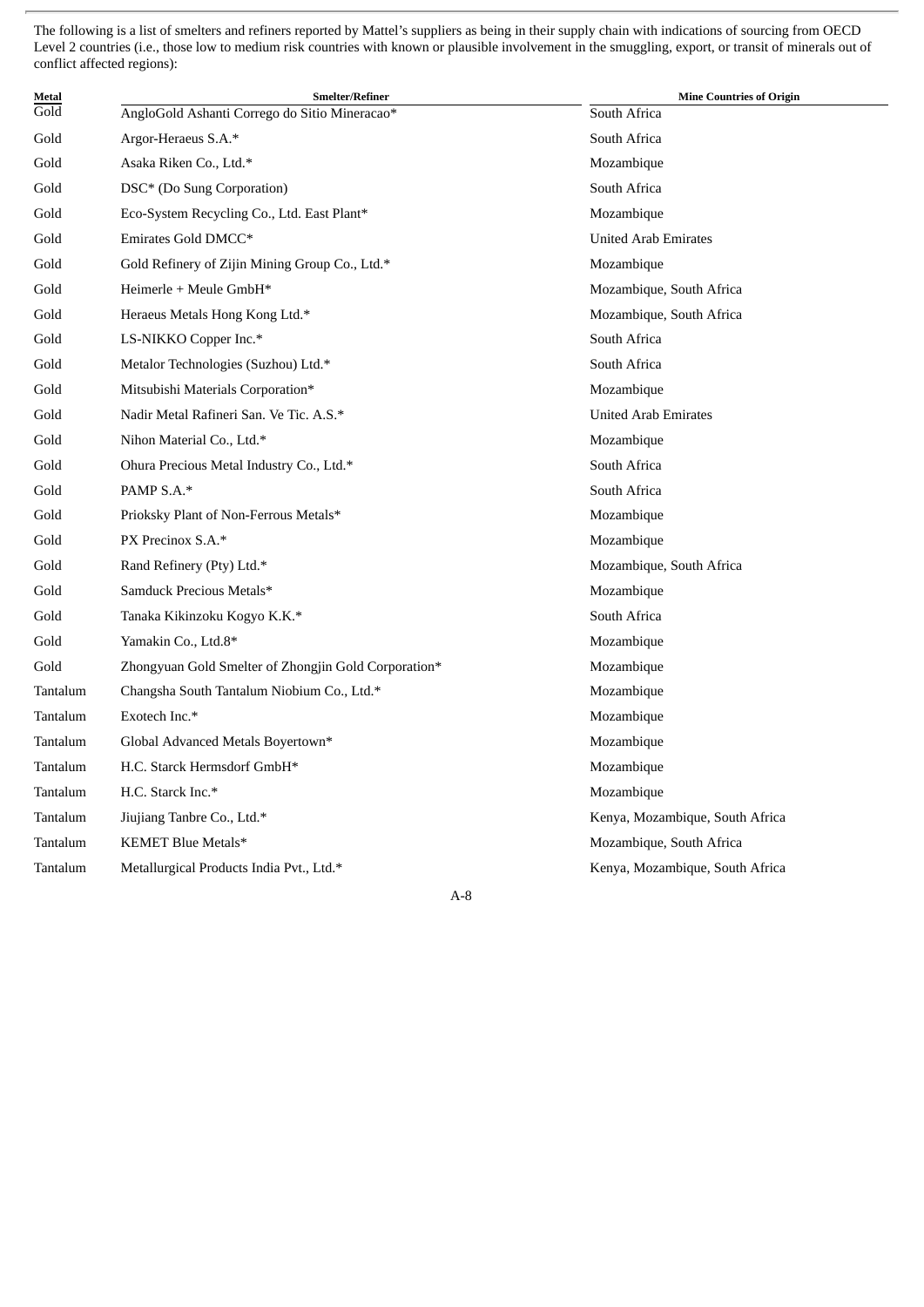| Tantalum | Ningxia Orient Tantalum Industry Co., Ltd.*  | Mozambique                      |
|----------|----------------------------------------------|---------------------------------|
| Tantalum | TANIOBIS Co., Ltd.*                          | Kenya, Mozambique, South Africa |
| Tantalum | TANIOBIS GmbH*                               | Mozambique                      |
| Tantalum | TANIOBIS Japan Co., Ltd.*                    | Mozambique                      |
| Tantalum | TANIOBIS Smelting GmbH & Co. KG*             | Mozambique                      |
| Tantalum | Ulba Metallurgical Plant JSC*                | Mozambique                      |
| Tin      | PT Stanindo Inti Perkasa*                    | Mozambique                      |
| Tin      | Malaysia Smelting Corporation (MSC)*         | Kenya, Mozambique, South Africa |
| Tungsten | Ganzhou Huaxing Tungsten Products Co., Ltd.* | Mozambique                      |
| Tungsten | H.C. Starck Tungsten GmbH*                   | Mozambique                      |
| Tungsten | Hunan Chunchang Nonferrous Metals Co., Ltd.* | Mozambique                      |
| Tungsten | Kennametal Huntsville*                       | South Africa                    |

The following is a list of smelters and refiners reported by Mattel's suppliers as being in their supply chain with indications of sourcing from OECD Level 1 countries (i.e., those little to no risk countries with known active metal production but that are not identified as conflict regions or plausible areas of smuggling, export or transit of minerals out of conflict affected regions):

| <b>Metal</b> | <b>Smelter/Refiner</b>                           | <b>Mine Countries of Origin</b>                                                                                                |
|--------------|--------------------------------------------------|--------------------------------------------------------------------------------------------------------------------------------|
| Gold         | 8853 S.P.A.*                                     | Italy                                                                                                                          |
| Gold         | Advanced Chemical Company*                       | Indonesia, Peru, United States                                                                                                 |
| Gold         | Aida Chemical Industries Co., Ltd.*              | Bolivia, Canada, Japan, Peru, Portugal, Spain                                                                                  |
| Gold         | Allgemeine Gold-und Silberscheideanstalt A.G.*   | Brazil, China, Germany, Japan, Laos, Nigeria,<br>Philippines, Sierra Leone, Thailand                                           |
| Gold         | Almalyk Mining and Metallurgical Complex *(AMMC) | Argentina, Australia, Brazil, Canada, Chile, China,<br>Germany, Japan, Mexico, Peru, Switzerland, United<br>States, Uzbekistan |
| Gold         | AngloGold Ashanti Corrego do Sitio Mineracao*    | Australia, Brazil                                                                                                              |
| Gold         | Argor-Heraeus S.A.*                              | Argentina, Chile, China, Hong Kong, Indonesia,<br>Philippines, Singapore, Switzerland                                          |
|              | $A-9$                                            |                                                                                                                                |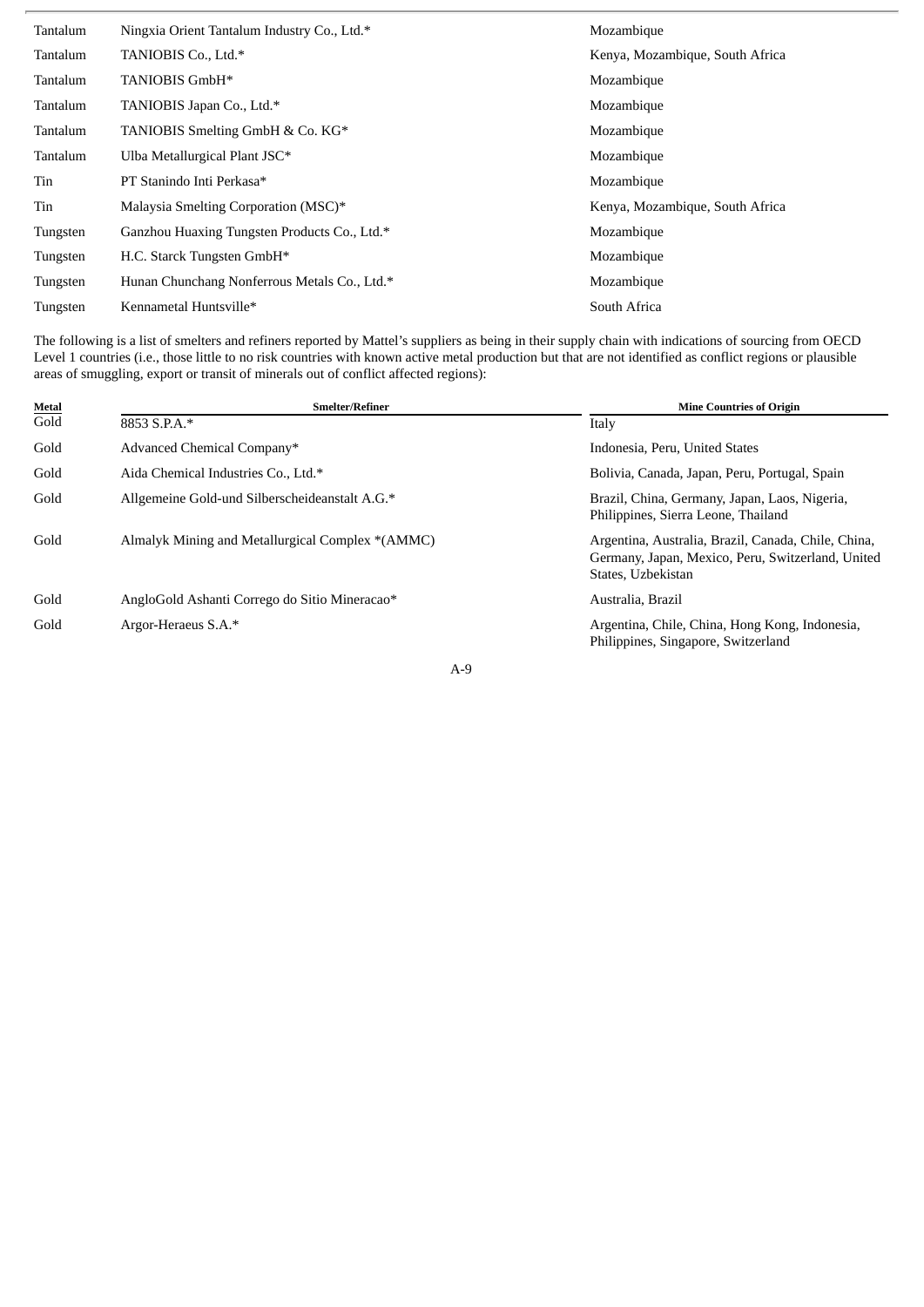| Gold | Asahi Pretec Corp.*                                            | Argentina, Austria, Belgium, Bolivia, Brazil,<br>Cambodia, Canada, Chile, China, Colombia, Czech<br>Republic, Djibouti, Ecuador, Egypt, Estonia,<br>Ethiopia, France, Germany, Guyana, Hungary, India,<br>Indonesia, Ireland, Israel, Ivory Coast, Japan,<br>Kazakhstan, Republic of Korea, Laos, Luxembourg,<br>Madagascar, Malaysia, Mongolia, Myanmar,<br>Namibia, Netherlands, Nigeria, Peru, Portugal,<br>Russian Federation, Sierra Leone, Singapore,<br>Slovakia, Spain, Suriname, Switzerland, Taiwan,<br>Thailand, United Kingdom, United States, Vietnam,<br>Zimbabwe |
|------|----------------------------------------------------------------|---------------------------------------------------------------------------------------------------------------------------------------------------------------------------------------------------------------------------------------------------------------------------------------------------------------------------------------------------------------------------------------------------------------------------------------------------------------------------------------------------------------------------------------------------------------------------------|
| Gold | Asahi Refining Canada Ltd.*                                    | Australia, Canada, Japan                                                                                                                                                                                                                                                                                                                                                                                                                                                                                                                                                        |
| Gold | Asahi Refining USA Inc.*                                       | Australia, Bermuda, Canada, Chile, China, Hong<br>Kong, Indonesia, Malaysia, Peru, United States,<br>Uzbekistan                                                                                                                                                                                                                                                                                                                                                                                                                                                                 |
| Gold | Asaka Riken Co., Ltd.*                                         | Armenia, Japan, Mexico, Niger, Nigeria                                                                                                                                                                                                                                                                                                                                                                                                                                                                                                                                          |
| Gold | Aurubis AG*                                                    | Brazil, Canada, China, Germany, Hong Kong,<br>Indonesia, Japan, United States                                                                                                                                                                                                                                                                                                                                                                                                                                                                                                   |
| Gold | Bangko Sentral ng Pilipinas* (Central Bank of the Philippines) | Brazil, Canada, China, Indonesia, Italy, Philippines                                                                                                                                                                                                                                                                                                                                                                                                                                                                                                                            |
| Gold | Boliden AB*                                                    | Canada, China, Finland, Indonesia, Ireland, Sweden                                                                                                                                                                                                                                                                                                                                                                                                                                                                                                                              |
| Gold | C. Hafner GmbH + Co. KG*                                       | Australia, Brazil, Chile, China, Germany, Japan,<br>Peru                                                                                                                                                                                                                                                                                                                                                                                                                                                                                                                        |
| Gold | CCR Refinery - Glencore Canada Corporation*                    | Argentina, Australia, Canada, Chile, China,<br>Germany, Indonesia, Japan, Peru, Switzerland,<br><b>United States</b>                                                                                                                                                                                                                                                                                                                                                                                                                                                            |
| Gold | Cendres + Metaux S.A.*                                         | Australia, Germany, Switzerland                                                                                                                                                                                                                                                                                                                                                                                                                                                                                                                                                 |
| Gold | Chimet S.p.A.*                                                 | Australia, Italy, Mexico, Turkey                                                                                                                                                                                                                                                                                                                                                                                                                                                                                                                                                |
| Gold | Chugai Mining*                                                 | Australia, Canada, Chile, Indonesia, Japan, Peru,<br><b>United States</b>                                                                                                                                                                                                                                                                                                                                                                                                                                                                                                       |
| Gold | DODUCO Contacts and Refining GmbH*                             | Australia, Canada, Chile, China, Germany, Hong<br>Kong, Japan, Peru, United States                                                                                                                                                                                                                                                                                                                                                                                                                                                                                              |
|      | $A-10$                                                         |                                                                                                                                                                                                                                                                                                                                                                                                                                                                                                                                                                                 |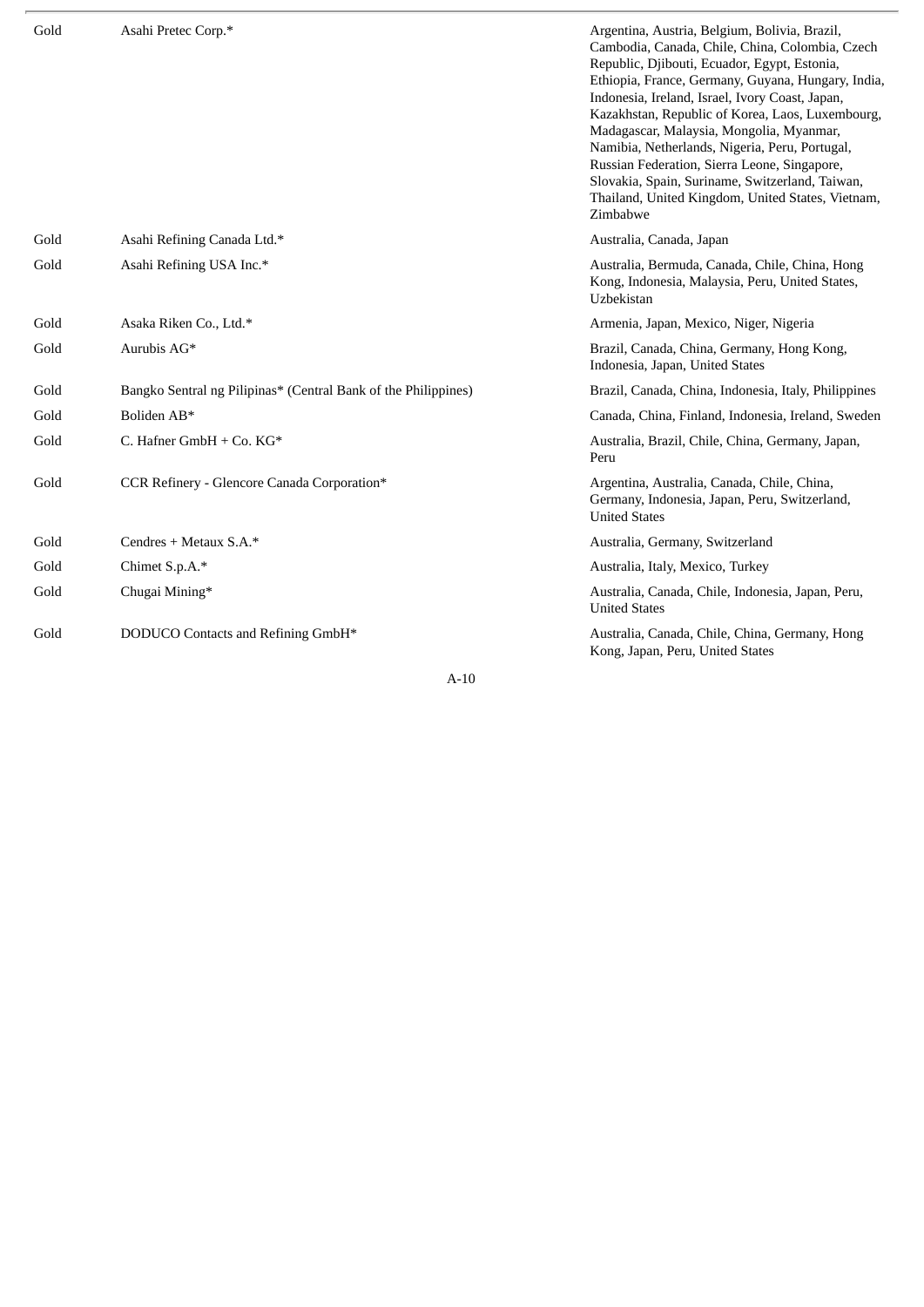| Gold | Dowa*                                                            | Argentina, Austria, Belgium, Bolivia, Brazil,<br>Cambodia, Canada, Chile, China, Colombia, Czech<br>Republic, Djibouti, Ecuador, Egypt, Estonia,<br>Ethiopia, France, Germany, Guyana, Hungary, India,<br>Indonesia, Ireland, Israel, Ivory Coast, Japan,<br>Kazakhstan, Republic of Korea, Laos, Luxembourg,<br>Madagascar, Malaysia, Mongolia, Myanmar,<br>Namibia, Netherlands, Nigeria, Peru, Portugal,<br>Russian Federation, Sierra Leone, Singapore,<br>Slovakia, Spain, Suriname, Switzerland, Taiwan,<br>Thailand, United Kingdom, United States, Vietnam,<br>Zimbabwe |
|------|------------------------------------------------------------------|---------------------------------------------------------------------------------------------------------------------------------------------------------------------------------------------------------------------------------------------------------------------------------------------------------------------------------------------------------------------------------------------------------------------------------------------------------------------------------------------------------------------------------------------------------------------------------|
| Gold | DSC *(Do Sung Corporation)                                       | Australia, Brazil, Republic of Korea                                                                                                                                                                                                                                                                                                                                                                                                                                                                                                                                            |
| Gold | Eco-System Recycling Co., Ltd. East Plant*                       | Australia, Bolivia, Canada, Indonesia, Japan                                                                                                                                                                                                                                                                                                                                                                                                                                                                                                                                    |
| Gold | Geib Refining Corporation*                                       | China, United States                                                                                                                                                                                                                                                                                                                                                                                                                                                                                                                                                            |
| Gold | Gold Refinery of Zijin Mining Group Co., Ltd.*                   | Australia, Bolivia, Brazil, Canada, China, Indonesia,<br>Japan, Kyrgyzstan, Malaysia, Mongolia, Papua New<br>Guinea, Peru, Poland, Russian Federation, Tajikistan                                                                                                                                                                                                                                                                                                                                                                                                               |
| Gold | Heimerle + Meule GmbH*                                           | Australia, Austria, Canada, China, Germany, Hong<br>Kong, Jersey, Malaysia, Mexico, Mongolia,<br>Philippines                                                                                                                                                                                                                                                                                                                                                                                                                                                                    |
| Gold | Heraeus Metals Hong Kong Ltd.*                                   | Australia, Canada, China, France, Germany, Hong<br>Kong, Japan, Laos, Laos, Malaysia, Peru,<br>Philippines, Singapore, Switzerland, Taiwan,<br>Thailand, Vietnam                                                                                                                                                                                                                                                                                                                                                                                                                |
| Gold | Inner Mongolia Qiankun Gold and Silver Refinery Share Co., Ltd.* | China, Mexico, Mongolia                                                                                                                                                                                                                                                                                                                                                                                                                                                                                                                                                         |
| Gold | Ishifuku Metal Industry Co., Ltd.*                               | Australia, Canada, China, Japan, United States                                                                                                                                                                                                                                                                                                                                                                                                                                                                                                                                  |
| Gold | Istanbul Gold Refinery*                                          | Turkey                                                                                                                                                                                                                                                                                                                                                                                                                                                                                                                                                                          |
| Gold | Japan Mint*                                                      | Australia, Italy, Japan, Mexico                                                                                                                                                                                                                                                                                                                                                                                                                                                                                                                                                 |
| Gold | Jiangxi Copper Co., Ltd.*                                        | Chile, China, Japan, United States                                                                                                                                                                                                                                                                                                                                                                                                                                                                                                                                              |
| Gold | JSC Uralelectromed*                                              | Australia, Brazil, Russian Federation, Switzerland,<br>Taiwan                                                                                                                                                                                                                                                                                                                                                                                                                                                                                                                   |
| Gold | JX Nippon Mining & Metals Co., Ltd.*                             | Chile, Indonesia, Saudi Arabia, Taiwan, United<br>Kingdom                                                                                                                                                                                                                                                                                                                                                                                                                                                                                                                       |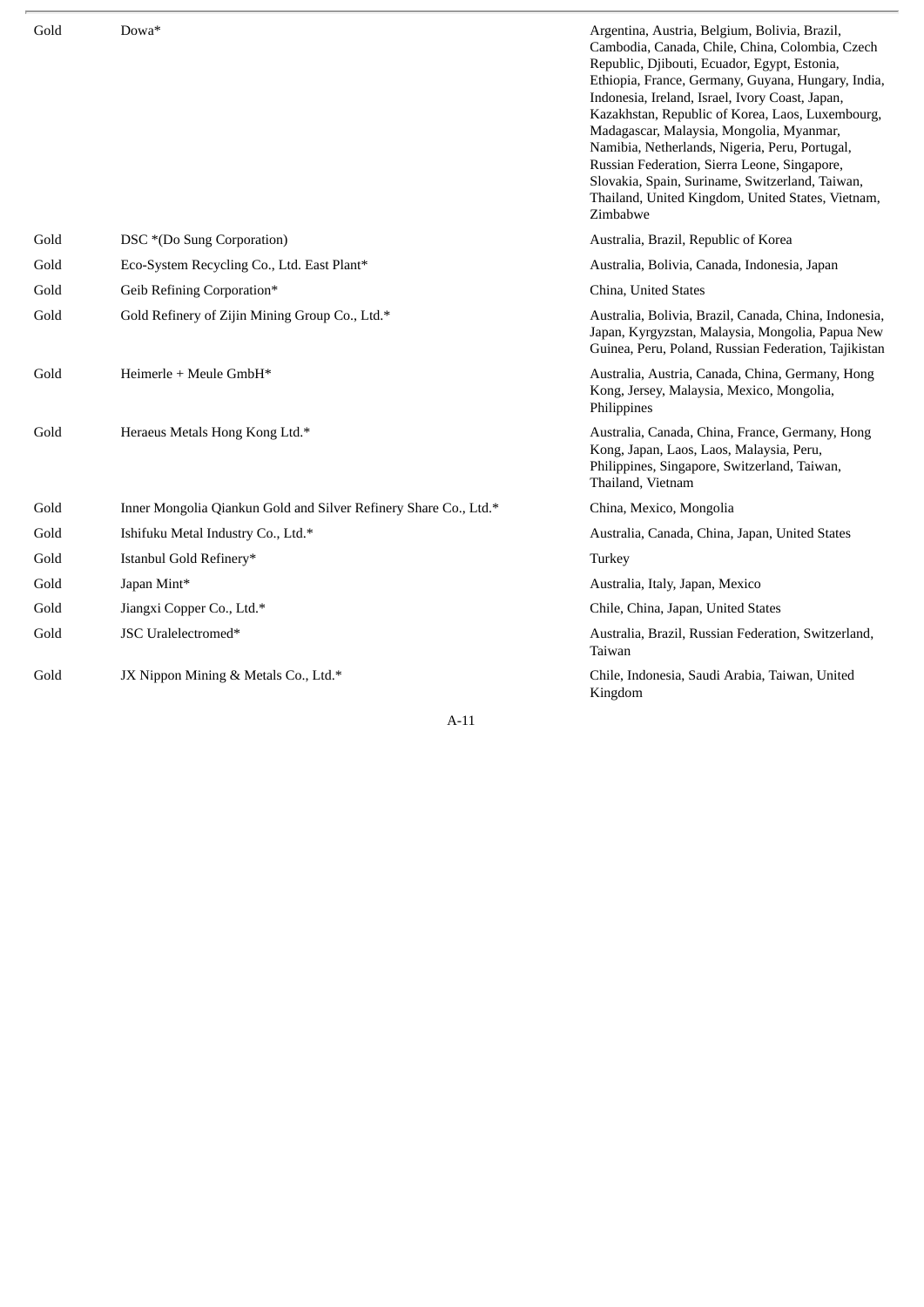| Gold | Kazzinc*                          | Australia, China, Japan, Kazakhstan, Peru,<br>Switzerland, Taiwan                                                                                                                                                                                                                                                                                                                                                                                                                                                                                                                          |
|------|-----------------------------------|--------------------------------------------------------------------------------------------------------------------------------------------------------------------------------------------------------------------------------------------------------------------------------------------------------------------------------------------------------------------------------------------------------------------------------------------------------------------------------------------------------------------------------------------------------------------------------------------|
| Gold | Kennecott Utah Copper LLC*        | China, United States                                                                                                                                                                                                                                                                                                                                                                                                                                                                                                                                                                       |
|      | KGHM Polska Miedz Spolka Akcyjna* | Chile                                                                                                                                                                                                                                                                                                                                                                                                                                                                                                                                                                                      |
| Gold | Kojima Chemicals Co., Ltd.*       | Argentina, Australia, Austria, Belgium, Bolivia,<br>Brazil, Cambodia, Canada, Chile, China, Colombia,<br>Czech Republic, Djibouti, Ecuador, Egypt, Estonia,<br>Ethiopia, France, Germany, Guyana, Hungary, India,<br>Indonesia, Ireland, Israel, Ivory Coast, Japan,<br>Kazakhstan, Republic of Korea, Laos, Luxembourg,<br>Madagascar, Malaysia, Mongolia, Myanmar,<br>Namibia, Netherlands, Nigeria, Peru, Portugal,<br>Russian Federation, Sierra Leone, Singapore,<br>Slovakia, Spain, Suriname, Switzerland, Taiwan,<br>Thailand, United Kingdom, United States, Vietnam,<br>Zimbabwe |
| Gold | Kyrgyzaltyn JSC*                  | Australia, Brazil, Kyrgyzstan                                                                                                                                                                                                                                                                                                                                                                                                                                                                                                                                                              |
| Gold | LS-NIKKO Copper Inc.*             | Australia, Brazil, Chile, China, Hong Kong, India,<br>Indonesia, Japan, Kazakhstan, Republic of Korea,<br>Mexico, Peru, Singapore, United States                                                                                                                                                                                                                                                                                                                                                                                                                                           |
| Gold | Materion*                         | Argentina, Australia, Austria, Belgium, Bolivia,<br>Brazil, Cambodia, Canada, Chile, China, Colombia,<br>Czech Republic, Djibouti, Ecuador, Egypt, Estonia,<br>Ethiopia, France, Germany, Guyana, Hungary, India,<br>Indonesia, Ireland, Israel, Ivory Coast, Japan,<br>Kazakhstan, Republic of Korea, Laos, Luxembourg,<br>Madagascar, Malaysia, Mongolia, Myanmar,<br>Namibia, Netherlands, Nigeria, Peru, Portugal,<br>Russian Federation, Sierra Leone, Singapore,<br>Slovakia, Spain, Suriname, Switzerland, Taiwan,<br>Thailand, United Kingdom, United States, Vietnam,<br>Zimbabwe |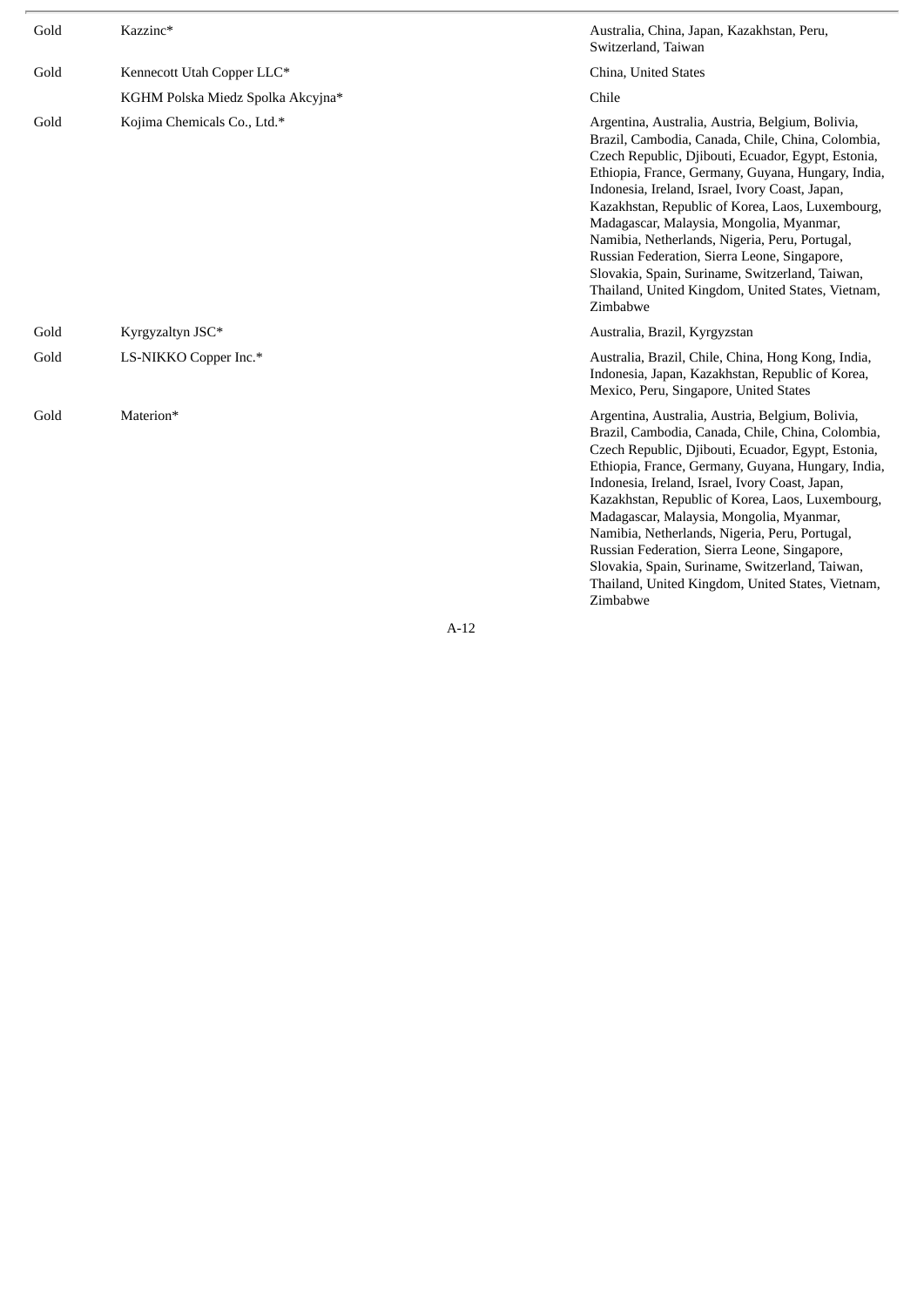| Gold | Matsuda Sangyo Co., Ltd.*                                    | Australia, Canada, China, Hong Kong, Indonesia,<br>Japan, United Kingdom, United States                                                                                                                                                                                                                                                                                                                                                                                                                                                                                                    |
|------|--------------------------------------------------------------|--------------------------------------------------------------------------------------------------------------------------------------------------------------------------------------------------------------------------------------------------------------------------------------------------------------------------------------------------------------------------------------------------------------------------------------------------------------------------------------------------------------------------------------------------------------------------------------------|
| Gold | Metalor Technologies (Hong Kong) Ltd.*                       | Australia, China, Hong Kong, Japan, Peru,<br>Switzerland, United States                                                                                                                                                                                                                                                                                                                                                                                                                                                                                                                    |
| Gold | Metalor Technologies (Singapore) Pte., Ltd.*                 | China, Singapore, Switzerland                                                                                                                                                                                                                                                                                                                                                                                                                                                                                                                                                              |
| Gold | Metalor Technologies S.A.*                                   | Belgium, Canada, China, Hong Kong, Indonesia,<br>Ivory Coast, Sweden, Switzerland, United Kingdom,<br><b>United States</b>                                                                                                                                                                                                                                                                                                                                                                                                                                                                 |
| Gold | Metalor USA Refining Corporation*                            | Canada, China, Mexico, Switzerland, United States                                                                                                                                                                                                                                                                                                                                                                                                                                                                                                                                          |
| Gold | Metalurgica Met-Mex Penoles S.A. De C.V.*                    | China, Mexico                                                                                                                                                                                                                                                                                                                                                                                                                                                                                                                                                                              |
| Gold | Mitsubishi Materials Corporation*                            | Austria, Canada, Chile, Hong Kong, Japan,<br>Mongolia, Papua New Guinea, United Kingdom                                                                                                                                                                                                                                                                                                                                                                                                                                                                                                    |
| Gold | Mitsui Mining and Smelting Co., Ltd.*                        | Australia, Canada, China, Japan                                                                                                                                                                                                                                                                                                                                                                                                                                                                                                                                                            |
| Gold | MMTC-PAMP India Pvt., Ltd.*                                  | India, United States                                                                                                                                                                                                                                                                                                                                                                                                                                                                                                                                                                       |
| Gold | Moscow Special Alloys Processing Plant*                      | Bolivia, China, Russian Federation                                                                                                                                                                                                                                                                                                                                                                                                                                                                                                                                                         |
| Gold | Nadir Metal Rafineri San. Ve Tic. A.S.*                      | Saudi Arabia, Turkey                                                                                                                                                                                                                                                                                                                                                                                                                                                                                                                                                                       |
| Gold | Navoi Mining and Metallurgical Combinat                      | China, Indonesia, United States, Uzbekistan                                                                                                                                                                                                                                                                                                                                                                                                                                                                                                                                                |
| Gold | Nihon Material Co., Ltd.*                                    | Australia, Bolivia, Brazil, Canada, Chile, China,<br>Indonesia, Japan, Malaysia, Niger, Nigeria, Peru,<br>Portugal, Spain, Switzerland, Thailand                                                                                                                                                                                                                                                                                                                                                                                                                                           |
| Gold | Ogussa Osterreichische Gold- und Silber-Scheideanstalt GmbH* | Austria, Indonesia                                                                                                                                                                                                                                                                                                                                                                                                                                                                                                                                                                         |
| Gold | Ohura Precious Metal Industry Co., Ltd.*                     | Argentina, Australia, Austria, Belgium, Bolivia,<br>Brazil, Cambodia, Canada, Chile, China, Colombia,<br>Czech Republic, Djibouti, Ecuador, Egypt, Estonia,<br>Ethiopia, France, Germany, Guyana, Hungary, India,<br>Indonesia, Ireland, Israel, Ivory Coast, Japan,<br>Kazakhstan, Republic of Korea, Laos, Luxembourg,<br>Madagascar, Malaysia, Mongolia, Myanmar,<br>Namibia, Netherlands, Nigeria, Peru, Portugal,<br>Russian Federation, Sierra Leone, Singapore,<br>Slovakia, Spain, Suriname, Switzerland, Taiwan,<br>Thailand, United Kingdom, United States, Vietnam,<br>Zimbabwe |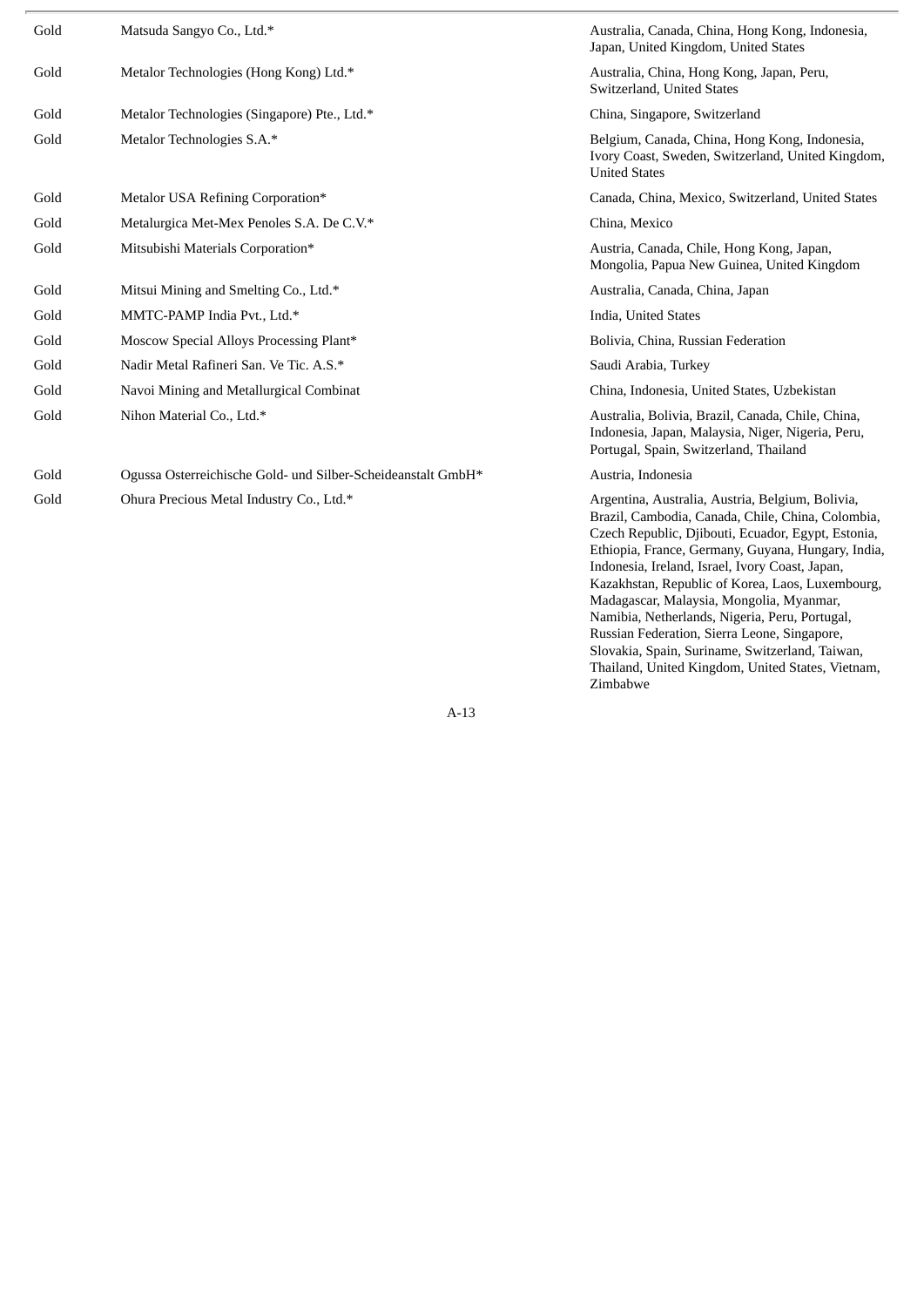| Gold | OJSC "The Gulidov Krasnoyarsk Non-Ferrous Metals Plant" * (OJSC<br>Krastsvetmet) | <b>Russian Federation</b>                                                                                                                                     |
|------|----------------------------------------------------------------------------------|---------------------------------------------------------------------------------------------------------------------------------------------------------------|
| Gold | OJSC Novosibirsk Refinery*                                                       | Bolivia, Brazil, Canada, China, Italy, Malaysia, Peru,<br>Philippines, Russian Federation, Switzerland                                                        |
| Gold | PAMP S.A.*                                                                       | Australia, Canada, China, Hong Kong, Indonesia,<br>Japan, Mexico, Switzerland, United Kingdom,<br><b>United States</b>                                        |
| Gold | Prioksky Plant of Non-Ferrous Metals*                                            | Australia, Bolivia, Brazil, Canada, China, Ethiopia,<br>Germany, India, Japan, Namibia, Russian Federation,<br>Russian Federation, Sierra Leone, Zimbabwe     |
| Gold | PT Aneka Tambang (Persero) Tbk*                                                  | Australia, Bolivia, Brazil, Canada, Chile, Ethiopia,<br>Germany, Indonesia, Malaysia, Peru, Switzerland                                                       |
| Gold | PX Precinox S.A.*                                                                | Australia, Canada, Switzerland                                                                                                                                |
| Gold | Rand Refinery (Pty) Ltd.*                                                        | Australia, Austria, Canada, China, Germany, Ghana,<br>Guinea, Hong Kong, Jersey, Malaysia, Mali,<br>Namibia, Papua New Guinea, Philippines,<br>Switzerland    |
| Gold | Royal Canadian Mint*                                                             | Canada, Chile, Germany, Guyana, Japan, Mexico,<br>Peru, Suriname, Switzerland, United States                                                                  |
| Gold | Safimet S.P.A*                                                                   | Italy                                                                                                                                                         |
| Gold | SAFINA A.S.                                                                      | Czech Republic                                                                                                                                                |
| Gold | Samduck Precious Metals*                                                         | Australia, Bolivia, Brazil, Canada, China, Ethiopia,<br>Germany, India, Japan, Republic of Korea, Namibia,<br>Sierra Leone, Thailand, United States, Zimbabwe |
| Gold | SAXONIA Edelmetalle GmbH*                                                        | Germany                                                                                                                                                       |
| Gold | SEMPSA Joyeria Plateria S.A.*                                                    | Spain                                                                                                                                                         |
| Gold | Shandong Zhaojin Gold & Silver Refinery Co., Ltd.*                               | China, Japan, United States                                                                                                                                   |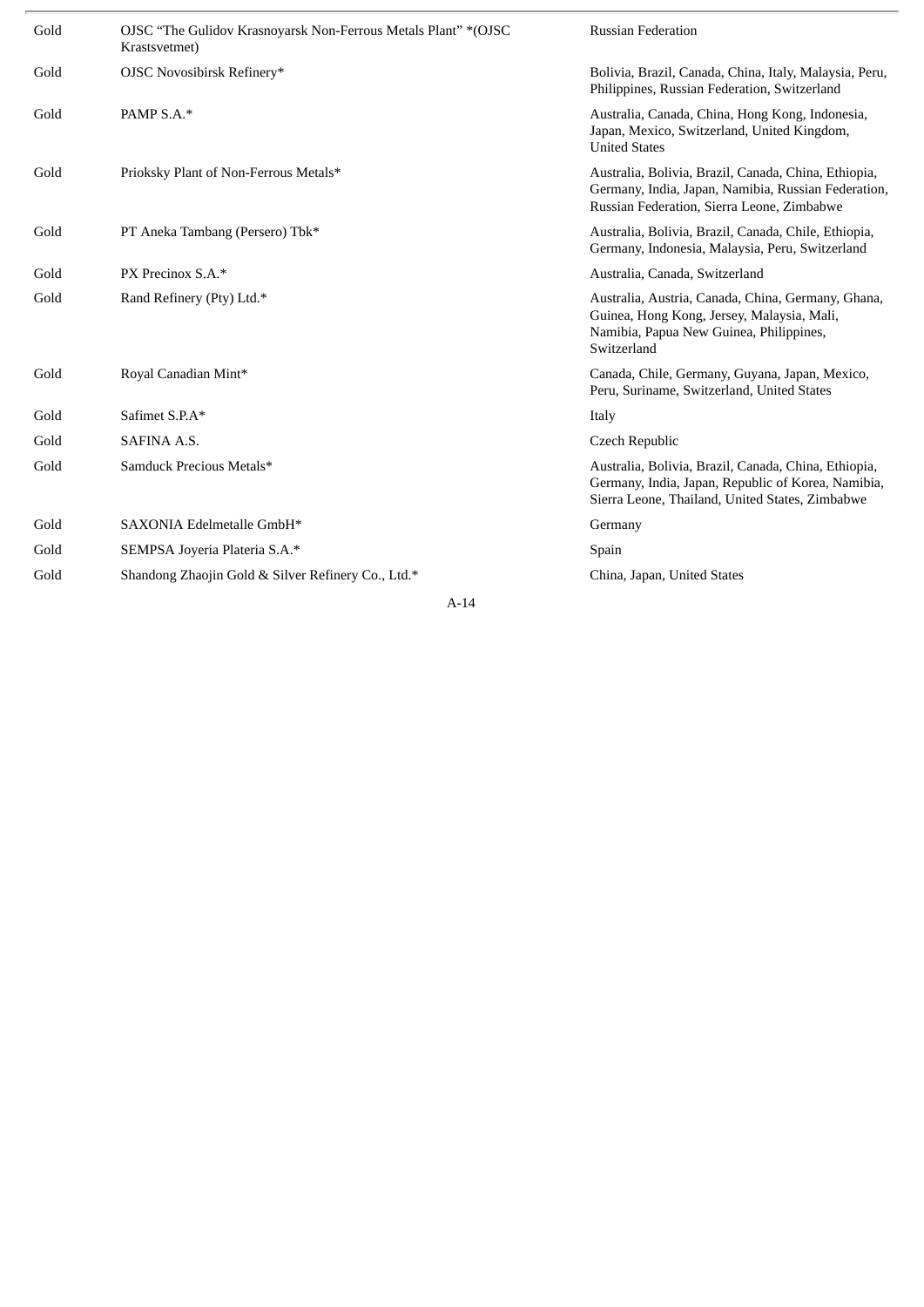| Gold | Singway Technology Co., Ltd.*                         | Argentina, Australia, Austria, Belgium, Bolivia,<br>Brazil, Cambodia, Canada, Chile, China, Colombia,<br>Czech Republic, Djibouti, Ecuador, Egypt, Estonia,<br>Ethiopia, France, Germany, Guyana, Hungary, India,<br>Indonesia, Ireland, Israel, Ivory Coast, Japan,<br>Kazakhstan, Republic of Korea, Laos, Luxembourg,<br>Madagascar, Malaysia, Mongolia, Myanmar,<br>Namibia, Netherlands, Nigeria, Peru, Portugal,<br>Russian Federation, Sierra Leone, Singapore,<br>Slovakia, Spain, Suriname, Switzerland, Taiwan,<br>Thailand, United Kingdom, United States, Vietnam,<br>Zimbabwe |
|------|-------------------------------------------------------|--------------------------------------------------------------------------------------------------------------------------------------------------------------------------------------------------------------------------------------------------------------------------------------------------------------------------------------------------------------------------------------------------------------------------------------------------------------------------------------------------------------------------------------------------------------------------------------------|
| Gold | SOE Shyolkovsky Factory of Secondary Precious Metals* | Germany, Russian Federation, Taiwan                                                                                                                                                                                                                                                                                                                                                                                                                                                                                                                                                        |
| Gold | Solar Applied Materials Technology Corp.*             | Argentina, Australia, Austria, Belgium, Bolivia,<br>Brazil, Cambodia, Canada, Chile, China, Colombia,<br>Czech Republic, Djibouti, Ecuador, Egypt, Estonia,<br>Ethiopia, France, Germany, Guyana, Hungary, India,<br>Indonesia, Ireland, Israel, Ivory Coast, Japan,<br>Kazakhstan, Republic of Korea, Laos, Luxembourg,<br>Madagascar, Malaysia, Mongolia, Myanmar,<br>Namibia, Netherlands, Nigeria, Peru, Portugal,<br>Russian Federation, Sierra Leone, Singapore,<br>Slovakia, Spain, Suriname, Switzerland, Taiwan,<br>Thailand, United Kingdom, United States, Vietnam,<br>Zimbabwe |
| Gold | Sumitomo Metal Mining Co., Ltd.*                      | Australia, Chile, Indonesia, Japan, Philippines,<br><b>United States</b>                                                                                                                                                                                                                                                                                                                                                                                                                                                                                                                   |
| Gold | $T.C.A S.p.A*$                                        | Italy                                                                                                                                                                                                                                                                                                                                                                                                                                                                                                                                                                                      |
| Gold | Tanaka Kikinzoku Kogyo K.K.*                          | Australia, Belgium, Bolivia, Canada, Chile, China,<br>Hong Kong, Indonesia, Japan, Malaysia, Mexico,<br>Singapore, Switzerland, United Kingdom, United<br>States, Uzbekistan                                                                                                                                                                                                                                                                                                                                                                                                               |
| Gold | The Refinery of Shandong Gold Mining Co., Ltd.*       | China, Peru                                                                                                                                                                                                                                                                                                                                                                                                                                                                                                                                                                                |
| Gold | Tokuriki Honten Co., Ltd.*                            | Australia, Canada, Chile, China, Hong Kong, Japan,<br>Peru, United States                                                                                                                                                                                                                                                                                                                                                                                                                                                                                                                  |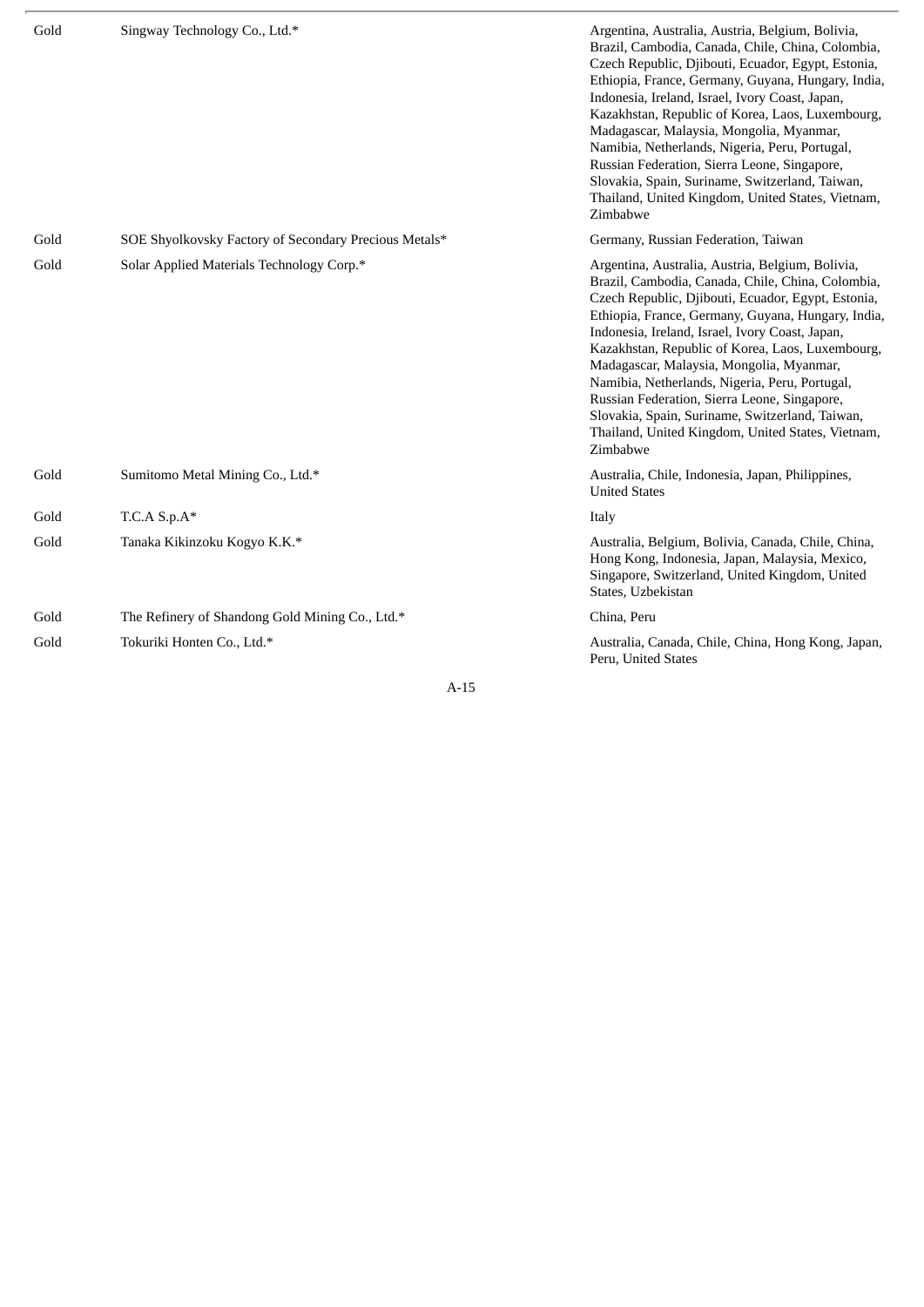| Gold     | Torecom*                                             | Bolivia, Brazil, Chile, China, Indonesia, Republic of<br>Korea, Mexico, Russian Federation                                                                                                                                                                                                                                                                                                                                                                                                                                                                                                 |
|----------|------------------------------------------------------|--------------------------------------------------------------------------------------------------------------------------------------------------------------------------------------------------------------------------------------------------------------------------------------------------------------------------------------------------------------------------------------------------------------------------------------------------------------------------------------------------------------------------------------------------------------------------------------------|
| Gold     | Umicore Precious Metals Thailand*                    | China, Peru, Thailand, United States                                                                                                                                                                                                                                                                                                                                                                                                                                                                                                                                                       |
| Gold     | Umicore S.A. Business Unit Precious Metals Refining* | Bolivia, Canada, China, Japan                                                                                                                                                                                                                                                                                                                                                                                                                                                                                                                                                              |
| Gold     | United Precious Metal Refining, Inc.*                | Australia, Belgium, Bolivia, Canada, China,<br>Indonesia, Japan, Peru, Russian Federation,<br>Switzerland, Thailand, United States                                                                                                                                                                                                                                                                                                                                                                                                                                                         |
| Gold     | Valcambi S.A.*                                       | Australia, China, Germany, Hong Kong, Japan,<br>Switzerland, Taiwan                                                                                                                                                                                                                                                                                                                                                                                                                                                                                                                        |
| Gold     | Western Australian Mint* (T/a The Perth Mint)        | Australia, Australia, Bolivia, Chile, China, Guinea,<br>Hong Kong, Republic of Korea, Papua New Guinea,<br>Peru                                                                                                                                                                                                                                                                                                                                                                                                                                                                            |
| Gold     | WIELAND Edelmetalle GmbH*                            | Germany                                                                                                                                                                                                                                                                                                                                                                                                                                                                                                                                                                                    |
| Gold     | Yamakin Co., Ltd.*                                   | Australia, Brazil, Canada, China, Japan, United<br><b>States</b>                                                                                                                                                                                                                                                                                                                                                                                                                                                                                                                           |
| Gold     | Yokohama Metal Co., Ltd.*                            | Brazil, China, Japan, Malaysia, Spain                                                                                                                                                                                                                                                                                                                                                                                                                                                                                                                                                      |
| Gold     | Zhongyuan Gold Smelter of Zhongjin Gold Corporation* | Australia, Canada, China, Ethiopia, Germany, Laos,<br>Mongolia, Philippines, Switzerland, Thailand                                                                                                                                                                                                                                                                                                                                                                                                                                                                                         |
| Tantalum | AMG Brasil*                                          | Argentina, Australia, Austria, Belgium, Bolivia,<br>Brazil, Cambodia, Canada, Chile, China, Colombia,<br>Czech Republic, Djibouti, Ecuador, Egypt, Estonia,<br>Ethiopia, France, Germany, Guyana, Hungary, India,<br>Indonesia, Ireland, Israel, Ivory Coast, Japan,<br>Kazakhstan, Republic of Korea, Laos, Luxembourg,<br>Madagascar, Malaysia, Mongolia, Myanmar,<br>Namibia, Netherlands, Nigeria, Peru, Portugal,<br>Russian Federation, Sierra Leone, Singapore,<br>Slovakia, Spain, Suriname, Switzerland, Taiwan,<br>Thailand, United Kingdom, United States, Vietnam,<br>Zimbabwe |
| Tantalum | Changsha South Tantalum Niobium Co., Ltd.*           | Australia, Brazil, Canada, China, Russian<br>Federation, Thailand                                                                                                                                                                                                                                                                                                                                                                                                                                                                                                                          |
| Tantalum | D Block Metals, LLC*                                 | <b>United States</b>                                                                                                                                                                                                                                                                                                                                                                                                                                                                                                                                                                       |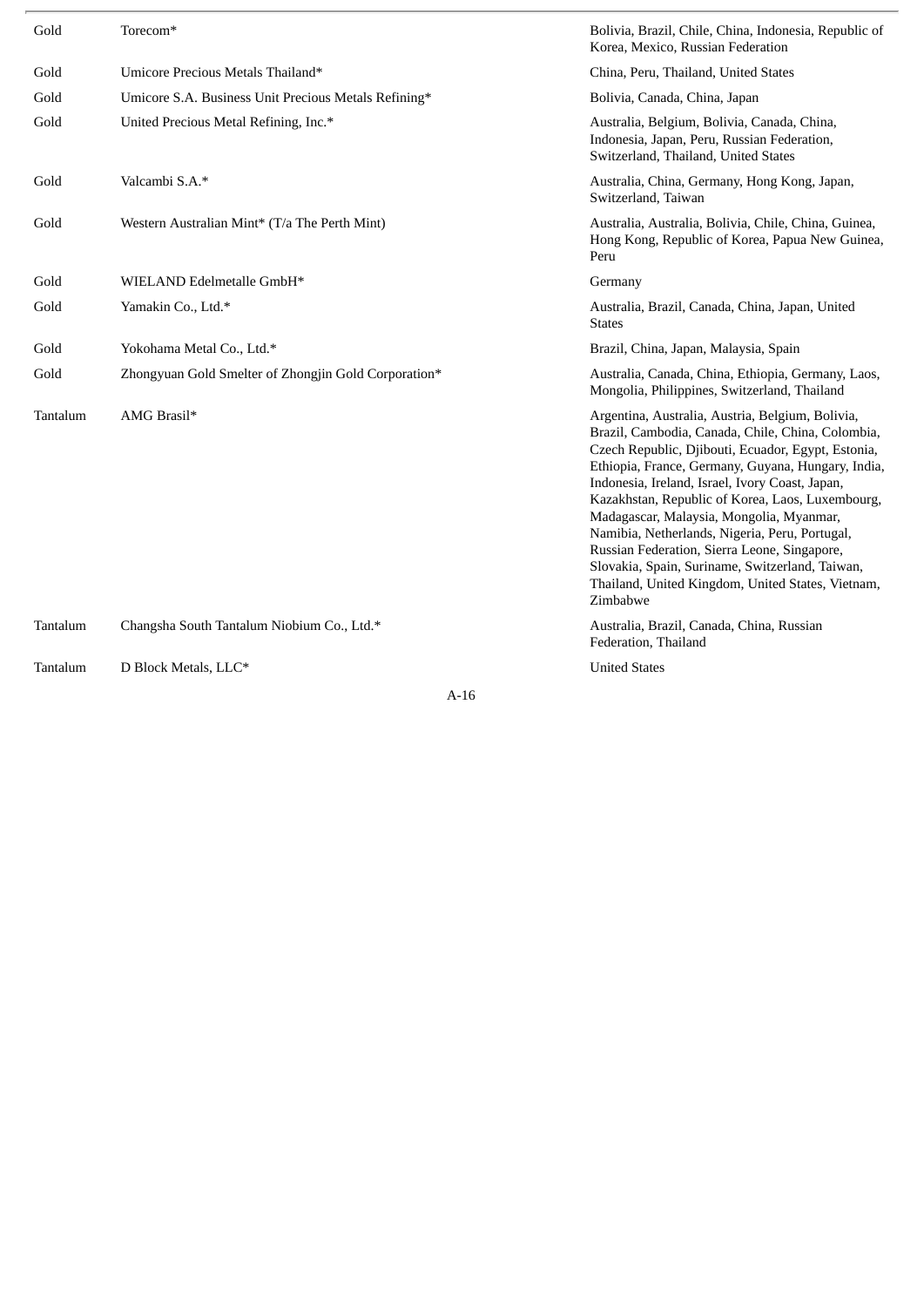| Tantalum | Exotech Inc.*               | Argentina, Australia, Austria, Belgium, Bolivia,<br>Brazil, Cambodia, Canada, Chile, China, Colombia,<br>Czech Republic, Djibouti, Ecuador, Egypt, Estonia,<br>Ethiopia, France, Germany, Guyana, Hungary, India,<br>Indonesia, Ireland, Israel, Ivory Coast, Japan,<br>Kazakhstan, Republic of Korea, Laos, Luxembourg,<br>Madagascar, Malaysia, Mongolia, Myanmar,<br>Namibia, Netherlands, Nigeria, Peru, Portugal,<br>Russian Federation, Sierra Leone, Singapore,<br>Slovakia, Spain, Suriname, Switzerland, Taiwan,<br>Thailand, United Kingdom, United States, Vietnam,<br>Zimbabwe |
|----------|-----------------------------|--------------------------------------------------------------------------------------------------------------------------------------------------------------------------------------------------------------------------------------------------------------------------------------------------------------------------------------------------------------------------------------------------------------------------------------------------------------------------------------------------------------------------------------------------------------------------------------------|
| Tantalum | F&X Electro-Materials Ltd.* | Argentina, Australia, Austria, Belgium, Bolivia,<br>Brazil, Cambodia, Canada, Chile, China, Colombia,<br>Czech Republic, Djibouti, Ecuador, Egypt, Estonia,<br>Ethiopia, France, Germany, Guyana, Hungary, India,<br>Indonesia, Ireland, Israel, Ivory Coast, Japan,<br>Kazakhstan, Republic of Korea, Laos, Luxembourg,<br>Madagascar, Malaysia, Mongolia, Myanmar,<br>Namibia, Netherlands, Nigeria, Peru, Portugal,<br>Russian Federation, Sierra Leone, Singapore,<br>Slovakia, Spain, Suriname, Switzerland, Taiwan,<br>Thailand, United Kingdom, United States, Vietnam,<br>Zimbabwe |
| Tantalum | FIR Metals & Resource Ltd.* | Argentina, Australia, Austria, Belgium, Bolivia,<br>Brazil, Cambodia, Canada, Chile, China, Colombia,<br>Czech Republic, Djibouti, Ecuador, Egypt, Estonia,<br>Ethiopia, France, Germany, Guyana, Hungary, India,<br>Indonesia, Ireland, Israel, Ivory Coast, Japan,<br>Kazakhstan, Republic of Korea, Laos, Luxembourg,<br>Madagascar, Malaysia, Mongolia, Myanmar,<br>Namibia, Netherlands, Nigeria, Peru, Portugal,                                                                                                                                                                     |

Russian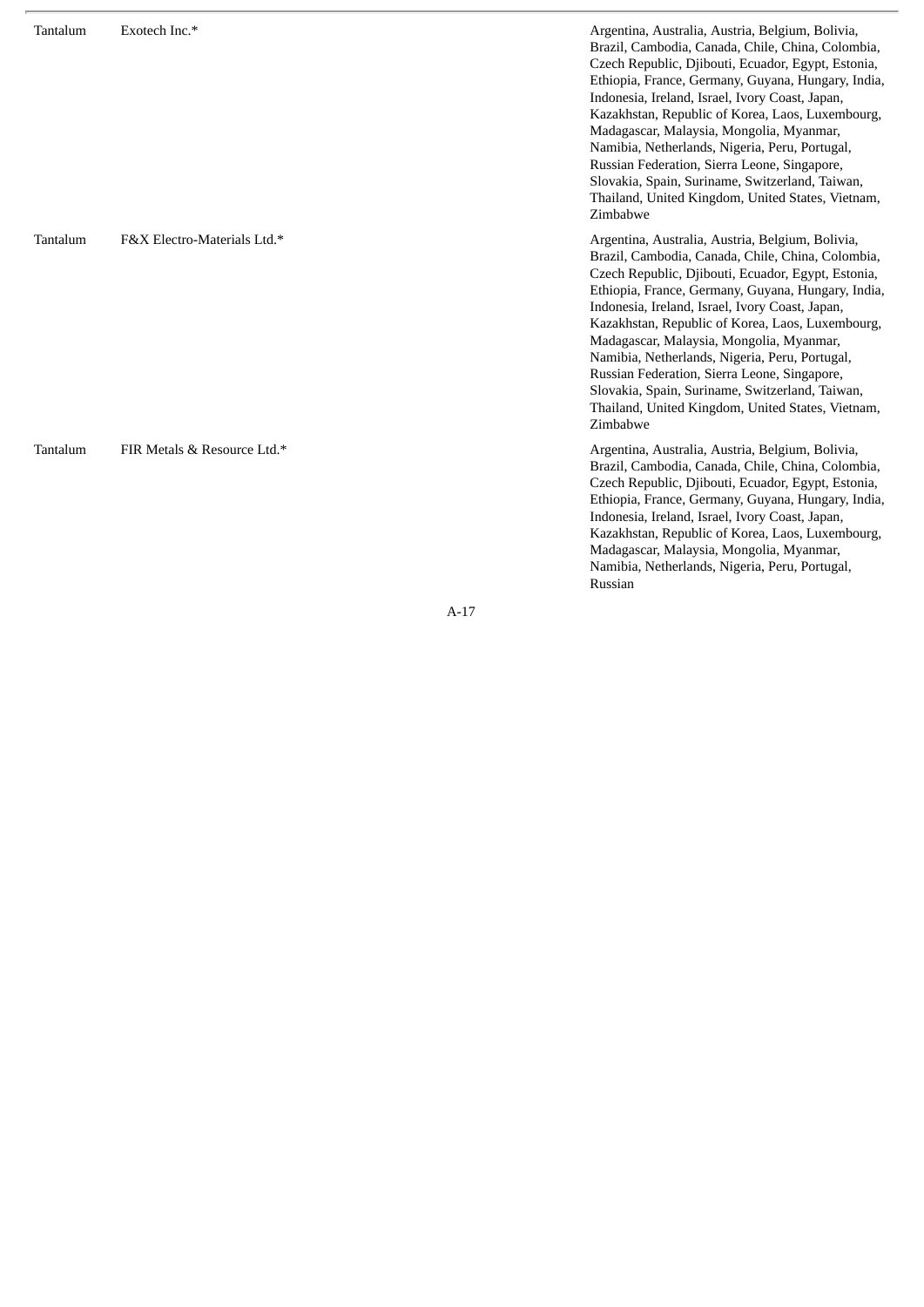Federation, Sierra Leone, Singapore, Slovakia, Spain, Suriname, Switzerland, Taiwan, Thailand, United Kingdom, United States, Vietnam, Zimbabwe Tantalum Global Advanced Metals Aizu\* Argentina, Australia, Austria, Belgium, Bolivia, Brazil, Cambodia, Canada, Chile, China, Colombia, Czech Republic, Djibouti, Ecuador, Egypt, Estonia, Ethiopia, France, Germany, Guyana, Hungary, India, Indonesia, Ireland, Israel, Ivory Coast, Japan, Kazakhstan, Republic of Korea, Laos, Luxembourg, Madagascar, Malaysia, Mongolia, Myanmar, Namibia, Netherlands, Nigeria, Peru, Portugal, Russian Federation, Sierra Leone, Singapore, Slovakia, Spain, Suriname, Switzerland, Taiwan, Thailand, United Kingdom, United States, Vietnam,<br>Zimbabwe i m b a b w e Tantalum Global Advanced Metals Boyertown\* Argentina, Australia, Austria, Belgium, Bolivia, Brazil, Cambodia, Canada, Chile, China, Colombia, Czech Republic, Djibouti, Ecuador, Egypt, Estonia, Ethiopia, France, Germany, Guyana, Hungary, India, Indonesia, Ireland, Israel, Ivory Coast, Japan, Kazakhstan, Republic of Korea, Laos, Luxembourg, Madagascar, Malaysia, Mongolia, Myanmar, Namibia, Netherlands, Nigeria, Peru, Portugal,

A-18

Russian Federation, Sierra Leone, Singapore, Slovakia, Spain, Suriname, Switzerland, Taiwan, Thailand, United Kingdom, United States, Vietnam,<br>Zimbabwe

i m b a b w e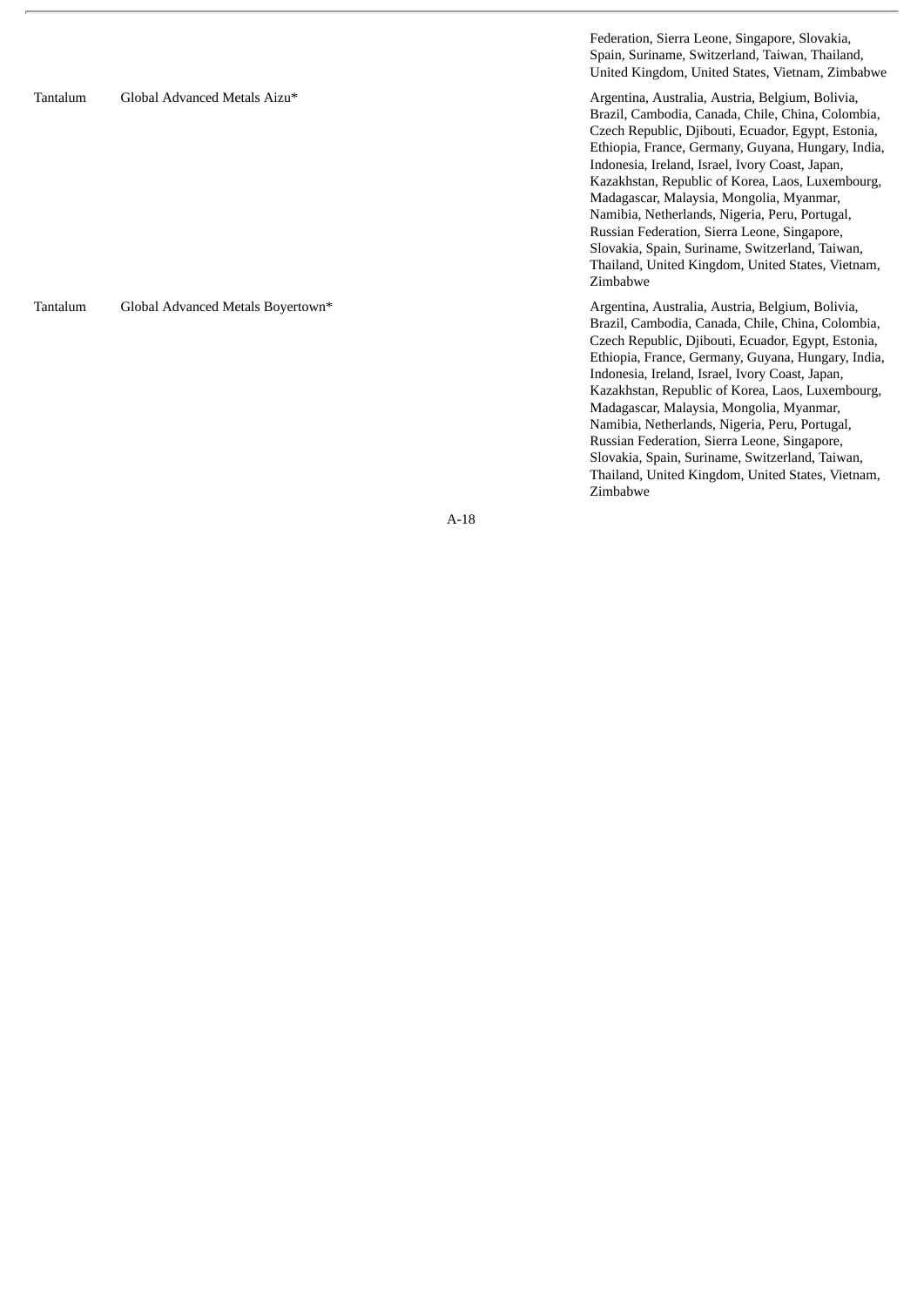| Tantalum | Guangdong Zhiyuan New Material Co., Ltd.* | Argentina, Australia, Austria, Belgium, Bolivia,<br>Brazil, Cambodia, Canada, Chile, China, Colombia,<br>Czech Republic, Djibouti, Ecuador, Egypt, Estonia,<br>Ethiopia, France, Germany, Guyana, Hungary, India,<br>Indonesia, Ireland, Israel, Ivory Coast, Japan,<br>Kazakhstan, Republic of Korea, Laos, Luxembourg,<br>Madagascar, Malaysia, Mongolia, Myanmar,<br>Namibia, Netherlands, Nigeria, Peru, Portugal,<br>Russian Federation, Sierra Leone, Singapore,<br>Slovakia, Spain, Suriname, Switzerland, Taiwan,<br>Thailand, United Kingdom, United States, Vietnam,<br>Zimbabwe |
|----------|-------------------------------------------|--------------------------------------------------------------------------------------------------------------------------------------------------------------------------------------------------------------------------------------------------------------------------------------------------------------------------------------------------------------------------------------------------------------------------------------------------------------------------------------------------------------------------------------------------------------------------------------------|
| Tantalum | H.C. Starck Hermsdorf GmbH*               | Argentina, Australia, Austria, Belgium, Bolivia,<br>Brazil, Cambodia, Canada, Chile, China, Colombia,<br>Czech Republic, Djibouti, Ecuador, Egypt, Estonia,<br>Ethiopia, France, Germany, Guyana, Hungary, India,<br>Indonesia, Ireland, Israel, Ivory Coast, Japan,<br>Kazakhstan, Republic of Korea, Laos, Luxembourg,<br>Madagascar, Malaysia, Mongolia, Myanmar,<br>Namibia, Netherlands, Nigeria, Peru, Portugal,<br>Russian Federation, Sierra Leone, Singapore,<br>Slovakia, Spain, Suriname, Switzerland, Taiwan,<br>Thailand, United Kingdom, United States, Vietnam,<br>Zimbabwe |
| Tantalum | H.C. Starck Inc.*                         | Australia, Bolivia, Brazil, Canada, China, Ethiopia,<br>Germany, India, Japan, Namibia, Nigeria, Sierra<br>Leone, United States, Zimbabwe                                                                                                                                                                                                                                                                                                                                                                                                                                                  |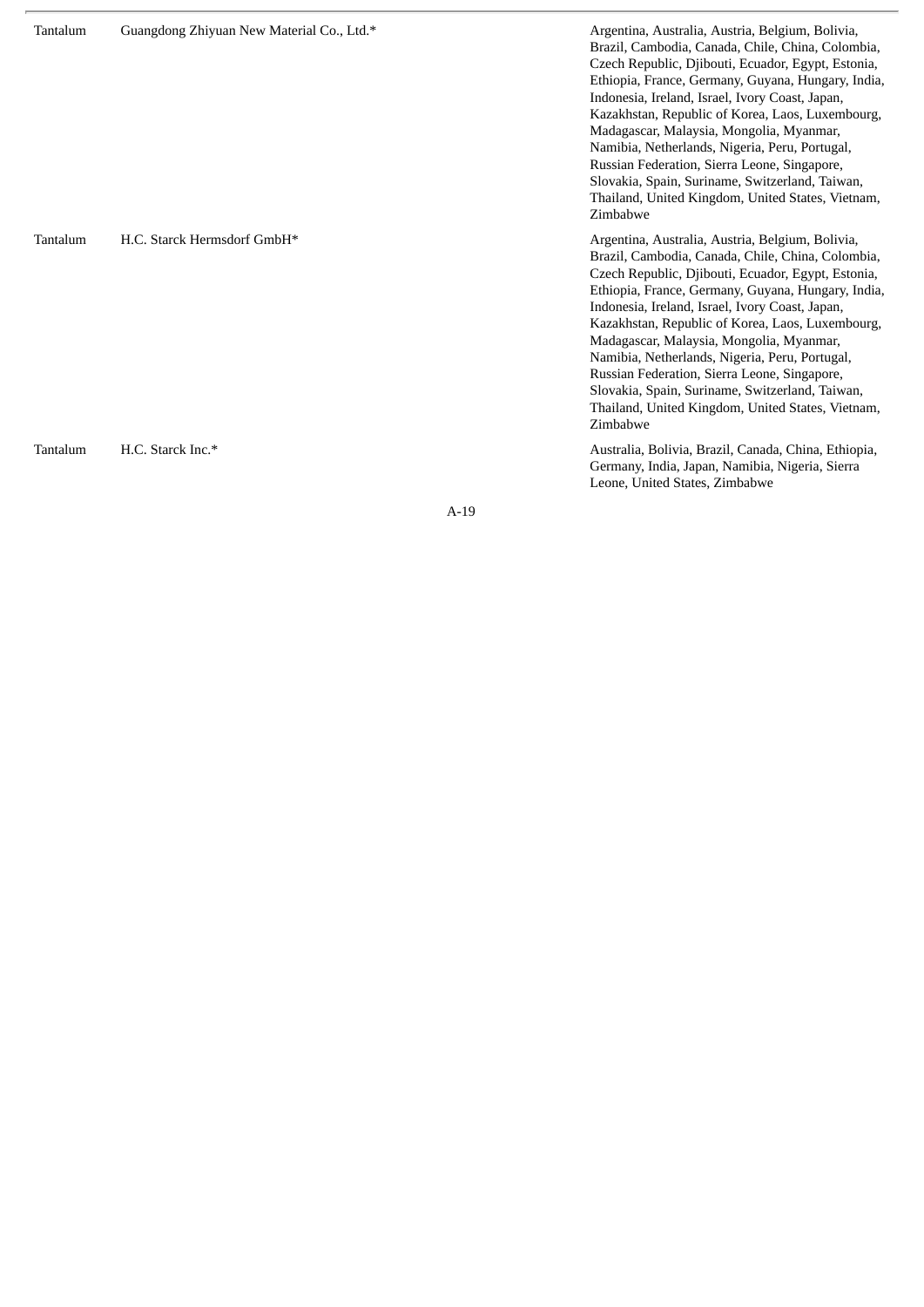| Tantalum | Hengyang King Xing Lifeng New Materials Co., Ltd.* | Argentina, Australia, Austria, Belgium, Bolivia,<br>Brazil, Cambodia, Canada, Chile, China, Colombia,<br>Czech Republic, Djibouti, Ecuador, Egypt, Estonia,<br>Ethiopia, France, Germany, Guyana, Hungary, India,<br>Indonesia, Ireland, Israel, Ivory Coast, Japan,<br>Kazakhstan, Republic of Korea, Laos, Luxembourg,<br>Madagascar, Malaysia, Mongolia, Myanmar,<br>Namibia, Netherlands, Nigeria, Peru, Portugal,<br>Russian Federation, Sierra Leone, Singapore,<br>Slovakia, Spain, Suriname, Switzerland, Taiwan,<br>Thailand, United Kingdom, United States, Vietnam,<br>Zimbabwe |
|----------|----------------------------------------------------|--------------------------------------------------------------------------------------------------------------------------------------------------------------------------------------------------------------------------------------------------------------------------------------------------------------------------------------------------------------------------------------------------------------------------------------------------------------------------------------------------------------------------------------------------------------------------------------------|
| Tantalum | JiuJiang JinXin Nonferrous Metals Co., Ltd.*       | Argentina, Australia, Austria, Belgium, Bolivia,<br>Brazil, Cambodia, Canada, Chile, China, Colombia,<br>Czech Republic, Djibouti, Ecuador, Egypt, Estonia,<br>Ethiopia, France, Germany, Guyana, Hungary, India,<br>Indonesia, Ireland, Israel, Ivory Coast, Japan,<br>Kazakhstan, Republic of Korea, Laos, Luxembourg,<br>Madagascar, Malaysia, Mongolia, Myanmar,<br>Namibia, Netherlands, Nigeria, Peru, Portugal,<br>Russian Federation, Sierra Leone, Singapore,<br>Slovakia, Spain, Suriname, Switzerland, Taiwan,<br>Thailand, United Kingdom, United States, Vietnam,<br>Zimbabwe |
| Tantalum | Jiujiang Tanbre Co., Ltd.*                         | Argentina, Australia, Austria, Belgium, Bolivia,<br>Brazil, Cambodia, Canada, Chile, China, Colombia,<br>Czech Republic, Djibouti, Ecuador, Egypt, Estonia,<br>Ethiopia, France, Germany, Guyana, Hungary, India,<br>Indonesia, Ireland, Israel, Ivory Coast, Japan,<br>Kazakhstan, Republic of Korea, Laos, Luxembourg,<br>Madagascar, Malaysia, Mongolia, Myanmar,<br>Namibia, Netherlands, Nigeria, Peru, Portugal,                                                                                                                                                                     |

Russian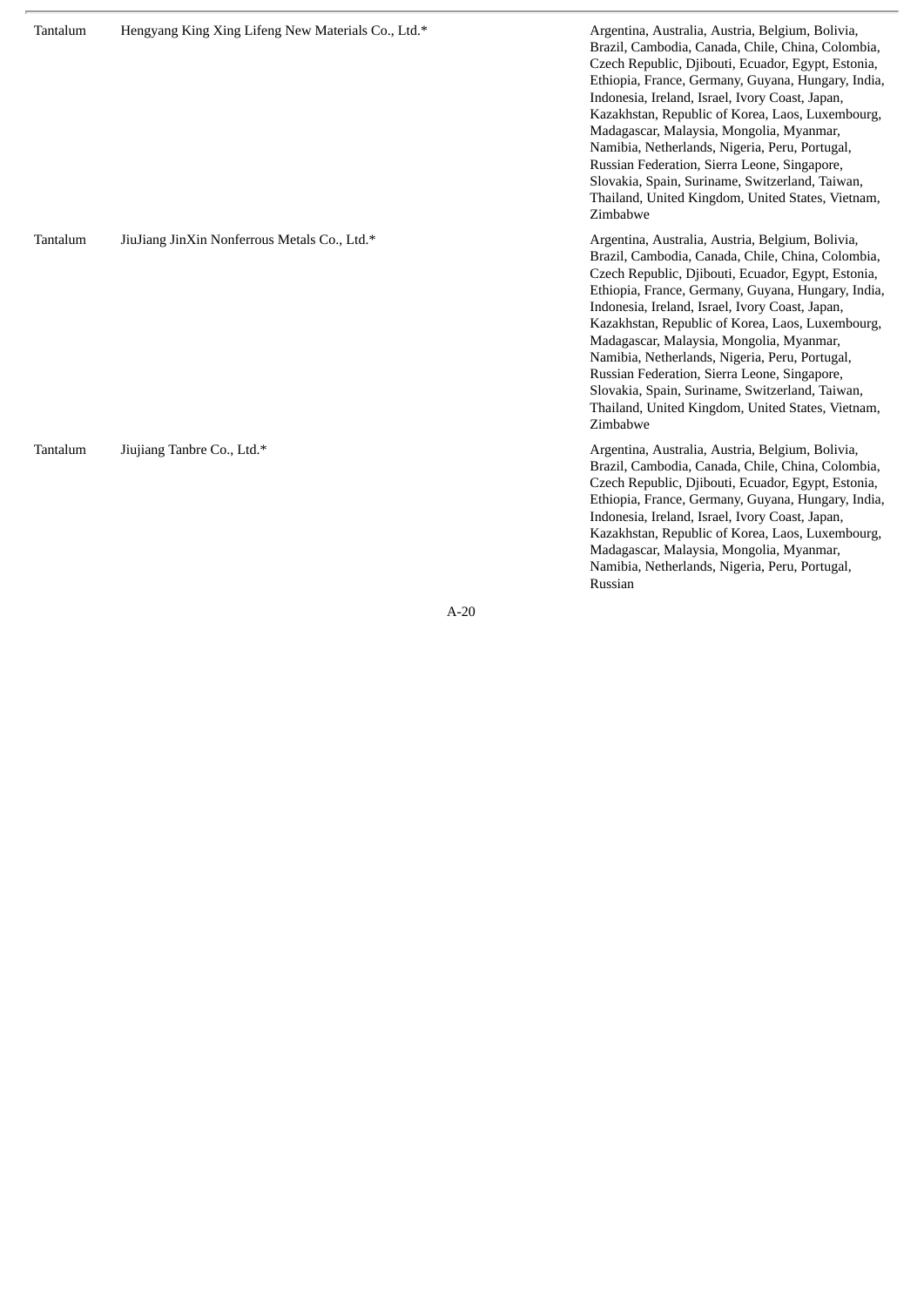Federation, Sierra Leone, Singapore, Slovakia, Spain, Suriname, Switzerland, Taiwan, Thailand, United Kingdom, United States, Vietnam, Zimbabwe

Brazil, Cambodia, Canada, Chile, China, Colombia, Czech Republic, Djibouti, Ecuador, Egypt, Estonia, Ethiopia, France, Germany, Guyana, Hungary, India, Indonesia, Ireland, Israel, Ivory Coast, Japan, Kazakhstan, Republic of Korea, Laos, Luxembourg, Madagascar, Malaysia, Mongolia, Myanmar, Namibia, Netherlands, Nigeria, Peru, Portugal, Russian Federation, Sierra Leone, Singapore, Slovakia, Spain, Suriname, Switzerland, Taiwan, Thailand, United Kingdom, United States, Vietnam, Zimbabwe

Brazil, Cambodia, Canada, Chile, China, Colombia, Czech Republic, Djibouti, Ecuador, Egypt, Estonia, Ethiopia, France, Germany, Guyana, Hungary, India, Indonesia, Ireland, Israel, Ivory Coast, Japan, Kazakhstan, Republic of Korea, Laos, Luxembourg, Madagascar, Malaysia, Mongolia, Myanmar, Namibia, Netherlands, Nigeria, Peru, Portugal, Russian Federation, Sierra Leone, Singapore, Slovakia, Spain, Suriname, Switzerland, Taiwan, Thailand, United Kingdom, United States, Vietnam, Zimbabwe

A-21

Tantalum Jiujiang Zhongao Tantalum & Niobium Co., Ltd.\* Argentina, Australia, Australia, Austria, Belgium, Bolivia,

Tantalum KEMET Blue Metals\* **Argentina, Australia, Australia, Australia**, Austria, Belgium, Bolivia,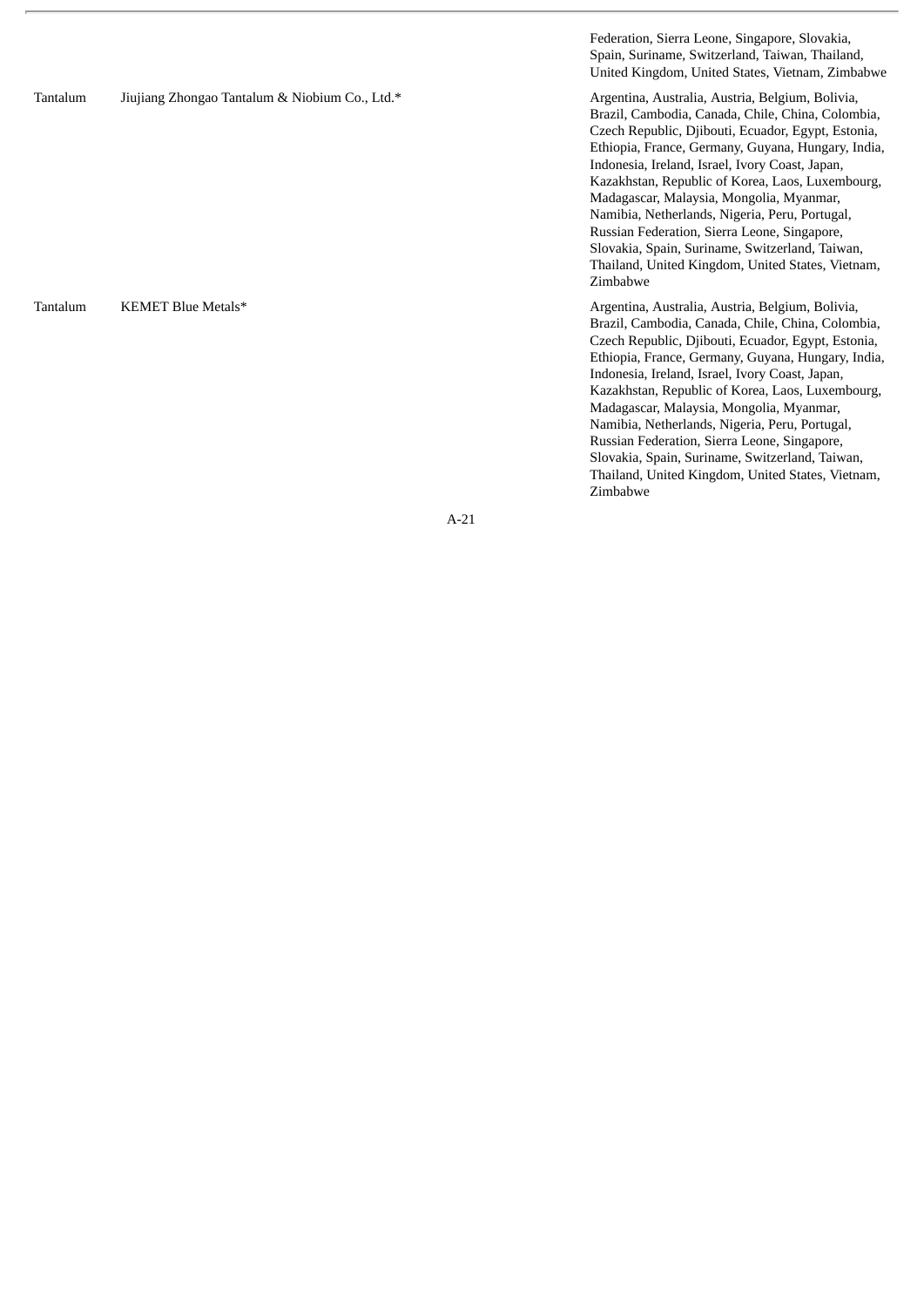| Tantalum | Metallurgical Products India Pvt., Ltd.*    | Argentina, Australia, Austria, Belgium, Bolivia,<br>Brazil, Cambodia, Canada, Chile, China, Colombia,<br>Czech Republic, Djibouti, Ecuador, Egypt, Estonia,<br>Ethiopia, France, Germany, Guyana, Hungary, India,<br>Indonesia, Ireland, Israel, Ivory Coast, Japan,<br>Kazakhstan, Republic of Korea, Laos, Luxembourg,<br>Madagascar, Malaysia, Mongolia, Myanmar,<br>Namibia, Netherlands, Nigeria, Peru, Portugal,<br>Russian Federation, Sierra Leone, Singapore,<br>Slovakia, Spain, Suriname, Switzerland, Taiwan,<br>Thailand, United Kingdom, United States, Vietnam,<br>Zimbabwe |
|----------|---------------------------------------------|--------------------------------------------------------------------------------------------------------------------------------------------------------------------------------------------------------------------------------------------------------------------------------------------------------------------------------------------------------------------------------------------------------------------------------------------------------------------------------------------------------------------------------------------------------------------------------------------|
| Tantalum | Mineracao Taboca S.A.*                      | <b>Brazil</b>                                                                                                                                                                                                                                                                                                                                                                                                                                                                                                                                                                              |
| Tantalum | Mitsui Mining and Smelting Co., Ltd.*       | Australia, Brazil, Chile, Chile, Japan, Malaysia,<br>United Kingdom                                                                                                                                                                                                                                                                                                                                                                                                                                                                                                                        |
| Tantalum | Ningxia Orient Tantalum Industry Co., Ltd.* | Argentina, Australia, Austria, Belgium, Bolivia,<br>Brazil, Cambodia, Canada, Chile, China, Colombia,<br>Czech Republic, Djibouti, Ecuador, Egypt, Estonia,<br>Ethiopia, France, Germany, Guyana, Hungary, India,<br>Indonesia, Ireland, Israel, Ivory Coast, Japan,<br>Kazakhstan, Republic of Korea, Laos, Luxembourg,<br>Madagascar, Malaysia, Mongolia, Myanmar,                                                                                                                                                                                                                       |

Namibia, Netherlands, Nigeria, Peru, Portugal, Russian Federation, Sierra Leone, Singapore, Slovakia, Spain, Suriname, Switzerland, Taiwan, Thailand, United Kingdom, United States, Vietnam,

Zimbabwe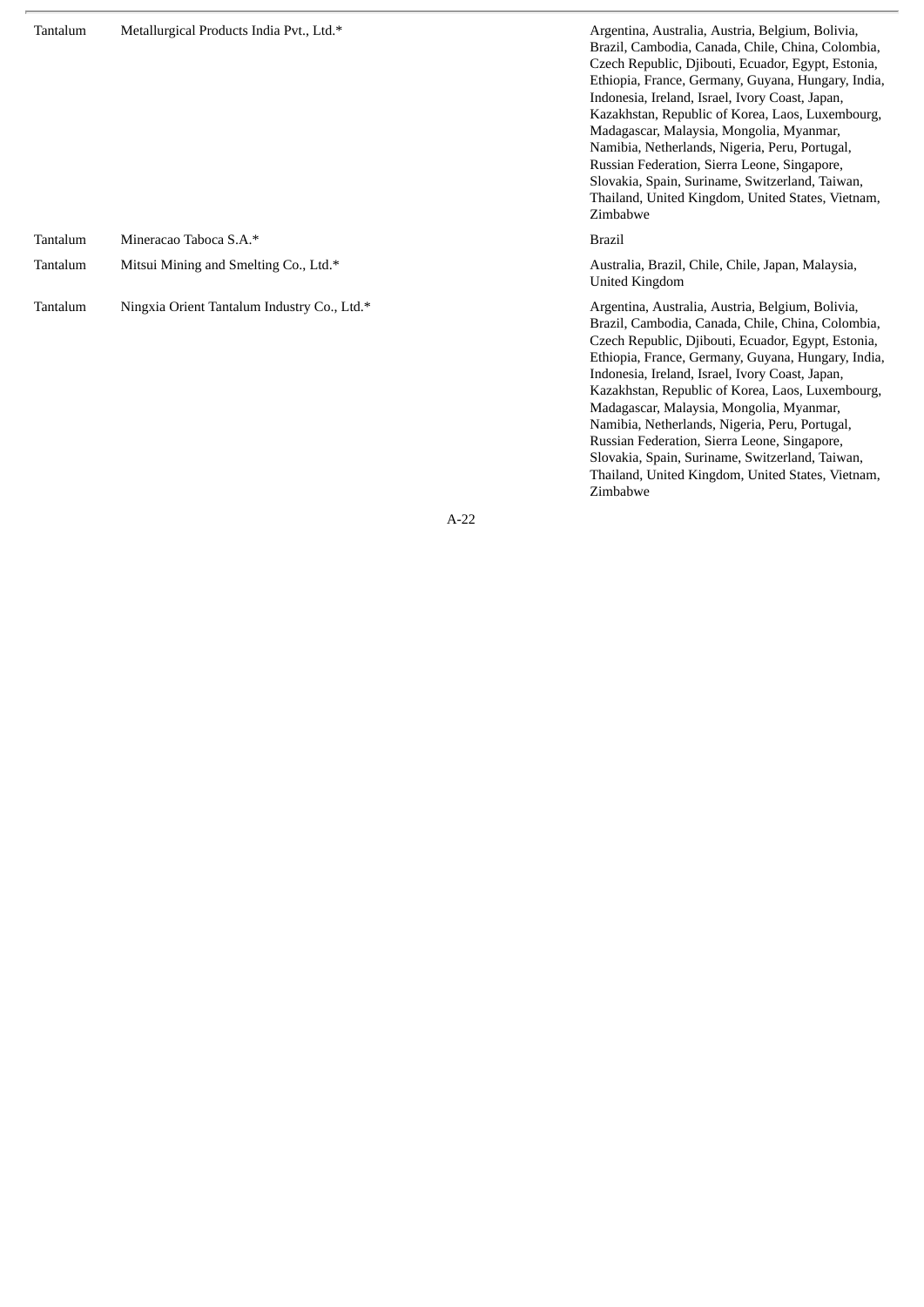| Tantalum | NPM Silmet AS*                 | Argentina, Australia, Austria, Belgium, Bolivia,<br>Brazil, Cambodia, Canada, Chile, China, Colombia,<br>Czech Republic, Djibouti, Ecuador, Egypt, Estonia,<br>Ethiopia, France, Germany, Guyana, Hungary, India,<br>Indonesia, Ireland, Israel, Ivory Coast, Japan,<br>Kazakhstan, Republic of Korea, Laos, Luxembourg,<br>Madagascar, Malaysia, Mongolia, Myanmar,<br>Namibia, Netherlands, Nigeria, Peru, Portugal,<br>Russian Federation, Sierra Leone, Singapore,<br>Slovakia, Spain, Suriname, Switzerland, Taiwan,<br>Thailand, United Kingdom, United States, Vietnam,<br>Zimbabwe |
|----------|--------------------------------|--------------------------------------------------------------------------------------------------------------------------------------------------------------------------------------------------------------------------------------------------------------------------------------------------------------------------------------------------------------------------------------------------------------------------------------------------------------------------------------------------------------------------------------------------------------------------------------------|
| Tantalum | QuantumClean*                  | Brazil, Poland, United States                                                                                                                                                                                                                                                                                                                                                                                                                                                                                                                                                              |
| Tantalum | Solikamsk Magnesium Works OAO* | Argentina, Australia, Austria, Belgium, Bolivia,<br>Brazil, Cambodia, Canada, Chile, China, Colombia,<br>Czech Republic, Djibouti, Ecuador, Egypt, Estonia,<br>Ethiopia, France, Germany, Guyana, Hungary, India,<br>Indonesia, Ireland, Israel, Ivory Coast, Japan,<br>Kazakhstan, Republic of Korea, Laos, Luxembourg,<br>Madagascar, Malaysia, Mongolia, Myanmar,<br>Namibia, Netherlands, Nigeria, Peru, Portugal,<br>Russian Federation, Sierra Leone, Singapore,<br>Slovakia, Spain, Suriname, Switzerland, Taiwan,<br>Thailand, United Kingdom, United States, Vietnam,<br>Zimbabwe |
| Tantalum | Taki Chemical Co., Ltd.*       | Argentina, Australia, Austria, Belgium, Bolivia,<br>Brazil, Cambodia, Canada, Chile, China, Colombia,<br>Czech Republic, Djibouti, Ecuador, Egypt, Estonia,<br>Ethiopia, France, Germany, Guyana, Hungary, India,<br>Indonesia, Ireland, Israel, Ivory Coast, Japan,<br>Kazakhstan, Republic of Korea, Laos, Luxembourg,<br>Madagascar, Malaysia, Mongolia, Myanmar,                                                                                                                                                                                                                       |

Namibia, Netherlands,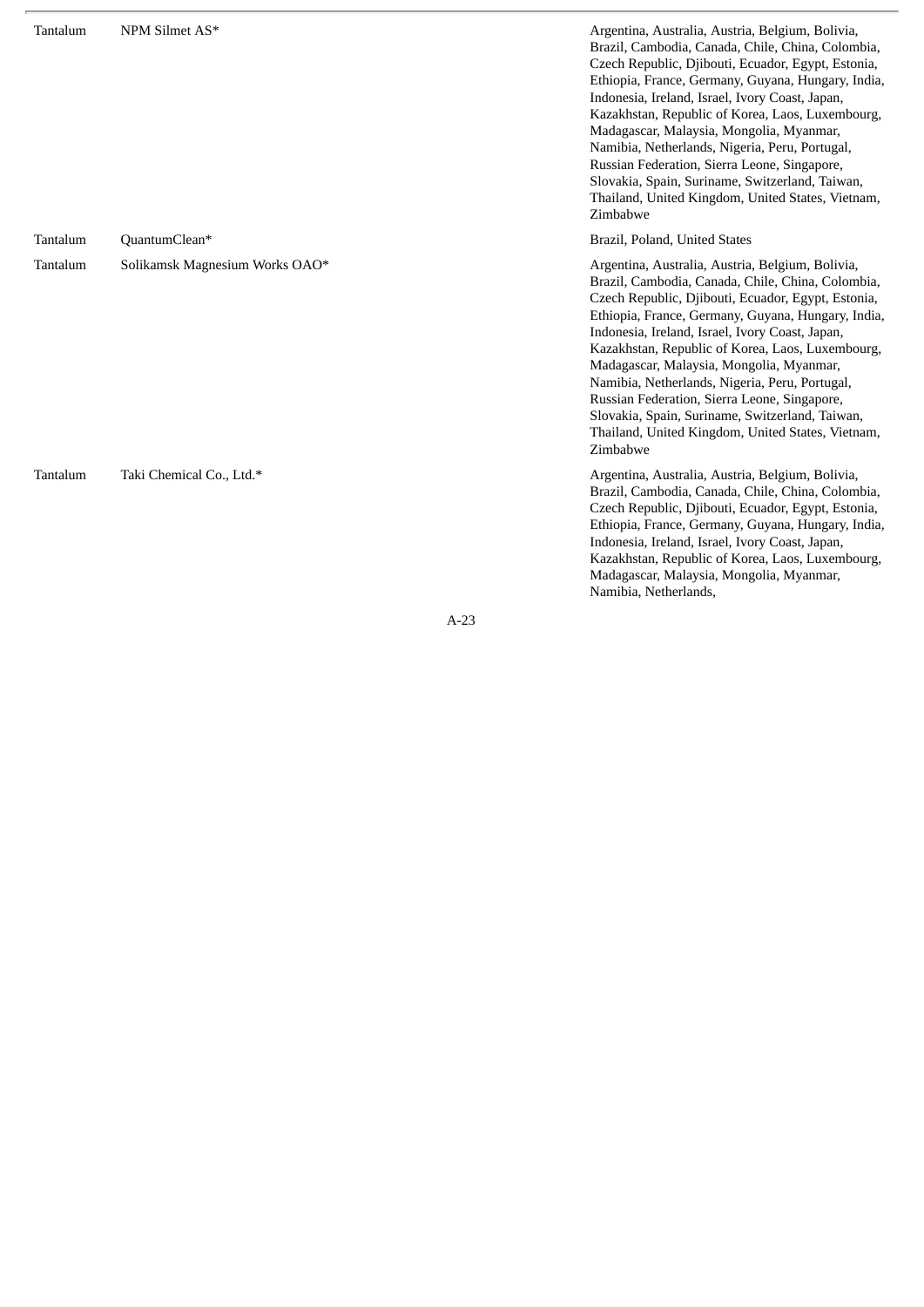|          |                           | Nigeria, Peru, Portugal, Russian Federation, Sierra<br>Leone, Singapore, Slovakia, Spain, Suriname,<br>Switzerland, Taiwan, Thailand, United Kingdom,<br>United States, Vietnam, Zimbabwe                                                                                                                                                                                                                                                                                                                                                                                                  |
|----------|---------------------------|--------------------------------------------------------------------------------------------------------------------------------------------------------------------------------------------------------------------------------------------------------------------------------------------------------------------------------------------------------------------------------------------------------------------------------------------------------------------------------------------------------------------------------------------------------------------------------------------|
| Tantalum | TANIOBIS Co., Ltd.*       | Argentina, Australia, Austria, Belgium, Bolivia,<br>Brazil, Cambodia, Canada, Chile, China, Colombia,<br>Czech Republic, Djibouti, Ecuador, Egypt, Estonia,<br>Ethiopia, France, Germany, Guyana, Hungary, India,<br>Indonesia, Ireland, Israel, Ivory Coast, Japan,<br>Kazakhstan, Republic of Korea, Laos, Luxembourg,<br>Madagascar, Malaysia, Mongolia, Myanmar,<br>Namibia, Netherlands, Nigeria, Peru, Portugal,<br>Russian Federation, Sierra Leone, Singapore,<br>Slovakia, Spain, Suriname, Switzerland, Taiwan,<br>Thailand, United Kingdom, United States, Vietnam,<br>Zimbabwe |
| Tantalum | TANIOBIS GmbH*            | Argentina, Australia, Austria, Belgium, Bolivia,<br>Brazil, Cambodia, Canada, Chile, China, Colombia,<br>Czech Republic, Djibouti, Ecuador, Egypt, Estonia,<br>Ethiopia, France, Germany, Guyana, Hungary, India,<br>Indonesia, Ireland, Israel, Ivory Coast, Japan,<br>Kazakhstan, Republic of Korea, Laos, Luxembourg,<br>Madagascar, Malaysia, Mongolia, Myanmar,<br>Namibia, Netherlands, Nigeria, Peru, Portugal,<br>Russian Federation, Sierra Leone, Singapore,<br>Slovakia, Spain, Suriname, Switzerland, Taiwan,<br>Thailand, United Kingdom, United States, Vietnam,<br>Zimbabwe |
| Tantalum | TANIOBIS Japan Co., Ltd.* | Brazil, Canada, Germany, Japan, Namibia                                                                                                                                                                                                                                                                                                                                                                                                                                                                                                                                                    |

ł.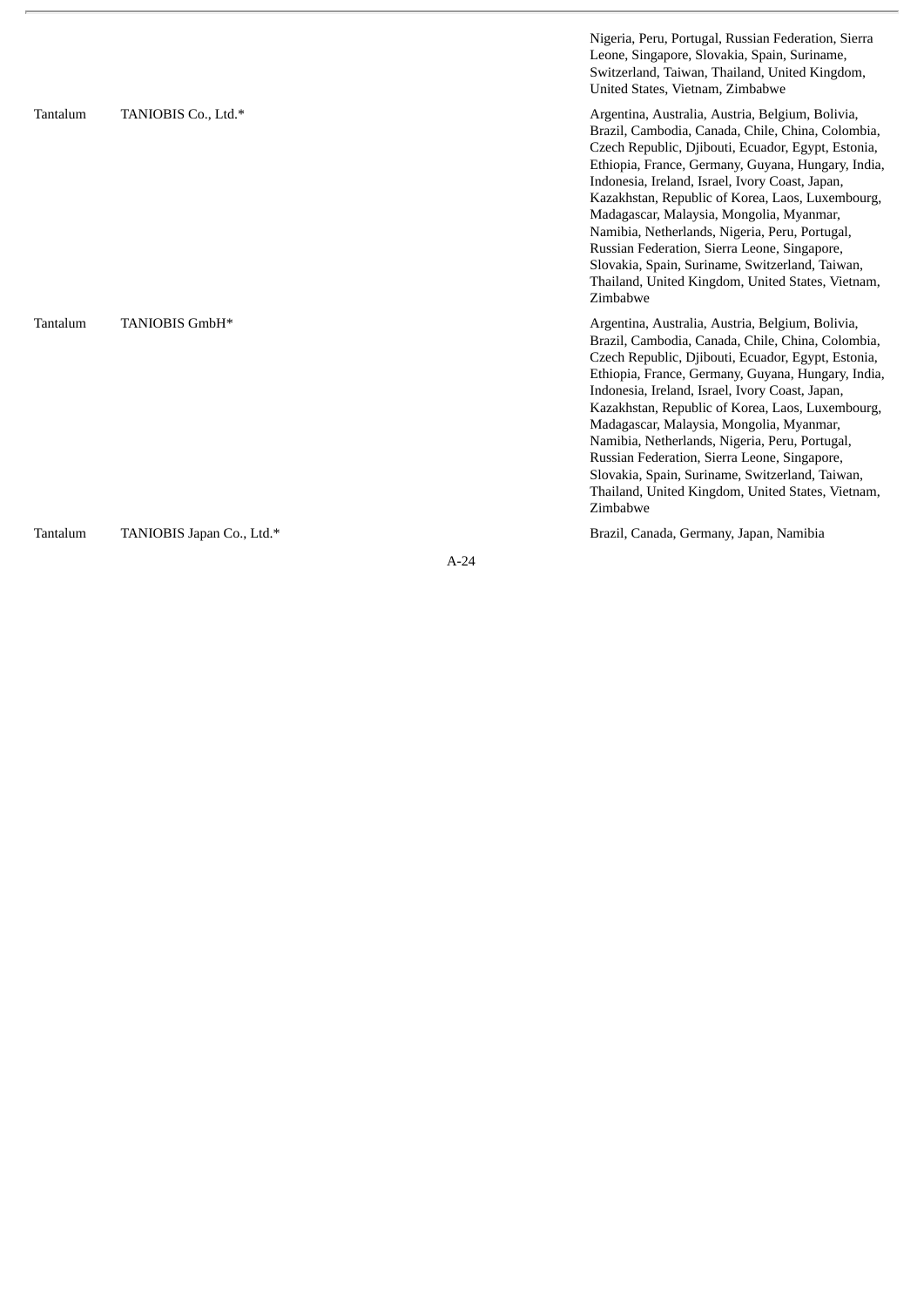| Tantalum | TANIOBIS Smelting GmbH & Co. KG* | Argentina, Australia, Austria, Belgium, Bolivia,<br>Brazil, Cambodia, Canada, Chile, China, Colombia,<br>Czech Republic, Djibouti, Ecuador, Egypt, Estonia,<br>Ethiopia, France, Germany, Guyana, Hungary, India,<br>Indonesia, Ireland, Israel, Ivory Coast, Japan,<br>Kazakhstan, Republic of Korea, Laos, Luxembourg,<br>Madagascar, Malaysia, Mongolia, Myanmar,<br>Namibia, Netherlands, Nigeria, Peru, Portugal,<br>Russian Federation, Sierra Leone, Singapore,<br>Slovakia, Spain, Suriname, Switzerland, Taiwan,<br>Thailand, United Kingdom, United States, Vietnam,<br>Zimbabwe |
|----------|----------------------------------|--------------------------------------------------------------------------------------------------------------------------------------------------------------------------------------------------------------------------------------------------------------------------------------------------------------------------------------------------------------------------------------------------------------------------------------------------------------------------------------------------------------------------------------------------------------------------------------------|
| Tantalum | Telex Metals*                    | Argentina, Australia, Austria, Belgium, Bolivia,<br>Brazil, Cambodia, Canada, Chile, China, Colombia,<br>Czech Republic, Djibouti, Ecuador, Egypt, Estonia,<br>Ethiopia, France, Germany, Guyana, Hungary, India,<br>Indonesia, Ireland, Israel, Ivory Coast, Japan,<br>Kazakhstan, Republic of Korea, Laos, Luxembourg,<br>Madagascar, Malaysia, Mongolia, Myanmar,<br>Namibia, Netherlands, Nigeria, Peru, Portugal,<br>Russian Federation, Sierra Leone, Singapore,<br>Slovakia, Spain, Suriname, Switzerland, Taiwan,<br>Thailand, United Kingdom, United States, Vietnam,<br>Zimbabwe |
| Tantalum | Ulba Metallurgical Plant JSC*    | Argentina, Australia, Austria, Belgium, Bolivia,<br>Brazil, Cambodia, Canada, Chile, China, Colombia,<br>Czech Republic, Djibouti, Ecuador, Egypt, Estonia,<br>Ethiopia, France, Germany, Guyana, Hungary, India,<br>Indonesia, Ireland, Israel, Ivory Coast, Japan,<br>Kazakhstan, Republic of Korea, Laos, Luxembourg,<br>Madagascar, Malaysia, Mongolia, Myanmar,<br>Namibia, Netherlands, Nigeria, Peru, Portugal,                                                                                                                                                                     |

Russian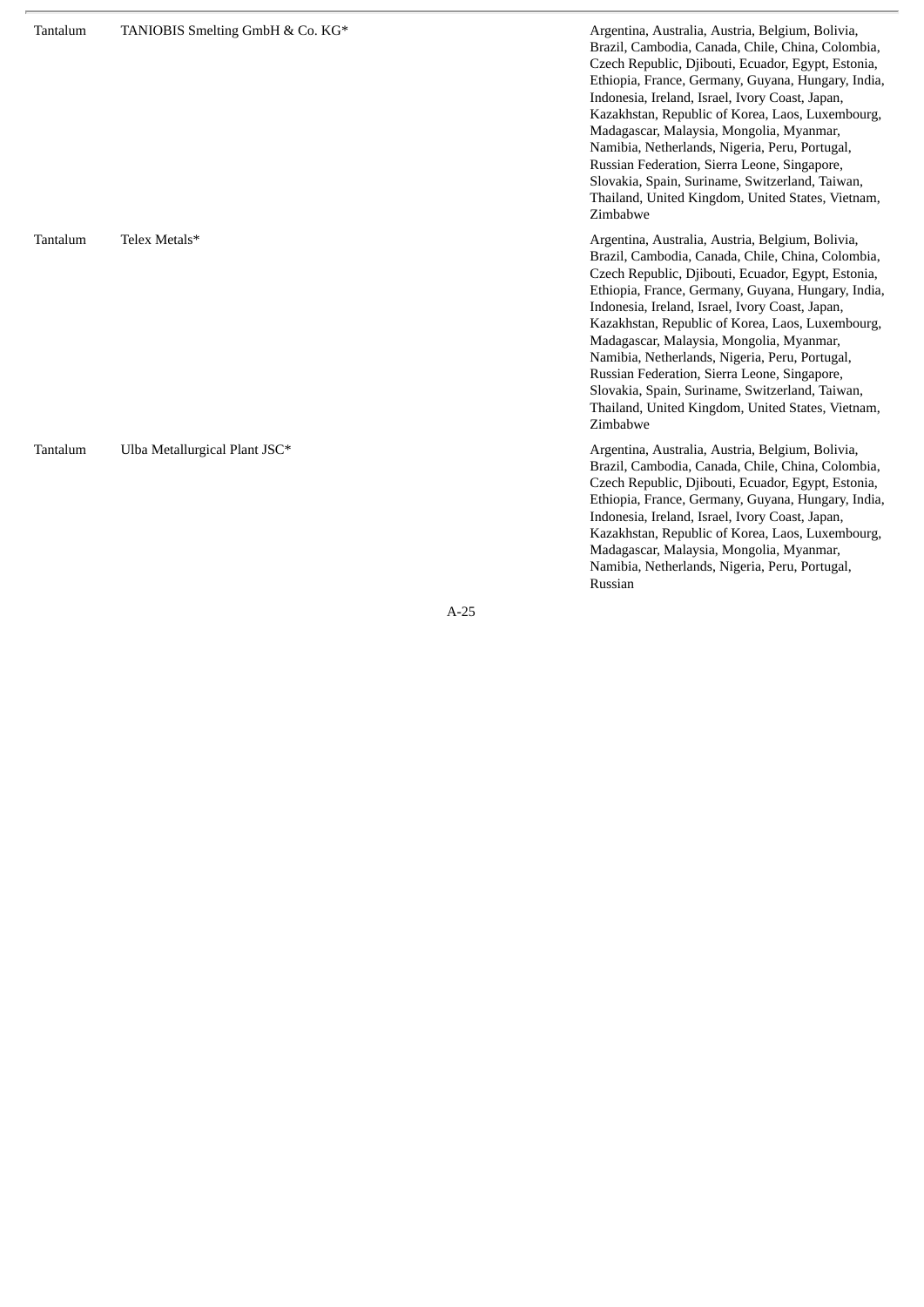|          |                                                    | Federation, Sierra Leone, Singapore, Slovakia,<br>Spain, Suriname, Switzerland, Taiwan, Thailand,<br>United Kingdom, United States, Vietnam, Zimbabwe                                                                                                                                                                                                                                                                                                                                                                                                                                      |
|----------|----------------------------------------------------|--------------------------------------------------------------------------------------------------------------------------------------------------------------------------------------------------------------------------------------------------------------------------------------------------------------------------------------------------------------------------------------------------------------------------------------------------------------------------------------------------------------------------------------------------------------------------------------------|
| Tantalum | XinXing Haorong Electronic Material Co., Ltd.*     | China                                                                                                                                                                                                                                                                                                                                                                                                                                                                                                                                                                                      |
| Tantalum | Yanling Jincheng Tantalum & Niobium Co., Ltd.*     | China, Peru, Russian Federation                                                                                                                                                                                                                                                                                                                                                                                                                                                                                                                                                            |
| Tin      | Alpha*                                             | Argentina, Australia, Austria, Belgium, Bolivia,<br>Brazil, Cambodia, Canada, Chile, China, Colombia,<br>Czech Republic, Djibouti, Ecuador, Egypt, Estonia,<br>Ethiopia, France, Germany, Guyana, Hungary, India,<br>Indonesia, Ireland, Israel, Ivory Coast, Japan,<br>Kazakhstan, Republic of Korea, Laos, Luxembourg,<br>Madagascar, Malaysia, Mongolia, Myanmar,<br>Namibia, Netherlands, Nigeria, Peru, Portugal,<br>Russian Federation, Sierra Leone, Singapore,<br>Slovakia, Spain, Suriname, Switzerland, Taiwan,<br>Thailand, United Kingdom, United States, Vietnam,<br>Zimbabwe |
| Tin      | Chenzhou Yunxiang Mining and Metallurgy Co., Ltd.* | China                                                                                                                                                                                                                                                                                                                                                                                                                                                                                                                                                                                      |
| Tin      | China Tin Group Co., Ltd.*                         | China, Indonesia, Mexico, Russian Federation,<br>Switzerland, United States                                                                                                                                                                                                                                                                                                                                                                                                                                                                                                                |
| Tin      | EM Vinto*                                          | Argentina, Australia, Austria, Belgium, Bolivia,<br>Brazil, Cambodia, Canada, Chile, China, Colombia,<br>Czech Republic, Djibouti, Ecuador, Egypt, Estonia,<br>Ethiopia, France, Germany, Guyana, Hungary, India,<br>Indonesia, Ireland, Israel, Ivory Coast, Japan,<br>Kazakhstan, Republic of Korea, Laos, Luxembourg,<br>Madagascar, Malaysia, Mongolia, Myanmar,<br>Namibia, Netherlands, Nigeria, Peru, Portugal,<br>Russian Federation, Sierra Leone, Singapore,<br>Slovakia, Spain, Suriname, Switzerland, Taiwan,<br>Thailand, United Kingdom, United States, Vietnam,<br>Zimbabwe |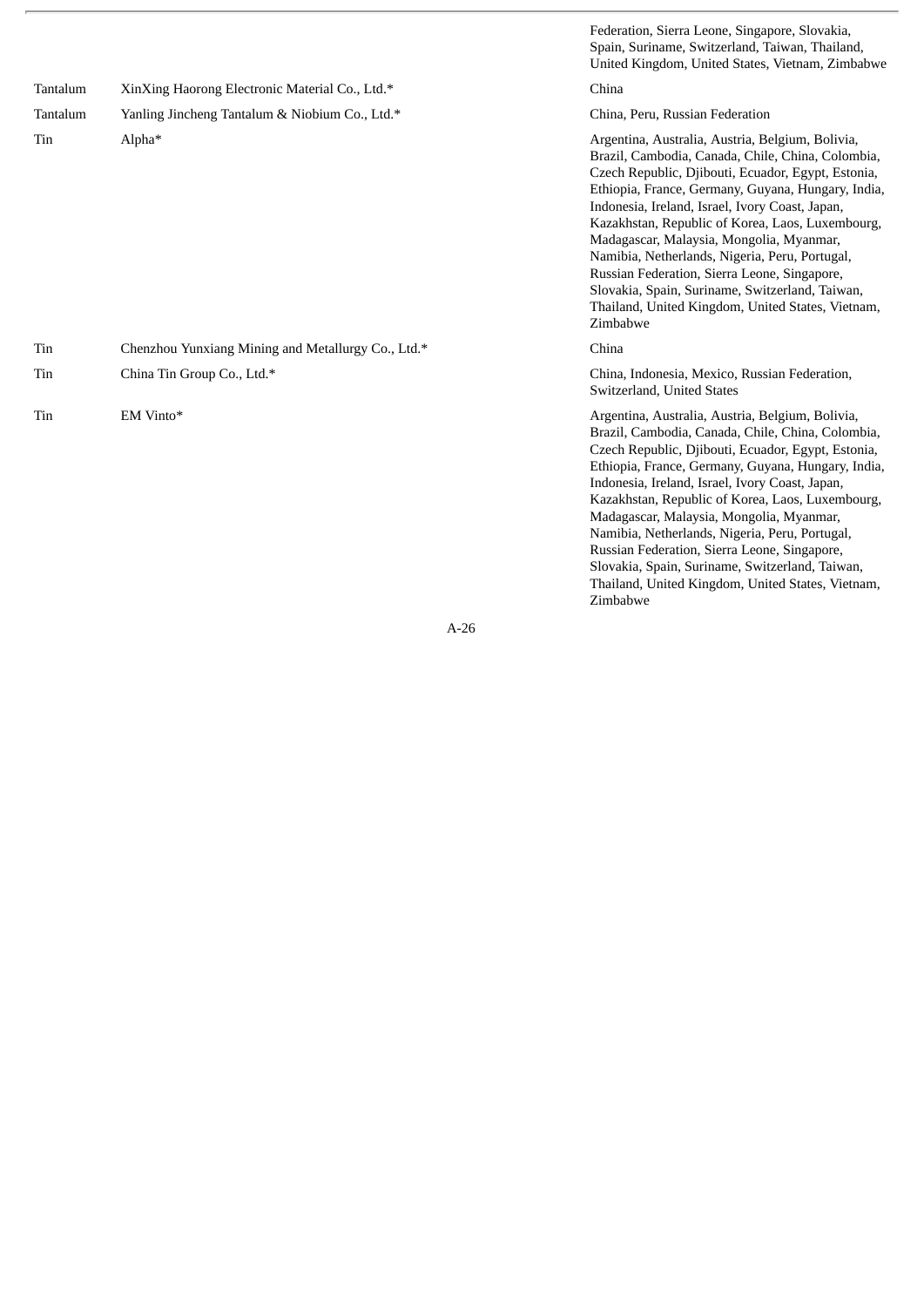| Tin | Fenix Metals*                                   | Australia, Bolivia, Brazil, China, Indonesia,<br>Kazakhstan, Peru, Poland                                                                                                                                                                                                                                                                                                                                                                                                                                                                                                                  |
|-----|-------------------------------------------------|--------------------------------------------------------------------------------------------------------------------------------------------------------------------------------------------------------------------------------------------------------------------------------------------------------------------------------------------------------------------------------------------------------------------------------------------------------------------------------------------------------------------------------------------------------------------------------------------|
| Tin | Gejiu Kai Meng Industry and Trade LLC*          | China                                                                                                                                                                                                                                                                                                                                                                                                                                                                                                                                                                                      |
| Tin | Gejiu Non-Ferrous Metal Processing Co., Ltd.*   | Argentina, Australia, Austria, Belgium, Bolivia,<br>Brazil, Cambodia, Canada, Chile, China, Colombia,<br>Czech Republic, Djibouti, Ecuador, Egypt, Estonia,<br>Ethiopia, France, Germany, Guyana, Hungary, India,<br>Indonesia, Ireland, Israel, Ivory Coast, Japan,<br>Kazakhstan, Republic of Korea, Laos, Luxembourg,<br>Madagascar, Malaysia, Mongolia, Myanmar,<br>Namibia, Netherlands, Nigeria, Peru, Portugal,<br>Russian Federation, Sierra Leone, Singapore,<br>Slovakia, Spain, Suriname, Switzerland, Taiwan,<br>Thailand, United Kingdom, United States, Vietnam,<br>Zimbabwe |
| Tin | Gejiu Yunxin Nonferrous Electrolysis Co., Ltd.* | China                                                                                                                                                                                                                                                                                                                                                                                                                                                                                                                                                                                      |
| Tin | Gejiu Zili Mining And Metallurgy Co., Ltd.      | Brazil, China, Indonesia                                                                                                                                                                                                                                                                                                                                                                                                                                                                                                                                                                   |
| Tin | Jiangxi New Nanshan Technology Ltd.*            | Bolivia, China, Portugal, Russian Federation                                                                                                                                                                                                                                                                                                                                                                                                                                                                                                                                               |
| Tin | Magnu's Minerais Metais e Ligas Ltda.*          | Argentina, Australia, Austria, Belgium, Bolivia,<br>Brazil, Cambodia, Canada, Chile, China, Colombia,<br>Czech Republic, Djibouti, Ecuador, Egypt, Estonia,<br>Ethiopia, France, Germany, Guyana, Hungary, India,<br>Indonesia, Ireland, Israel, Ivory Coast, Japan,<br>Kazakhstan, Republic of Korea, Laos, Luxembourg,<br>Madagascar, Malaysia, Mongolia, Myanmar,<br>Namibia, Netherlands, Nigeria, Peru, Portugal,                                                                                                                                                                     |

Russian Federation, Sierra Leone, Singapore, Slovakia, Spain, Suriname, Switzerland, Taiwan, Thailand, United Kingdom, United States, Vietnam,

Zimbabwe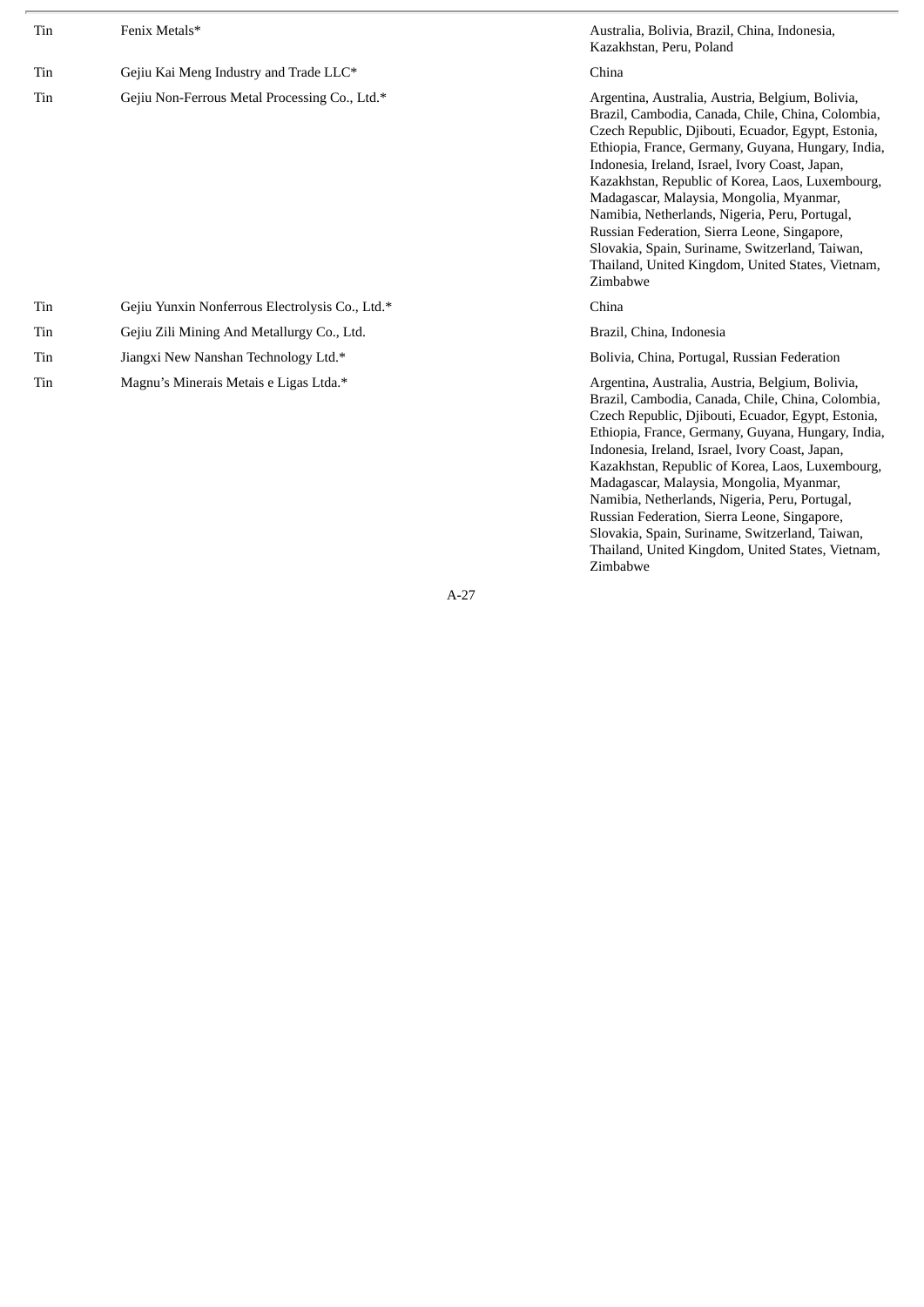| Tin | Malaysia Smelting Corporation*(MSC) | Argentina, Australia, Austria, Belgium, Cambodia,<br>China, Colombia, Czech Republic, Djibouti,<br>Ecuador, Egypt, Estonia, Ethiopia, France, Germany,<br>Guyana, Hungary, India, Indonesia, Ireland, Israel,<br>Ivory Coast, Kazakhstan, Republic of Korea, Laos,<br>Luxembourg, Madagascar, Malaysia, Malaysia,<br>Mongolia, Myanmar, Namibia, Netherlands, Russian<br>Federation, Sierra Leone, Singapore, Slovakia,<br>Taiwan, United Kingdom, United States, Vietnam,<br>Zimbabwe                                                                                                     |
|-----|-------------------------------------|--------------------------------------------------------------------------------------------------------------------------------------------------------------------------------------------------------------------------------------------------------------------------------------------------------------------------------------------------------------------------------------------------------------------------------------------------------------------------------------------------------------------------------------------------------------------------------------------|
| Tin | Melt Metais e Ligas S.A.*           | Argentina, Australia, Austria, Belgium, Bolivia,<br>Brazil, Cambodia, Canada, Chile, China, Colombia,<br>Czech Republic, Djibouti, Ecuador, Egypt, Estonia,<br>Ethiopia, France, Germany, Guyana, Hungary, India,<br>Indonesia, Ireland, Israel, Ivory Coast, Japan,<br>Kazakhstan, Republic of Korea, Laos, Luxembourg,<br>Madagascar, Malaysia, Mongolia, Myanmar,<br>Namibia, Netherlands, Nigeria, Peru, Portugal,<br>Russian Federation, Sierra Leone, Singapore,<br>Slovakia, Spain, Suriname, Switzerland, Taiwan,<br>Thailand, United Kingdom, United States, Vietnam,<br>Zimbabwe |
| Tin | Metallic Resources, Inc.*           | <b>United States</b>                                                                                                                                                                                                                                                                                                                                                                                                                                                                                                                                                                       |
| Tin | Metallo Belgium N.V.*               | Argentina, Australia, Austria, Belgium, Bolivia,<br>Brazil, Cambodia, Canada, Chile, China, Colombia,<br>Czech Republic, Djibouti, Ecuador, Egypt, Estonia,<br>Ethiopia, France, Germany, Guyana, Hungary, India,<br>Indonesia, Ireland, Israel, Ivory Coast, Japan,<br>Kazakhstan, Republic of Korea, Laos, Luxembourg,<br>Madagascar, Malaysia, Mongolia, Myanmar,<br>Namibia, Netherlands, Nigeria, Peru, Portugal,<br>Russian Federation, Sierra Leone, Singapore,<br>Slovakia, Spain, Suriname, Switzerland, Taiwan,<br>Thailand, United Kingdom, United States, Vietnam,<br>Zimbabwe |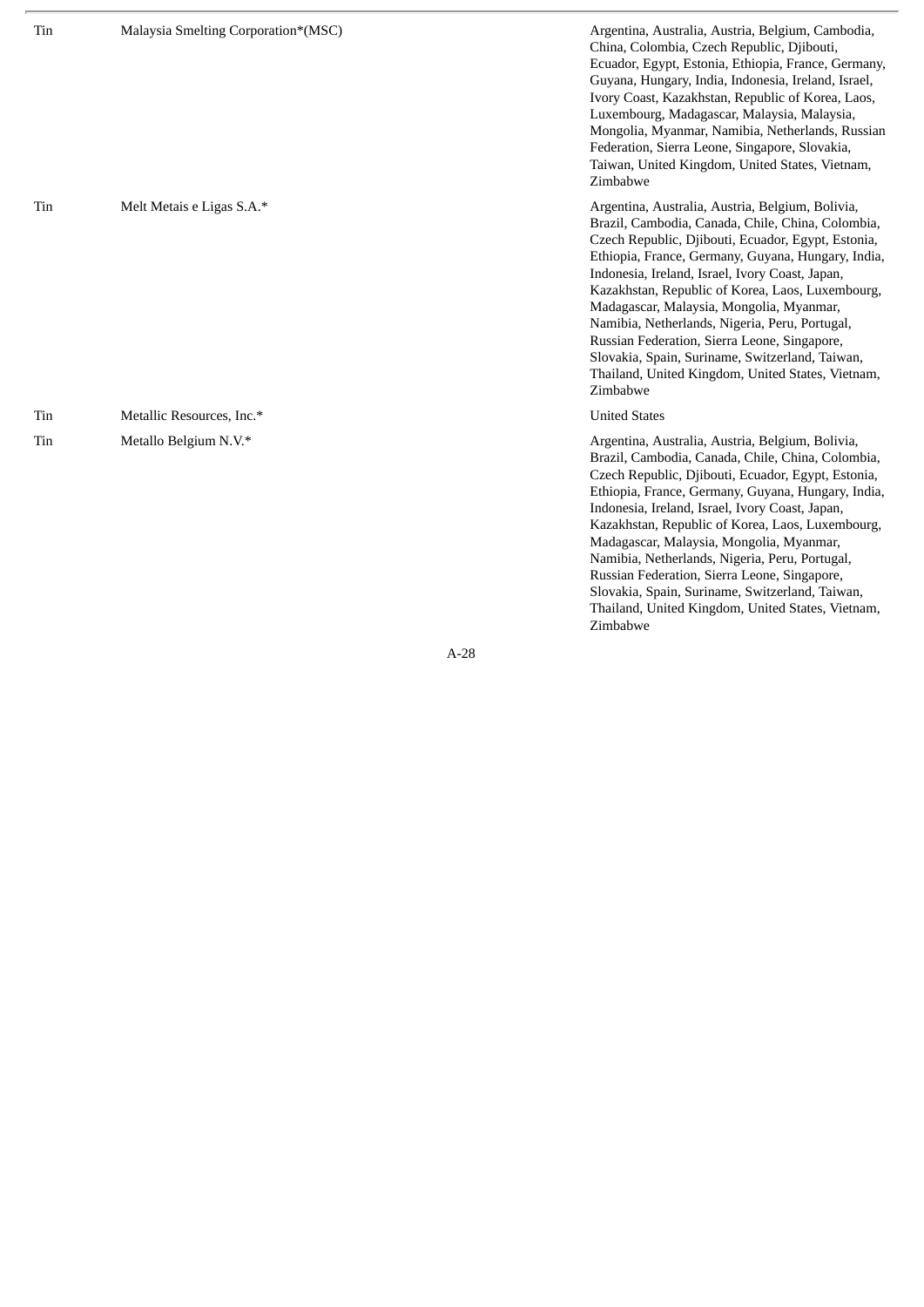| Tin | Metallo Spain S.L.U.*                    | Spain                                                                                                                                                                                                                                                                                                                                                                                                                                                                                                                                                                                      |
|-----|------------------------------------------|--------------------------------------------------------------------------------------------------------------------------------------------------------------------------------------------------------------------------------------------------------------------------------------------------------------------------------------------------------------------------------------------------------------------------------------------------------------------------------------------------------------------------------------------------------------------------------------------|
| Tin | Mineracao Taboca S.A.*                   | Brazil, Thailand                                                                                                                                                                                                                                                                                                                                                                                                                                                                                                                                                                           |
| Tin | Minsur*                                  | Argentina, Australia, Austria, Belgium, Bolivia,<br>Brazil, Cambodia, Canada, Chile, China, Colombia,<br>Czech Republic, Djibouti, Ecuador, Egypt, Estonia,<br>Ethiopia, France, Germany, Guyana, Hungary, India,<br>Indonesia, Ireland, Israel, Ivory Coast, Japan,<br>Kazakhstan, Republic of Korea, Laos, Luxembourg,<br>Madagascar, Malaysia, Mongolia, Myanmar,<br>Namibia, Netherlands, Nigeria, Peru, Portugal,<br>Russian Federation, Sierra Leone, Singapore,<br>Slovakia, Spain, Suriname, Switzerland, Taiwan,<br>Thailand, United Kingdom, United States, Vietnam,<br>Zimbabwe |
| Tin | Mitsubishi Materials Corporation*        | Canada, Indonesia, Japan, Papua New Guinea                                                                                                                                                                                                                                                                                                                                                                                                                                                                                                                                                 |
| Tin | O.M. Manufacturing (Thailand) Co., Ltd.* | China, Netherlands, Philippines, Thailand                                                                                                                                                                                                                                                                                                                                                                                                                                                                                                                                                  |
| Tin | O.M. Manufacturing Philippines, Inc.*    | Bolivia, Brazil, Canada, China, Japan, Malaysia,<br>Peru, Philippines                                                                                                                                                                                                                                                                                                                                                                                                                                                                                                                      |
| Tin | Operaciones Metalurgicas S.A.*           | Argentina, Australia, Austria, Belgium, Bolivia,<br>Brazil, Cambodia, Canada, Chile, China, Colombia,<br>Czech Republic, Djibouti, Ecuador, Egypt, Estonia,                                                                                                                                                                                                                                                                                                                                                                                                                                |

Ethiopia, France, Germany, Guyana, Hungary, India, Indonesia, Ireland, Israel, Ivory Coast, Japan, Kazakhstan, Republic of Korea, Laos, Luxembourg, Madagascar, Malaysia, Mongolia, Myanmar, Namibia, Netherlands, Nigeria, Peru, Portugal, Russian Federation, Sierra Leone, Singapore, Slovakia, Spain, Suriname, Switzerland, Taiwan, Thailand, United Kingdom, United States, Vietnam,<br>Zimbabwe

i m b a b w e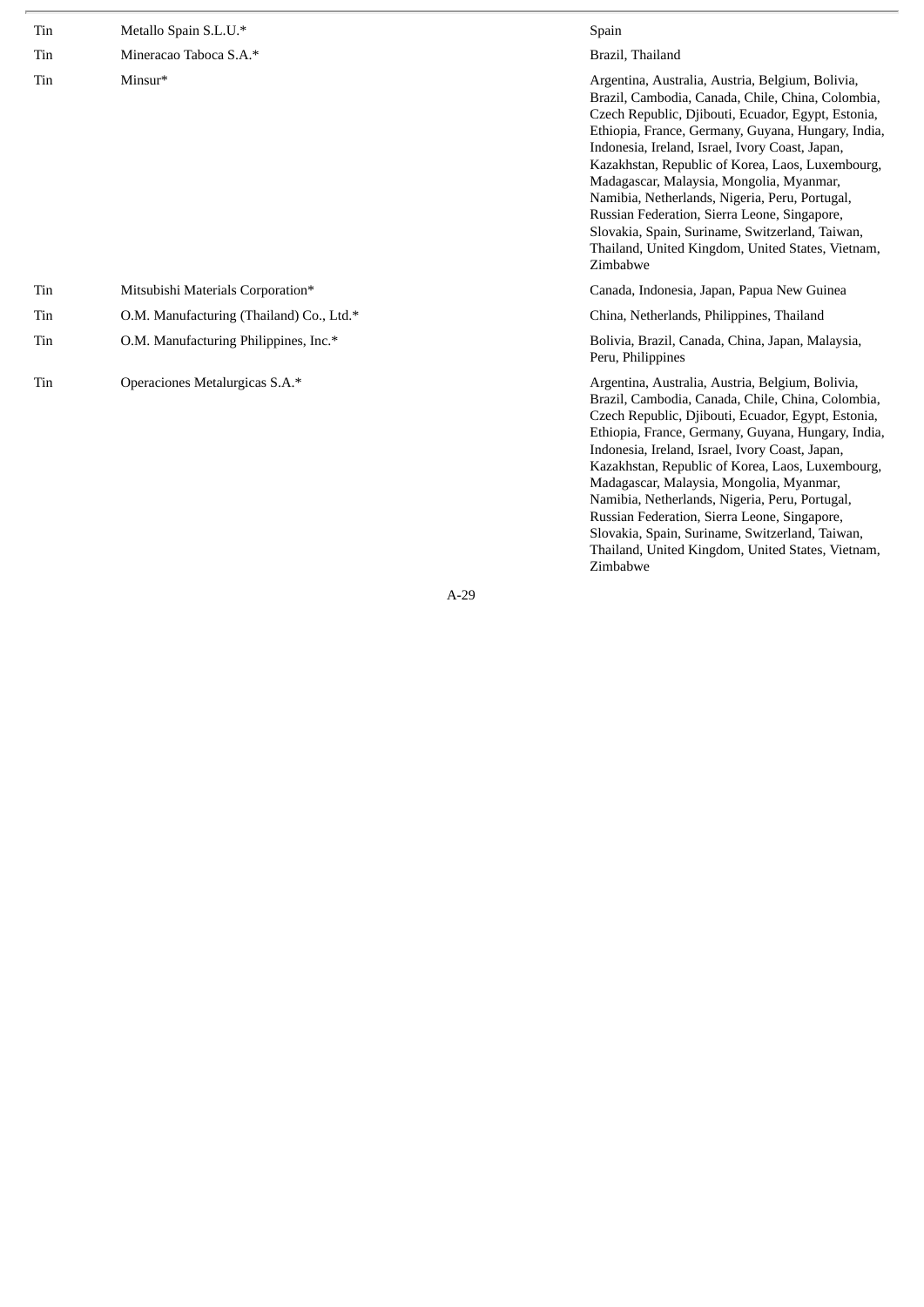| Tin | PT Artha Cipta Langgeng*     | Argentina, Australia, Austria, Belgium, Bolivia,<br>Brazil, Cambodia, Canada, Chile, China, Colombia,<br>Czech Republic, Djibouti, Ecuador, Egypt, Estonia,<br>Ethiopia, France, Germany, Guyana, Hungary, India,<br>Indonesia, Ireland, Israel, Ivory Coast, Japan,<br>Kazakhstan, Republic of Korea, Laos, Luxembourg,<br>Madagascar, Malaysia, Mongolia, Myanmar,<br>Namibia, Netherlands, Nigeria, Peru, Portugal,<br>Russian Federation, Sierra Leone, Singapore,<br>Slovakia, Spain, Suriname, Switzerland, Taiwan,<br>Thailand, United Kingdom, United States, Vietnam,<br>Zimbabwe |
|-----|------------------------------|--------------------------------------------------------------------------------------------------------------------------------------------------------------------------------------------------------------------------------------------------------------------------------------------------------------------------------------------------------------------------------------------------------------------------------------------------------------------------------------------------------------------------------------------------------------------------------------------|
| Tin | PT ATD Makmur Mandiri Jaya*  | Argentina, Australia, Austria, Belgium, Bolivia,<br>Brazil, Cambodia, Canada, Chile, China, Colombia,<br>Czech Republic, Djibouti, Ecuador, Egypt, Estonia,<br>Ethiopia, France, Germany, Guyana, Hungary, India,<br>Indonesia, Ireland, Israel, Ivory Coast, Japan,<br>Kazakhstan, Republic of Korea, Laos, Luxembourg,<br>Madagascar, Malaysia, Mongolia, Myanmar,<br>Namibia, Netherlands, Nigeria, Peru, Portugal,<br>Russian Federation, Sierra Leone, Singapore,<br>Slovakia, Spain, Suriname, Switzerland, Taiwan,<br>Thailand, United Kingdom, United States, Vietnam,<br>Zimbabwe |
| Tin | PT Babel Inti Perkasa*       | Zimbabwe                                                                                                                                                                                                                                                                                                                                                                                                                                                                                                                                                                                   |
| Tin | PT Babel Surva Alam Lestari* | China                                                                                                                                                                                                                                                                                                                                                                                                                                                                                                                                                                                      |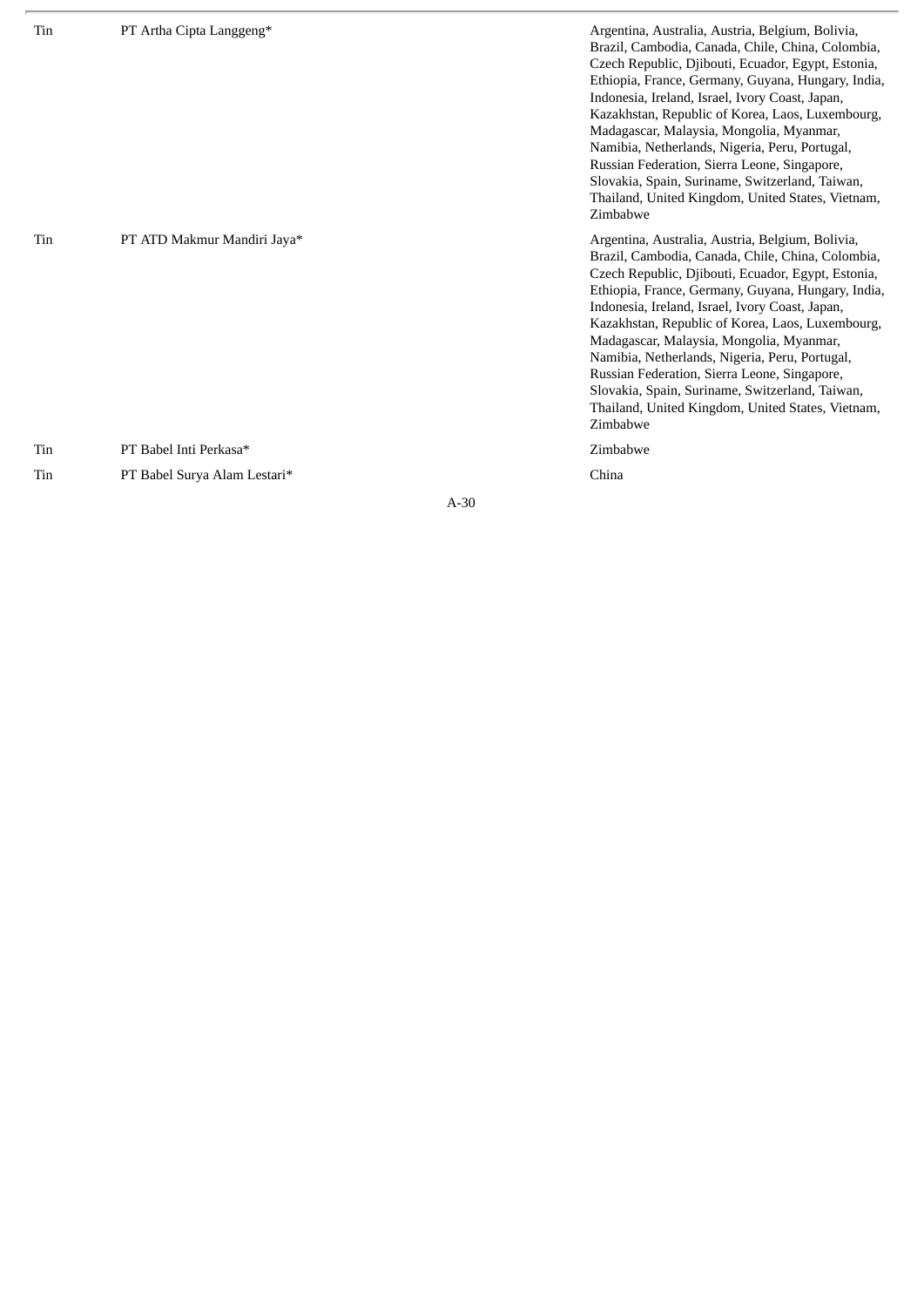| Tin | PT Mitra Stania Prima*     | Argentina, Australia, Austria, Belgium, Bolivia,<br>Brazil, Cambodia, Canada, Chile, China, Colombia,<br>Czech Republic, Djibouti, Ecuador, Egypt, Estonia,<br>Ethiopia, France, Germany, Guyana, Hungary, India,<br>Indonesia, Ireland, Israel, Ivory Coast, Japan,<br>Kazakhstan, Republic of Korea, Laos, Luxembourg,<br>Madagascar, Malaysia, Mongolia, Myanmar,<br>Namibia, Netherlands, Nigeria, Peru, Portugal,<br>Russian Federation, Sierra Leone, Singapore,<br>Slovakia, Spain, Suriname, Switzerland, Taiwan,<br>Thailand, United Kingdom, United States, Vietnam,<br>Zimbabwe |
|-----|----------------------------|--------------------------------------------------------------------------------------------------------------------------------------------------------------------------------------------------------------------------------------------------------------------------------------------------------------------------------------------------------------------------------------------------------------------------------------------------------------------------------------------------------------------------------------------------------------------------------------------|
| Tin | PT Prima Timah Tbk Kundur* | Argentina, Australia, Austria, Belgium, Bolivia,<br>Brazil, Cambodia, Canada, Chile, China, Colombia,<br>Czech Republic, Djibouti, Ecuador, Egypt, Estonia,<br>Ethiopia, France, Germany, Guyana, Hungary, India,<br>Indonesia, Ireland, Israel, Ivory Coast, Japan,<br>Kazakhstan, Republic of Korea, Laos, Luxembourg,<br>Madagascar, Malaysia, Mongolia, Myanmar,<br>Namibia, Netherlands, Nigeria, Peru, Portugal,<br>Russian Federation, Sierra Leone, Singapore,<br>Slovakia, Spain, Suriname, Switzerland, Taiwan,<br>Thailand, United Kingdom, United States, Vietnam,<br>Zimbabwe |
| Tin | PT Refined Bangka Tin*     | Argentina, Australia, Austria, Belgium, Bolivia,<br>Brazil, Cambodia, Canada, Chile, China, Colombia,<br>Czech Republic, Djibouti, Ecuador, Egypt, Estonia,<br>Ethiopia, France, Germany, Guyana, Hungary, India,<br>Indonesia, Ireland, Israel, Ivory Coast, Japan,<br>Kazakhstan, Republic of Korea, Laos, Luxembourg,<br>Madagascar, Malaysia, Mongolia, Myanmar,<br>Namibia, Netherlands, Nigeria, Peru, Portugal,<br>Russian                                                                                                                                                          |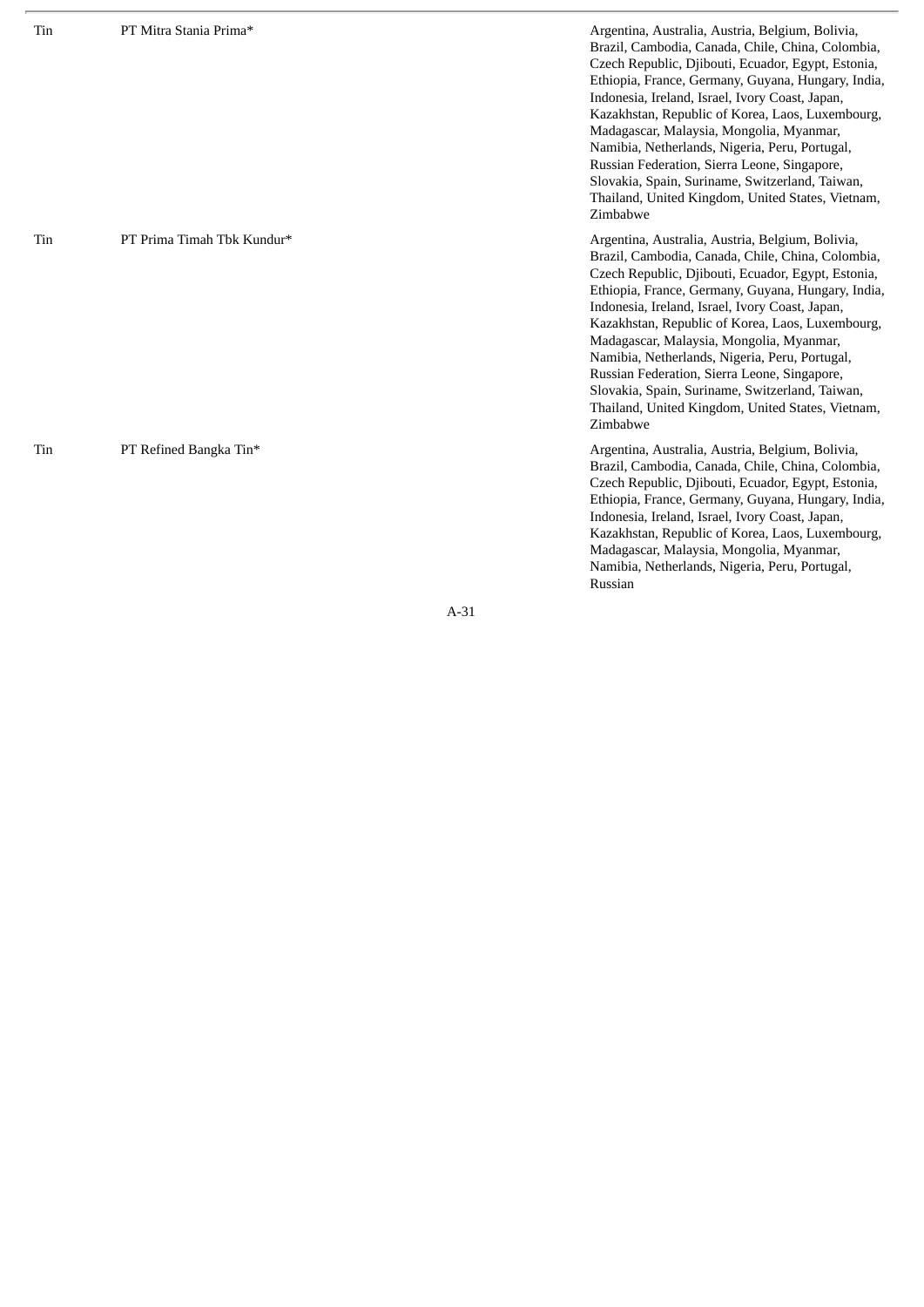T i n PT Stanindo Inti Perkasa\*

T i n PT Timah Tbk Kundur\* Federation, Sierra Leone, Singapore, Slovakia, Spain, Suriname, Switzerland, Taiwan, Thailand, United Kingdom, United States, Vietnam, Zimbabwe

Argentina, Australia, Austria, Belgium, Bolivia, Brazil, Cambodia, Canada, Chile, China, Colombia, Czech Republic, Djibouti, Ecuador, Egypt, Estonia, Ethiopia, France, Germany, Guyana, Hungary, India, Indonesia, Ireland, Israel, Ivory Coast, Japan, Kazakhstan, Republic of Korea, Laos, Luxembourg, Madagascar, Malaysia, Mongolia, Myanmar, Namibia, Netherlands, Nigeria, Peru, Portugal, Russian Federation, Sierra Leone, Singapore, Slovakia, Spain, Suriname, Switzerland, Taiwan, Thailand, United Kingdom, United States, Vietnam,<br>Zimbabwe i m b a b w e

Argentina, Australia, Austria, Belgium, Bolivia, Brazil, Cambodia, Canada, Chile, China, Colombia, Czech Republic, Djibouti, Ecuador, Egypt, Estonia, Ethiopia, France, Germany, Guyana, Hungary, India, Indonesia, Ireland, Israel, Ivory Coast, Japan, Kazakhstan, Republic of Korea, Laos, Luxembourg, Madagascar, Malaysia, Mongolia, Myanmar, Namibia, Netherlands, Nigeria, Peru, Portugal, Russian Federation, Sierra Leone, Singapore, Slovakia, Spain, Suriname, Switzerland, Taiwan, Thailand, United Kingdom, United States, Vietnam,<br>Zimbabwe i m b a b w e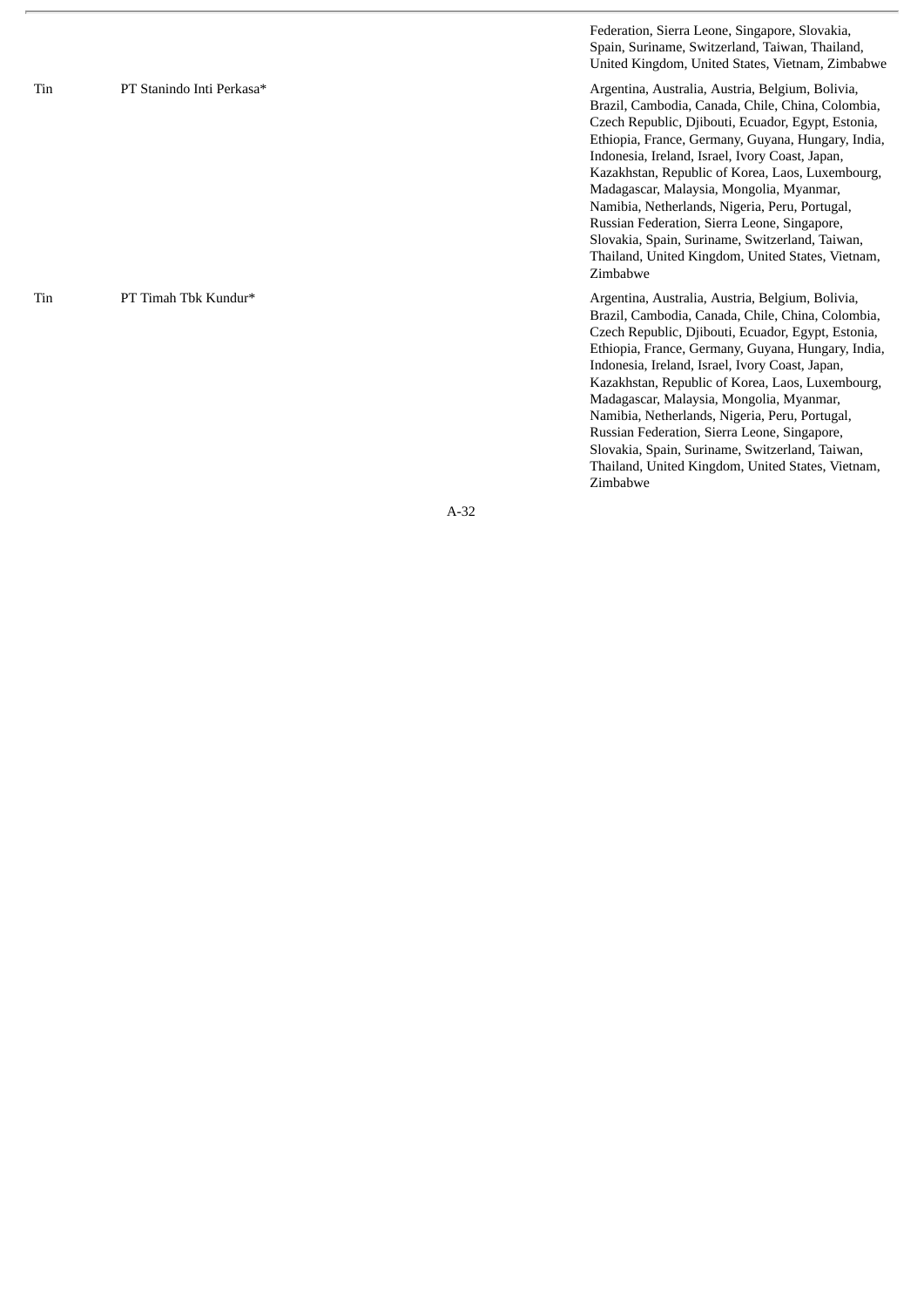| Tin | PT Timah Tbk Mentok*   | Argentina, Australia, Austria, Belgium, Bolivia,<br>Brazil, Cambodia, Canada, Chile, China, Colombia,<br>Czech Republic, Djibouti, Ecuador, Egypt, Estonia,<br>Ethiopia, France, Germany, Guyana, Hungary, India,<br>Indonesia, Ireland, Israel, Ivory Coast, Japan,<br>Kazakhstan, Republic of Korea, Laos, Luxembourg,<br>Madagascar, Malaysia, Mongolia, Myanmar,<br>Namibia, Netherlands, Nigeria, Peru, Portugal,<br>Russian Federation, Sierra Leone, Singapore,<br>Slovakia, Spain, Suriname, Switzerland, Taiwan,<br>Thailand, United Kingdom, United States, Vietnam,<br>Zimbabwe |
|-----|------------------------|--------------------------------------------------------------------------------------------------------------------------------------------------------------------------------------------------------------------------------------------------------------------------------------------------------------------------------------------------------------------------------------------------------------------------------------------------------------------------------------------------------------------------------------------------------------------------------------------|
| Tin | PT Tinindo Inter Nusa* | Argentina, Australia, Austria, Belgium, Bolivia,<br>Brazil, Cambodia, Canada, Chile, China, Colombia,<br>Czech Republic, Djibouti, Ecuador, Egypt, Estonia,<br>Ethiopia, France, Germany, Guyana, Hungary, India,<br>Indonesia, Ireland, Israel, Ivory Coast, Japan,<br>Kazakhstan, Republic of Korea, Laos, Luxembourg,<br>Madagascar, Malaysia, Mongolia, Myanmar,<br>Namibia, Netherlands, Nigeria, Peru, Portugal,<br>Russian Federation, Sierra Leone, Singapore,<br>Slovakia, Spain, Suriname, Switzerland, Taiwan,<br>Thailand, United Kingdom, United States, Vietnam,<br>Zimbabwe |
| Tin | Rui Da Hung*           | Brazil, China, Japan, Taiwan                                                                                                                                                                                                                                                                                                                                                                                                                                                                                                                                                               |
| Tin | Soft Metais Ltda.*     | Argentina, Australia, Austria, Belgium, Bolivia,<br>Brazil, Cambodia, Canada, Chile, China, Colombia,<br>Czech Republic, Djibouti, Ecuador, Egypt, Estonia,<br>Ethiopia, France, Germany, Guyana, Hungary, India,<br>Indonesia, Ireland, Israel, Ivory Coast, Japan,<br>Kazakhstan, Republic of Korea, Laos, Luxembourg,<br>Madagascar, Malaysia, Mongolia, Myanmar,                                                                                                                                                                                                                       |

Namibia, Netherlands,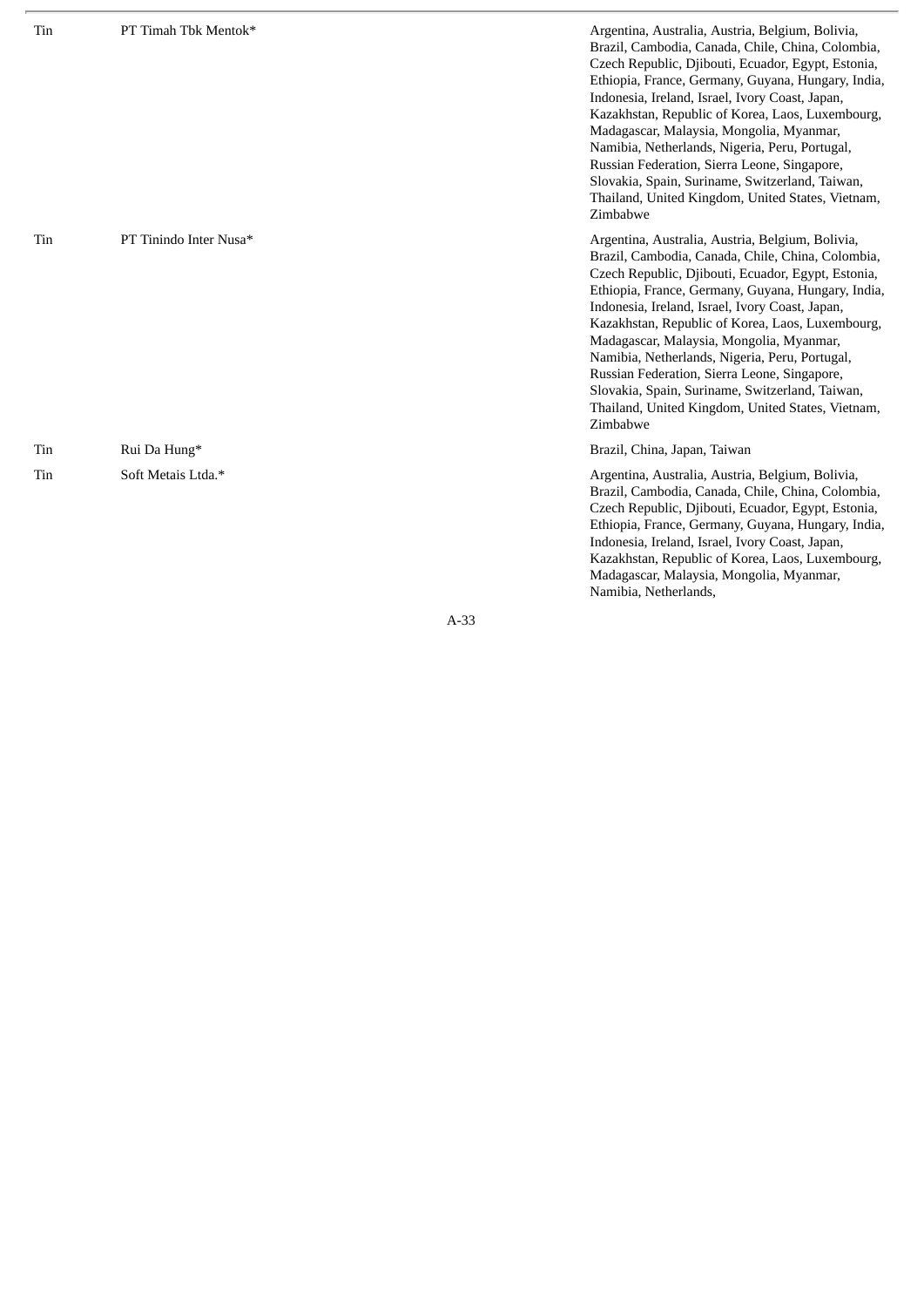|          |                                                | Nigeria, Peru, Portugal, Russian Federation, Sierra<br>Leone, Singapore, Slovakia, Spain, Suriname,<br>Switzerland, Taiwan, Thailand, United Kingdom,<br>United States, Vietnam, Zimbabwe                                                                                                                                                                                                                                                                                                                                                                                                  |
|----------|------------------------------------------------|--------------------------------------------------------------------------------------------------------------------------------------------------------------------------------------------------------------------------------------------------------------------------------------------------------------------------------------------------------------------------------------------------------------------------------------------------------------------------------------------------------------------------------------------------------------------------------------------|
| Tin      | Thaisarco*                                     | Argentina, Australia, Austria, Belgium, Bolivia,<br>Brazil, Cambodia, Canada, Chile, China, Colombia,<br>Czech Republic, Djibouti, Ecuador, Egypt, Estonia,<br>Ethiopia, France, Germany, Guyana, Hungary, India,<br>Indonesia, Ireland, Israel, Ivory Coast, Japan,<br>Kazakhstan, Republic of Korea, Laos, Luxembourg,<br>Madagascar, Malaysia, Mongolia, Myanmar,<br>Namibia, Netherlands, Nigeria, Peru, Portugal,<br>Russian Federation, Sierra Leone, Singapore,<br>Slovakia, Spain, Suriname, Switzerland, Taiwan,<br>Thailand, United Kingdom, United States, Vietnam,<br>Zimbabwe |
| Tin      | White Solder Metalurgia e Mineracao Ltda.*     | Brazil, China, Germany, Peru, Thailand                                                                                                                                                                                                                                                                                                                                                                                                                                                                                                                                                     |
| Tin      | Yunnan Chengfeng Non-ferrous Metals Co., Ltd.* | China, Singapore                                                                                                                                                                                                                                                                                                                                                                                                                                                                                                                                                                           |
| Tin      | Yunnan Tin Company Limited*                    | Australia, Australia, Belgium, Bolivia, Brazil,<br>Canada, China, China, Ethiopia, Germany, Hong<br>Kong, Indonesia, Malaysia, Myanmar, Peru, United<br><b>States</b>                                                                                                                                                                                                                                                                                                                                                                                                                      |
| Tungsten | A.L.M.T. TUNGSTEN Corp.*                       | Argentina, Australia, Austria, Belgium, Bolivia,<br>Brazil, Cambodia, Canada, Chile, China, Colombia,<br>Czech Republic, Djibouti, Ecuador, Egypt, Estonia,<br>Ethiopia, France, Germany, Guyana, Hungary, India,<br>Indonesia, Ireland, Israel, Ivory Coast, Japan,<br>Kazakhstan, Republic of Korea, Laos, Luxembourg,<br>Madagascar, Malaysia, Mongolia, Myanmar,<br>Namibia, Netherlands, Nigeria, Peru, Portugal,<br>Russian Federation, Sierra Leone, Singapore,                                                                                                                     |

Slovakia, Spain, Suriname, Switzerland, Taiwan, Thailand, United Kingdom, United States, Vietnam,

Zimbabwe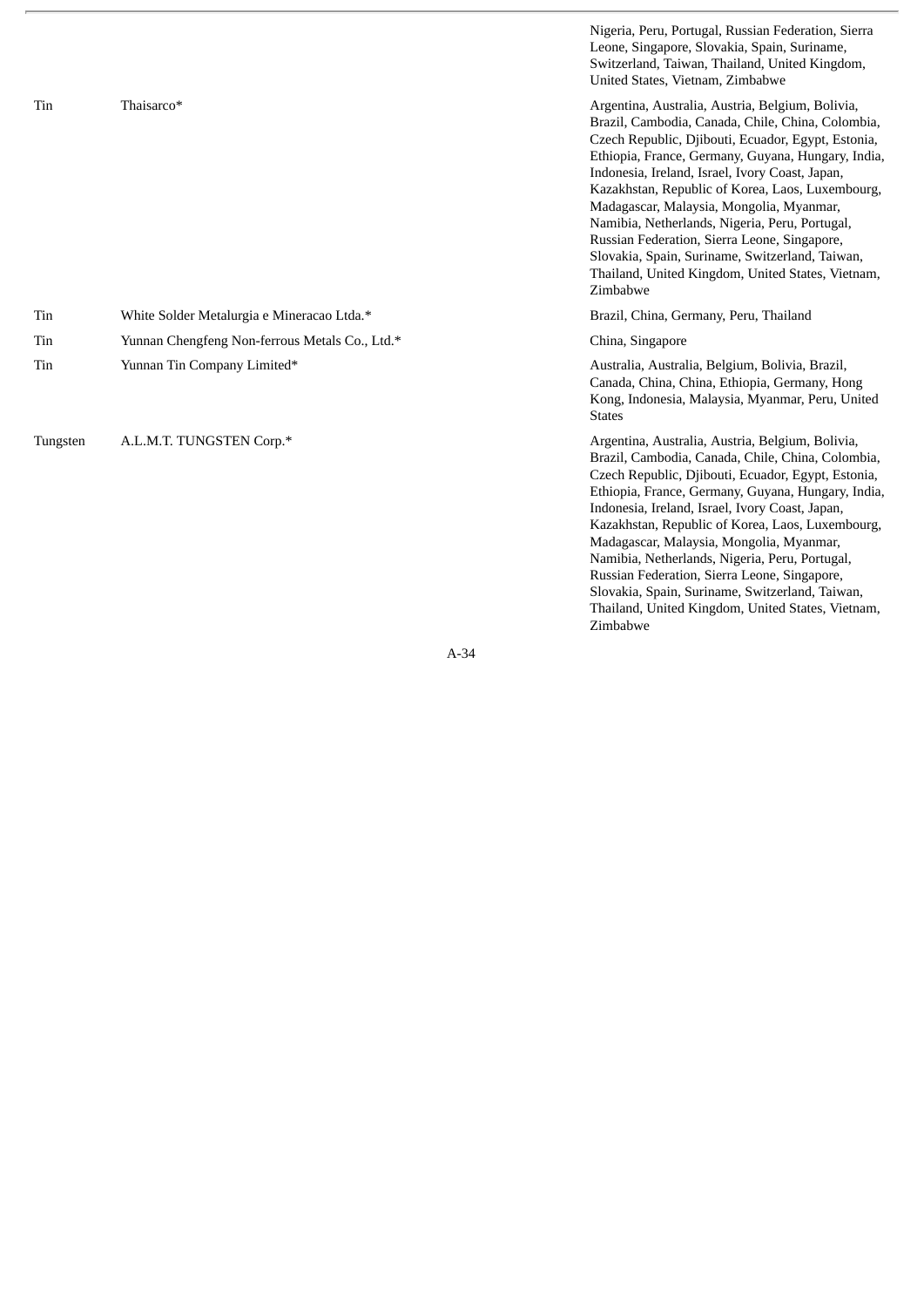Tungsten Asia Tungsten Products Vietnam Ltd.\* Argentina, Australia, Australia, Australia, Belgium, Bolivia, Brazil, Cambodia, Canada, Chile, China, Colombia, Czech Republic, Djibouti, Ecuador, Egypt, Estonia, Ethiopia, France, Germany, Guyana, Hungary, India, Indonesia, Ireland, Israel, Ivory Coast, Japan, Kazakhstan, Republic of Korea, Laos, Luxembourg, Madagascar, Malaysia, Mongolia, Myanmar, Namibia, Netherlands, Nigeria, Peru, Portugal, Russian Federation, Sierra Leone, Singapore, Slovakia, Spain, Suriname, Switzerland, Taiwan, Thailand, United Kingdom, United States, Vietnam, Zimbabwe Tungsten Chenzhou Diamond Tungsten Products Co., Ltd.\* **Argentina, Australia, Australia, Austria**, Belgium, Bolivia, Brazil, Cambodia, Canada, Chile, China, Colombia, Czech Republic, Djibouti, Ecuador, Egypt, Estonia, Ethiopia, France, Germany, Guyana, Hungary, India, Indonesia, Ireland, Israel, Ivory Coast, Japan, Kazakhstan, Republic of Korea, Laos, Luxembourg, Madagascar, Malaysia, Mongolia, Myanmar, Namibia, Netherlands, Nigeria, Peru, Portugal, Russian Federation, Sierra Leone, Singapore, Slovakia, Spain, Suriname, Switzerland, Taiwan, Thailand, United Kingdom, United States, Vietnam,

A-35

Zimbabwe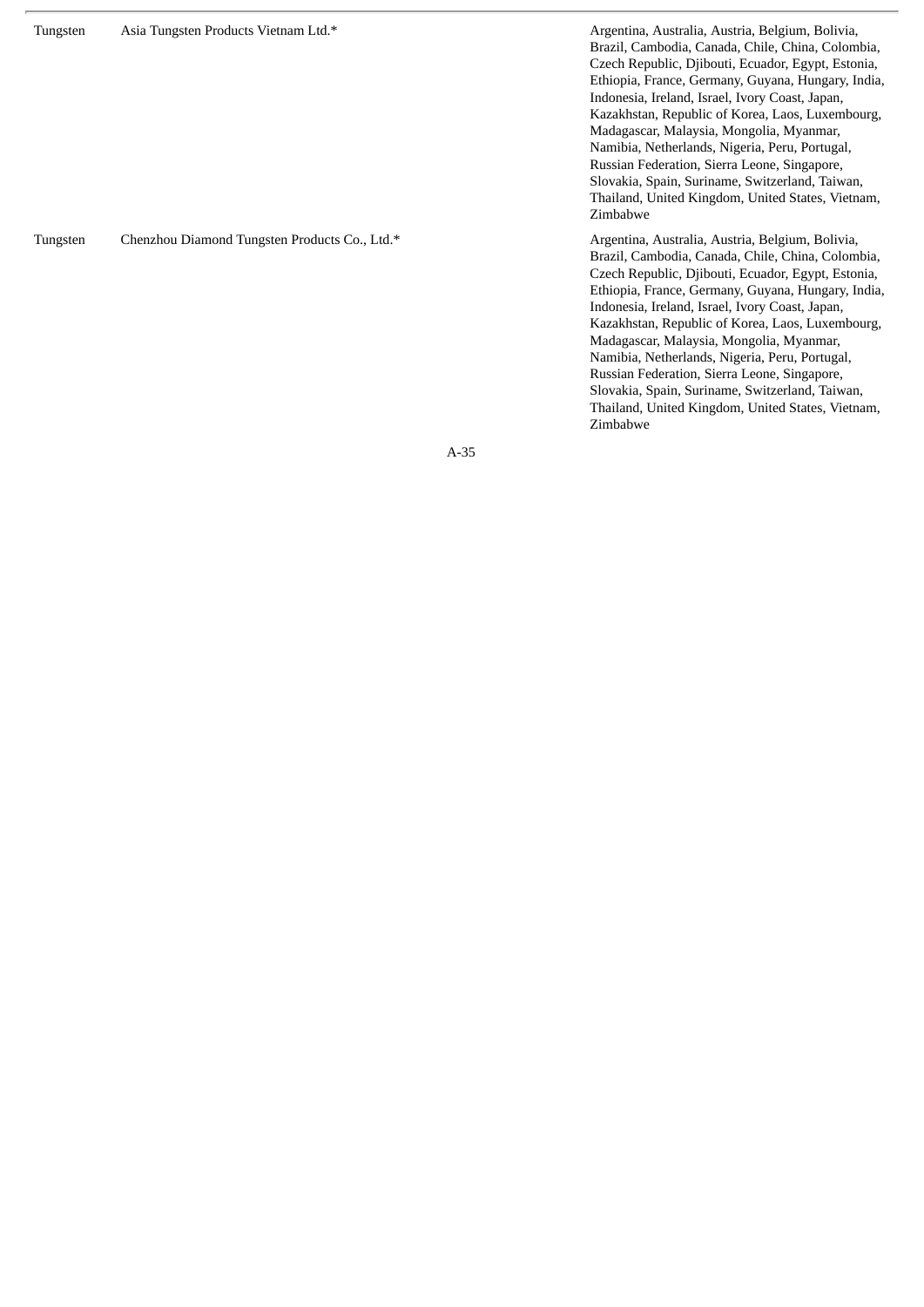| Tungsten | Chongyi Zhangyuan Tungsten Co., Ltd.*        | Argentina, Australia, Austria, Belgium, Bolivia,<br>Brazil, Cambodia, Canada, Chile, China, Colombia,<br>Czech Republic, Djibouti, Ecuador, Egypt, Estonia,<br>Ethiopia, France, Germany, Guyana, Hungary, India,<br>Indonesia, Ireland, Israel, Ivory Coast, Japan,<br>Kazakhstan, Republic of Korea, Laos, Luxembourg,<br>Madagascar, Malaysia, Mongolia, Myanmar,<br>Namibia, Netherlands, Nigeria, Peru, Portugal,<br>Russian Federation, Sierra Leone, Singapore,<br>Slovakia, Spain, Suriname, Switzerland, Taiwan,<br>Thailand, United Kingdom, United States, Vietnam,<br>Zimbabwe |
|----------|----------------------------------------------|--------------------------------------------------------------------------------------------------------------------------------------------------------------------------------------------------------------------------------------------------------------------------------------------------------------------------------------------------------------------------------------------------------------------------------------------------------------------------------------------------------------------------------------------------------------------------------------------|
| Tungsten | Ganzhou Huaxing Tungsten Products Co., Ltd.* | Argentina, Australia, Austria, Belgium, Bolivia,<br>Brazil, Cambodia, Canada, Chile, China, Colombia,<br>Czech Republic, Djibouti, Ecuador, Egypt, Estonia,<br>Ethiopia, France, Germany, Guyana, Hungary, India,<br>Indonesia, Ireland, Israel, Ivory Coast, Japan,<br>Kazakhstan, Republic of Korea, Laos, Luxembourg,<br>Madagascar, Malaysia, Mongolia, Myanmar,<br>Namibia, Netherlands, Nigeria, Peru, Portugal,<br>Russian Federation, Sierra Leone, Singapore,<br>Slovakia, Spain, Suriname, Switzerland, Taiwan,<br>Thailand, United Kingdom, United States, Vietnam,<br>Zimbabwe |
| Tungsten | Ganzhou Jiangwu Ferrotungsten Co., Ltd.*     | Argentina, Australia, Austria, Belgium, Bolivia,<br>Brazil, Cambodia, Canada, Chile, China, Colombia,<br>Czech Republic, Djibouti, Ecuador, Egypt, Estonia,<br>Ethiopia, France, Germany, Guyana, Hungary, India,<br>Indonesia, Ireland, Israel, Ivory Coast, Japan,<br>Kazakhstan, Republic of Korea, Laos, Luxembourg,<br>Madagascar, Malaysia, Mongolia, Myanmar,<br>Namibia, Netherlands, Nigeria, Peru, Portugal,<br>Russian                                                                                                                                                          |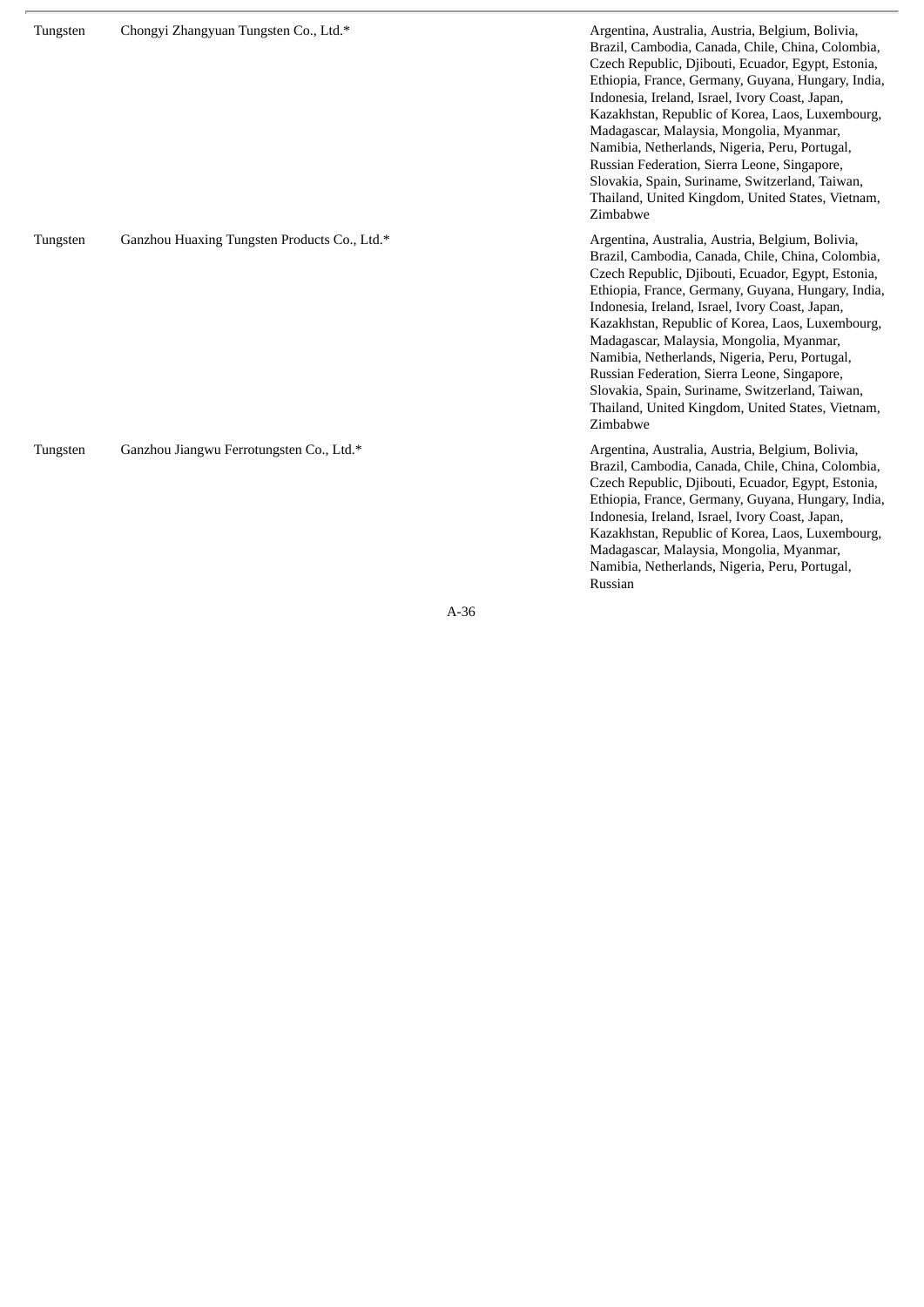|          |                                     | Federation, Sierra Leone, Singapore, Slovakia,<br>Spain, Suriname, Switzerland, Taiwan, Thailand,<br>United Kingdom, United States, Vietnam, Zimbabwe                                                                                                                                                                                                                                                                                                                                                                                                                                      |
|----------|-------------------------------------|--------------------------------------------------------------------------------------------------------------------------------------------------------------------------------------------------------------------------------------------------------------------------------------------------------------------------------------------------------------------------------------------------------------------------------------------------------------------------------------------------------------------------------------------------------------------------------------------|
| Tungsten | Ganzhou Seadragon W & Mo Co., Ltd.* | Argentina, Australia, Austria, Belgium, Bolivia,<br>Brazil, Cambodia, Canada, Chile, China, Colombia,<br>Czech Republic, Djibouti, Ecuador, Egypt, Estonia,<br>Ethiopia, France, Germany, Guyana, Hungary, India,<br>Indonesia, Ireland, Israel, Ivory Coast, Japan,<br>Kazakhstan, Republic of Korea, Laos, Luxembourg,<br>Madagascar, Malaysia, Mongolia, Myanmar,<br>Namibia, Netherlands, Nigeria, Peru, Portugal,<br>Russian Federation, Sierra Leone, Singapore,<br>Slovakia, Spain, Suriname, Switzerland, Taiwan,<br>Thailand, United Kingdom, United States, Vietnam,<br>Zimbabwe |
| Tungsten | Global Tungsten & Powders Corp.*    | Argentina, Australia, Austria, Belgium, Bolivia,<br>Brazil, Cambodia, Canada, Chile, China, Colombia,<br>Czech Republic, Djibouti, Ecuador, Egypt, Estonia,<br>Ethiopia, France, Germany, Guyana, Hungary, India,<br>Indonesia, Ireland, Israel, Ivory Coast, Japan,<br>Kazakhstan, Republic of Korea, Laos, Luxembourg,<br>Madagascar, Malaysia, Mongolia, Myanmar,                                                                                                                                                                                                                       |

Namibia, Netherlands, Nigeria, Peru, Portugal, Russian Federation, Sierra Leone, Singapore, Slovakia, Spain, Suriname, Switzerland, Taiwan, Thailand, United Kingdom, United States, Vietnam,<br>Zimbabwe

i m b a b w e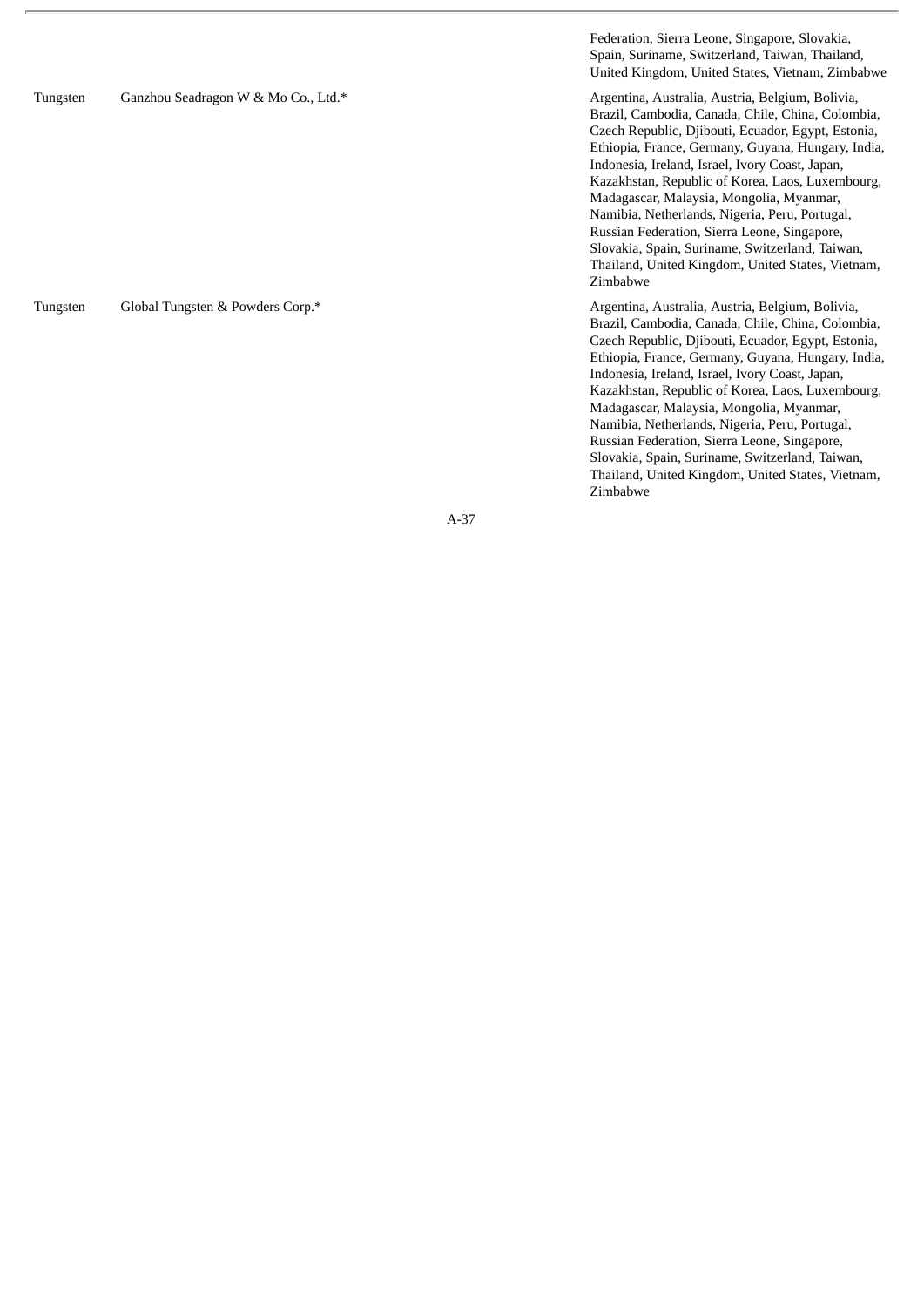| Tungsten | Guangdong Xianglu Tungsten Co., Ltd.* | Argentina, Australia, Austria, Belgium, Bolivia,<br>Brazil, Cambodia, Canada, Chile, China, Colombia,<br>Czech Republic, Djibouti, Ecuador, Egypt, Estonia,<br>Ethiopia, France, Germany, Guyana, Hungary, India,<br>Indonesia, Ireland, Israel, Ivory Coast, Japan,<br>Kazakhstan, Republic of Korea, Laos, Luxembourg,<br>Madagascar, Malaysia, Mongolia, Myanmar,<br>Namibia, Netherlands, Nigeria, Peru, Portugal,<br>Russian Federation, Sierra Leone, Singapore,<br>Slovakia, Spain, Suriname, Switzerland, Taiwan,<br>Thailand, United Kingdom, United States, Vietnam,<br>Zimbabwe |
|----------|---------------------------------------|--------------------------------------------------------------------------------------------------------------------------------------------------------------------------------------------------------------------------------------------------------------------------------------------------------------------------------------------------------------------------------------------------------------------------------------------------------------------------------------------------------------------------------------------------------------------------------------------|
| Tungsten | H.C. Starck Tungsten GmbH*            | Argentina, Australia, Austria, Belgium, Bolivia,<br>Brazil, Cambodia, Canada, Chile, China, Colombia,<br>Czech Republic, Djibouti, Ecuador, Egypt, Estonia,<br>Ethiopia, France, Germany, Guyana, Hungary, India,<br>Indonesia, Ireland, Israel, Ivory Coast, Japan,<br>Kazakhstan, Republic of Korea, Laos, Luxembourg,<br>Madagascar, Malaysia, Mongolia, Myanmar,<br>Namibia, Netherlands, Nigeria, Peru, Portugal,<br>Russian Federation, Sierra Leone, Singapore,<br>Slovakia, Spain, Suriname, Switzerland, Taiwan,<br>Thailand, United Kingdom, United States, Vietnam,<br>Zimbabwe |
| Tungsten | Hunan Chenzhou Mining Co., Ltd.*      | Argentina, Australia, Austria, Belgium, Bolivia,<br>Brazil, Cambodia, Canada, Chile, China, Colombia,<br>Czech Republic, Djibouti, Ecuador, Egypt, Estonia,<br>Ethiopia, France, Germany, Guyana, Hungary, India,<br>Indonesia, Ireland, Israel, Ivory Coast, Japan,<br>Kazakhstan, Republic of Korea, Laos, Luxembourg,<br>Madagascar, Malaysia, Mongolia, Myanmar,<br>Namibia, Netherlands, Nigeria, Peru, Portugal,                                                                                                                                                                     |

Russian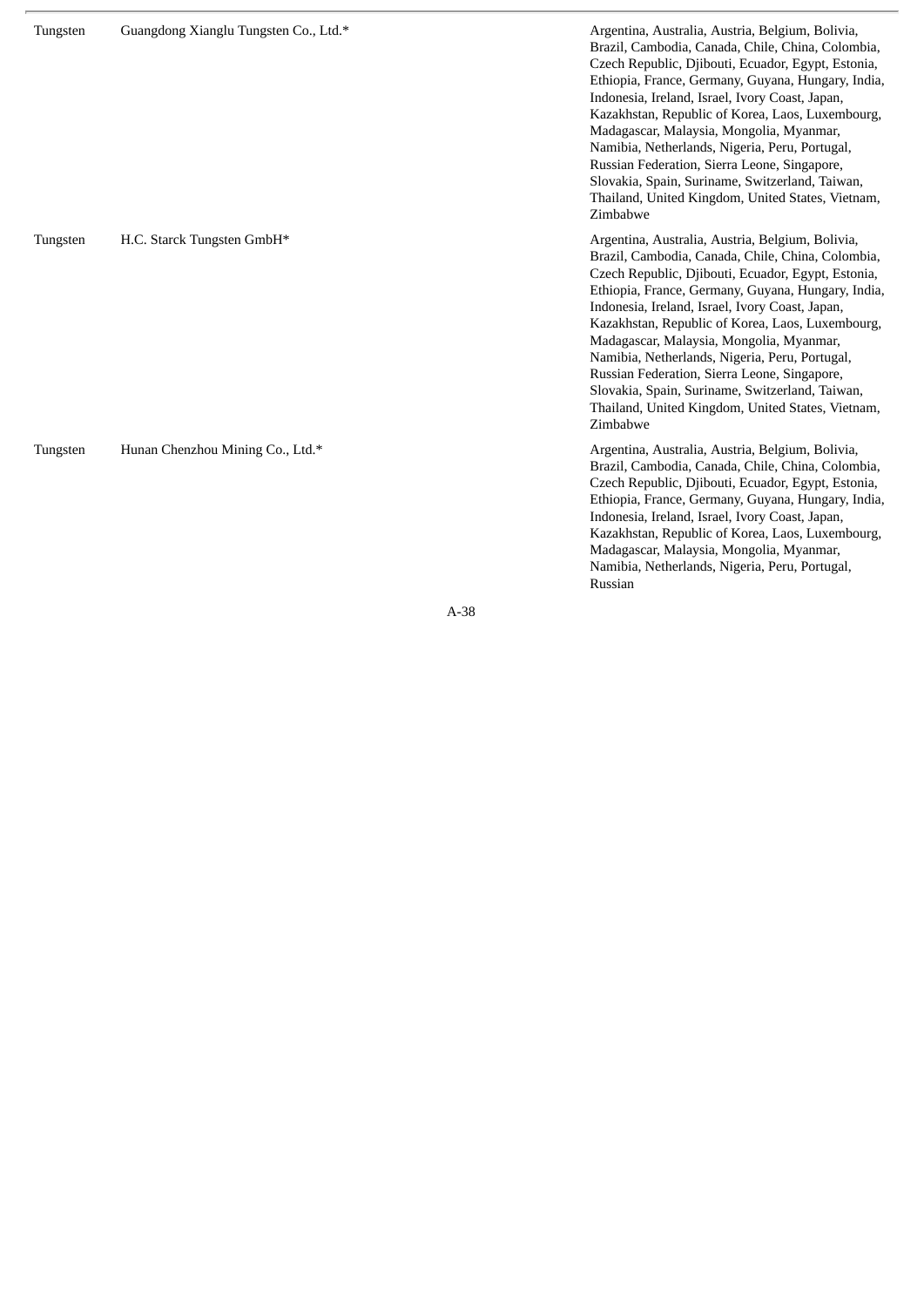|          |                                              | Federation, Sierra Leone, Singapore, Slovakia,<br>Spain, Suriname, Switzerland, Taiwan, Thailand,<br>United Kingdom, United States, Vietnam, Zimbabwe                                                                                                                                                                                                                                                                                                                                                                                                                                      |
|----------|----------------------------------------------|--------------------------------------------------------------------------------------------------------------------------------------------------------------------------------------------------------------------------------------------------------------------------------------------------------------------------------------------------------------------------------------------------------------------------------------------------------------------------------------------------------------------------------------------------------------------------------------------|
| Tungsten | Hunan Chunchang Nonferrous Metals Co., Ltd.* | Argentina, Australia, Austria, Belgium, Bolivia,<br>Brazil, Cambodia, Canada, Chile, China, Colombia,<br>Czech Republic, Djibouti, Ecuador, Egypt, Estonia,<br>Ethiopia, France, Germany, Guyana, Hungary, India,<br>Indonesia, Ireland, Israel, Ivory Coast, Japan,<br>Kazakhstan, Republic of Korea, Laos, Luxembourg,<br>Madagascar, Malaysia, Mongolia, Myanmar,<br>Namibia, Netherlands, Nigeria, Peru, Portugal,<br>Russian Federation, Sierra Leone, Singapore,<br>Slovakia, Spain, Suriname, Switzerland, Taiwan,<br>Thailand, United Kingdom, United States, Vietnam,<br>Zimbabwe |
| Tungsten | Hydrometallurg, JSC*                         | Argentina, Australia, Austria, Belgium, Bolivia,<br>Brazil, Cambodia, Canada, Chile, China, Colombia,<br>Czech Republic, Djibouti, Ecuador, Egypt, Estonia,<br>Ethiopia, France, Germany, Guyana, Hungary, India,<br>Indonesia, Ireland, Israel, Ivory Coast, Japan,<br>Kazakhstan, Republic of Korea, Laos, Luxembourg,<br>Madagascar, Malaysia, Mongolia, Myanmar,<br>Namibia, Netherlands, Nigeria, Peru, Portugal,<br>Russian Federation, Sierra Leone, Singapore,<br>Slovakia, Spain, Suriname, Switzerland, Taiwan,<br>Thailand, United Kingdom, United States, Vietnam,<br>Zimbabwe |
| Tungsten | Japan New Metals Co., Ltd.*                  | Argentina, Australia, Austria, Belgium, Bolivia,<br>Brazil, Cambodia, Canada, Chile, China, Colombia,<br>Czech Republic, Djibouti, Ecuador, Egypt, Estonia,<br>Ethiopia, France, Germany, Guyana, Hungary, India,<br>Indonesia, Ireland, Israel, Ivory                                                                                                                                                                                                                                                                                                                                     |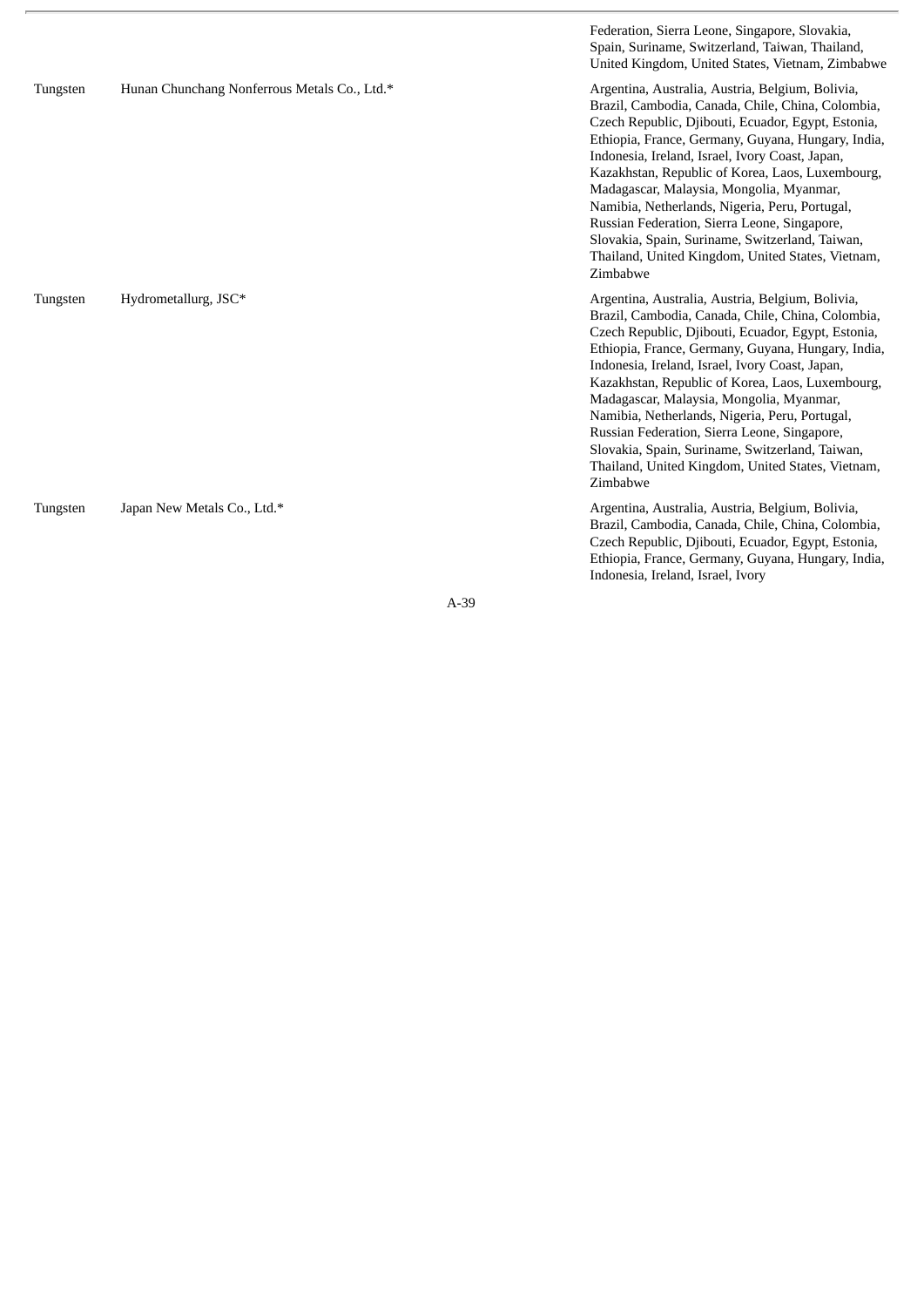|          |                                                                | Luxembourg, Madagascar, Malaysia, Mongolia,<br>Myanmar, Namibia, Netherlands, Nigeria, Peru,<br>Portugal, Russian Federation, Sierra Leone,<br>Singapore, Slovakia, Spain, Suriname, Switzerland,<br>Taiwan, Thailand, United Kingdom, United States,<br>Vietnam, Zimbabwe                                                                                                                                                                                                                                                                                                                 |
|----------|----------------------------------------------------------------|--------------------------------------------------------------------------------------------------------------------------------------------------------------------------------------------------------------------------------------------------------------------------------------------------------------------------------------------------------------------------------------------------------------------------------------------------------------------------------------------------------------------------------------------------------------------------------------------|
| Tungsten | Jiangwu H.C. Starck Tungsten Products Co., Ltd.*               | China                                                                                                                                                                                                                                                                                                                                                                                                                                                                                                                                                                                      |
| Tungsten | Jiangxi Gan Bei Tungsten Co., Ltd.*                            | Argentina, Australia, Austria, Belgium, Bolivia,<br>Brazil, Cambodia, Canada, Chile, China, Colombia,<br>Czech Republic, Djibouti, Ecuador, Egypt, Estonia,<br>Ethiopia, France, Germany, Guyana, Hungary, India,<br>Indonesia, Ireland, Israel, Ivory Coast, Japan,<br>Kazakhstan, Republic of Korea, Laos, Luxembourg,<br>Madagascar, Malaysia, Mongolia, Myanmar,<br>Namibia, Netherlands, Nigeria, Peru, Portugal,<br>Russian Federation, Sierra Leone, Singapore,<br>Slovakia, Spain, Suriname, Switzerland, Taiwan,<br>Thailand, United Kingdom, United States, Vietnam,<br>Zimbabwe |
| Tungsten | Jiangxi Tonggu Non-ferrous Metallurgical & Chemical Co., Ltd.* | China, Republic of Korea                                                                                                                                                                                                                                                                                                                                                                                                                                                                                                                                                                   |
| Tungsten | Jiangxi Xinsheng Tungsten Industry Co., Ltd.*                  | Australia, Bolivia, Brazil, Canada, China, Indonesia,<br>Malaysia, Peru, Russian Federation                                                                                                                                                                                                                                                                                                                                                                                                                                                                                                |
| Tungsten | Jiangxi Yaosheng Tungsten Co., Ltd.*                           | Argentina, Australia, Brazil, Canada, Chile, China,<br>Guinea, Japan, Mexico, Papua New Guinea, Peru,<br>Singapore, United States                                                                                                                                                                                                                                                                                                                                                                                                                                                          |
| Tungsten | Kennametal Fallon*                                             | Bolivia, China, Portugal, Russian Federation, United<br>States, Vietnam                                                                                                                                                                                                                                                                                                                                                                                                                                                                                                                    |

Coast, Japan, Kazakhstan, Republic of Korea, Laos,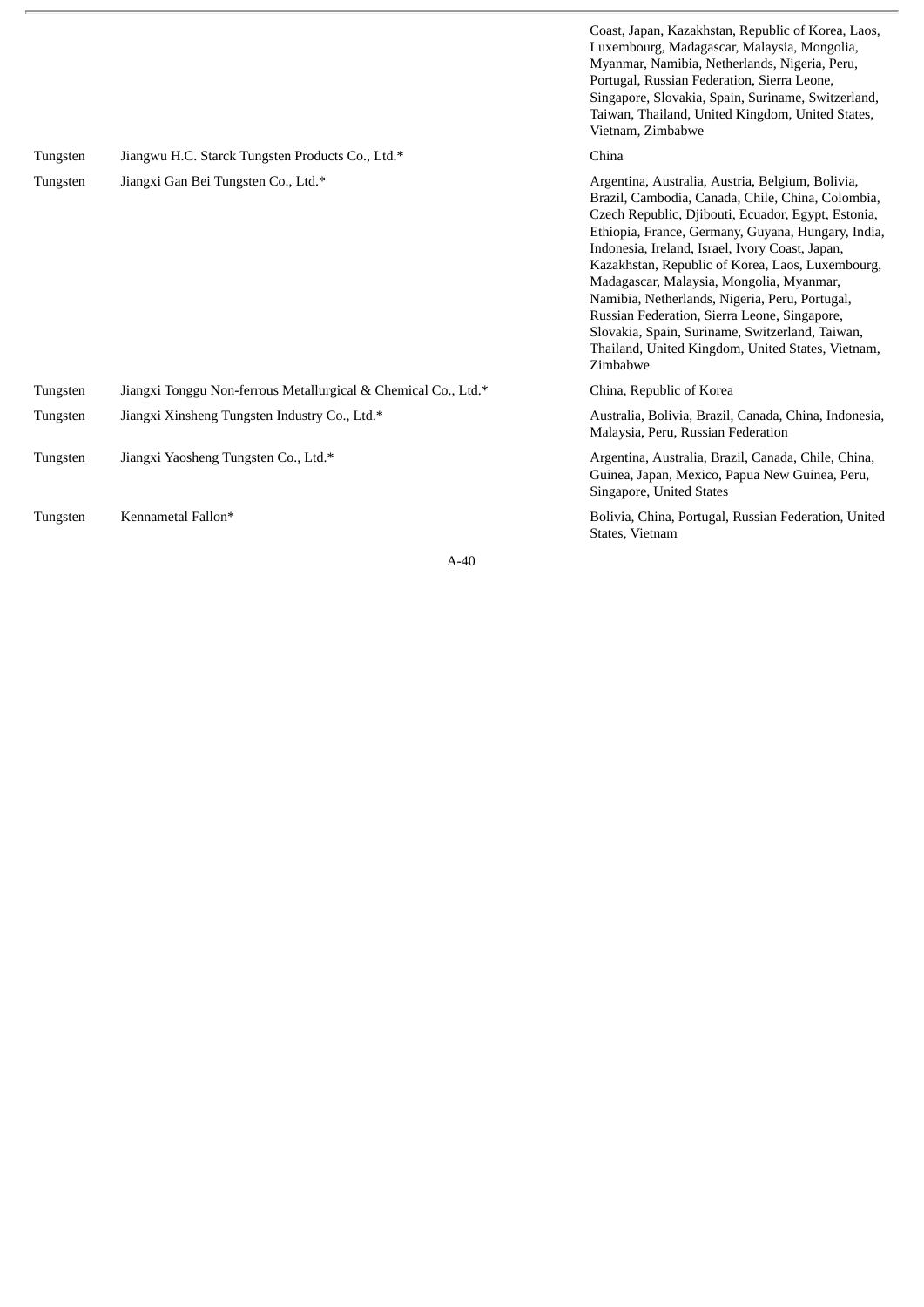| Tungsten | Kennametal Huntsville*            | Argentina, Australia, Austria, Belgium, Bolivia,<br>Brazil, Cambodia, Canada, Chile, China, Colombia,<br>Czech Republic, Djibouti, Ecuador, Egypt, Estonia,<br>Ethiopia, France, Germany, Guyana, Hungary, India,<br>Indonesia, Ireland, Israel, Ivory Coast, Japan,<br>Kazakhstan, Republic of Korea, Laos, Luxembourg,<br>Madagascar, Malaysia, Mongolia, Myanmar,<br>Namibia, Netherlands, Nigeria, Peru, Portugal,<br>Russian Federation, Sierra Leone, Singapore,<br>Slovakia, Spain, Suriname, Switzerland, Taiwan,<br>Thailand, United Kingdom, United States, Vietnam,<br>Zimbabwe |
|----------|-----------------------------------|--------------------------------------------------------------------------------------------------------------------------------------------------------------------------------------------------------------------------------------------------------------------------------------------------------------------------------------------------------------------------------------------------------------------------------------------------------------------------------------------------------------------------------------------------------------------------------------------|
| Tungsten | Malipo Haiyu Tungsten Co., Ltd.*  | Argentina, Australia, Austria, Belgium, Bolivia,<br>Brazil, Cambodia, Canada, Chile, China, Colombia,<br>Czech Republic, Djibouti, Ecuador, Egypt, Estonia,<br>Ethiopia, France, Germany, Guyana, Hungary, India,<br>Indonesia, Ireland, Israel, Ivory Coast, Japan,<br>Kazakhstan, Republic of Korea, Laos, Luxembourg,<br>Madagascar, Malaysia, Mongolia, Myanmar,<br>Namibia, Netherlands, Nigeria, Peru, Portugal,<br>Russian Federation, Sierra Leone, Singapore,<br>Slovakia, Spain, Suriname, Switzerland, Taiwan,<br>Thailand, United Kingdom, United States, Vietnam,<br>Zimbabwe |
| Tungsten | Masan Tungsten Chemical LLC*(MTC) | Argentina, Australia, Austria, Belgium, Bolivia,<br>Brazil, Cambodia, Canada, Chile, China, Colombia,<br>Czech Republic, Djibouti, Ecuador, Egypt, Estonia,<br>Ethiopia, France, Germany, Guyana, Hungary, India,<br>Indonesia, Ireland, Israel, Ivory Coast, Japan,<br>Kazakhstan, Republic of Korea, Laos, Luxembourg,<br>Madagascar, Malaysia, Mongolia, Myanmar,<br>Namibia, Netherlands, Nigeria, Peru, Portugal,                                                                                                                                                                     |

Russian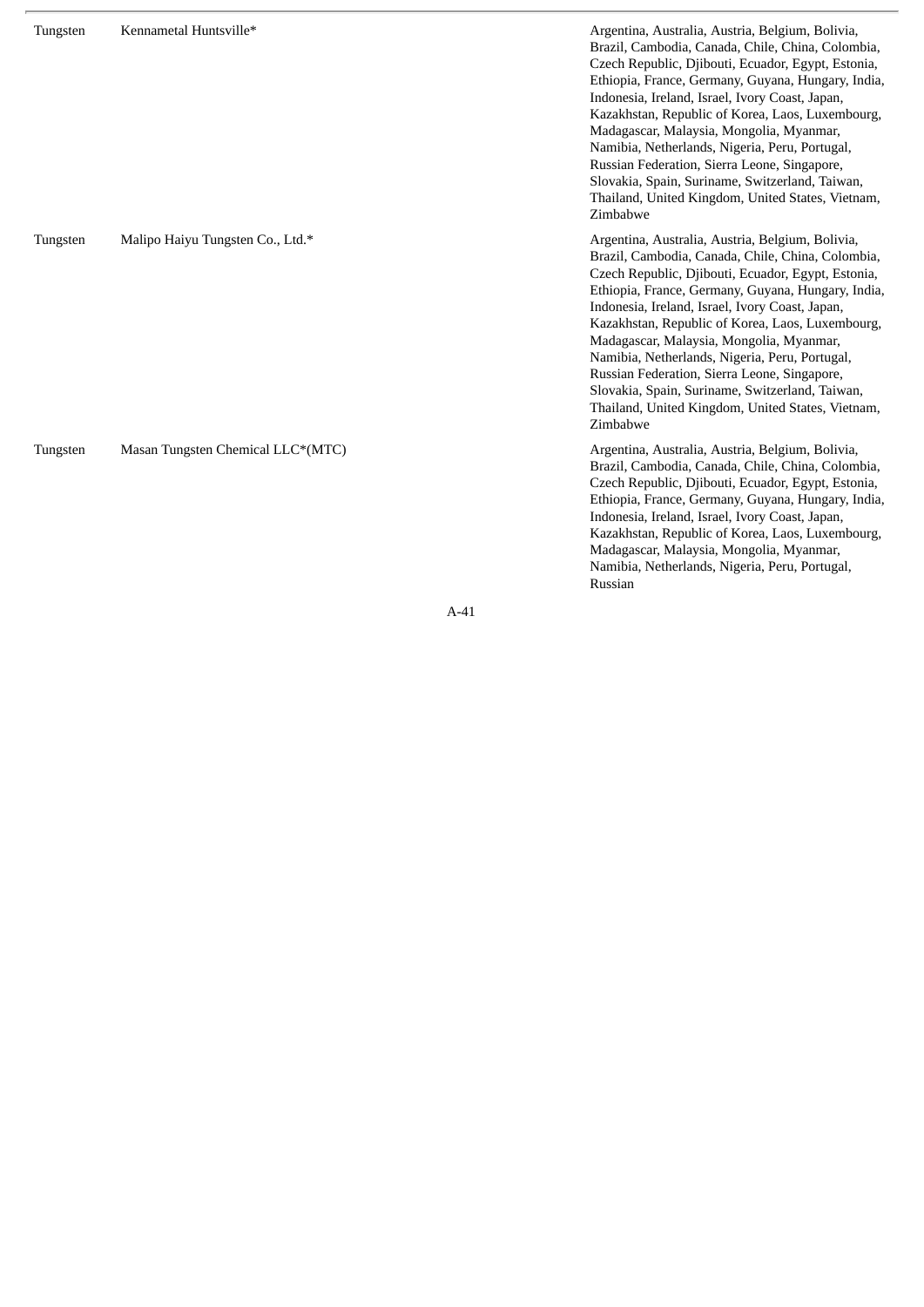|          |                                   | Federation, Sierra Leone, Singapore, Slovakia,<br>Spain, Suriname, Switzerland, Taiwan, Thailand,<br>United Kingdom, United States, Vietnam, Zimbabwe                                                                                                                                                                                                                                                                                                                                                                                                                                      |
|----------|-----------------------------------|--------------------------------------------------------------------------------------------------------------------------------------------------------------------------------------------------------------------------------------------------------------------------------------------------------------------------------------------------------------------------------------------------------------------------------------------------------------------------------------------------------------------------------------------------------------------------------------------|
| Tungsten | Niagara Refining LLC*             | Argentina, Australia, Austria, Belgium, Bolivia,<br>Brazil, Cambodia, Canada, Chile, China, Colombia,<br>Czech Republic, Djibouti, Ecuador, Egypt, Estonia,<br>Ethiopia, France, Germany, Guyana, Hungary, India,<br>Indonesia, Ireland, Israel, Ivory Coast, Japan,<br>Kazakhstan, Republic of Korea, Laos, Luxembourg,<br>Madagascar, Malaysia, Mongolia, Myanmar,<br>Namibia, Netherlands, Nigeria, Peru, Portugal,<br>Russian Federation, Sierra Leone, Singapore,<br>Slovakia, Spain, Suriname, Switzerland, Taiwan,<br>Thailand, United Kingdom, United States, Vietnam,<br>Zimbabwe |
| Tungsten | Wolfram Bergbau und Hutten AG*    | Australia, Austria, China                                                                                                                                                                                                                                                                                                                                                                                                                                                                                                                                                                  |
| Tungsten | Xiamen Tungsten (H.C.) Co., Ltd.* | Australia, Bolivia, Brazil, Canada, China, Malaysia,<br>Mexico, Niger, Nigeria, Russian Federation, Spain,<br>Thailand                                                                                                                                                                                                                                                                                                                                                                                                                                                                     |
| Tungsten | Xiamen Tungsten Co., Ltd.*        | Argentina, Australia, Austria, Belgium, Bolivia,<br>Brazil, Cambodia, Canada, Chile, China, Colombia,<br>Czech Republic, Djibouti, Ecuador, Egypt, Estonia,<br>Ethiopia, France, Germany, Guyana, Hungary, India,<br>Indonesia, Ireland, Israel, Ivory Coast, Japan,<br>Kazakhstan, Republic of Korea, Laos, Luxembourg,<br>Madagascar, Malaysia, Mongolia, Myanmar,<br>Namibia, Netherlands, Nigeria, Peru, Portugal,<br>Russian Federation, Sierra Leone, Singapore,<br>Slovakia, Spain, Suriname, Switzerland, Taiwan,<br>Thailand, United Kingdom, United States, Vietnam,<br>Zimbabwe |